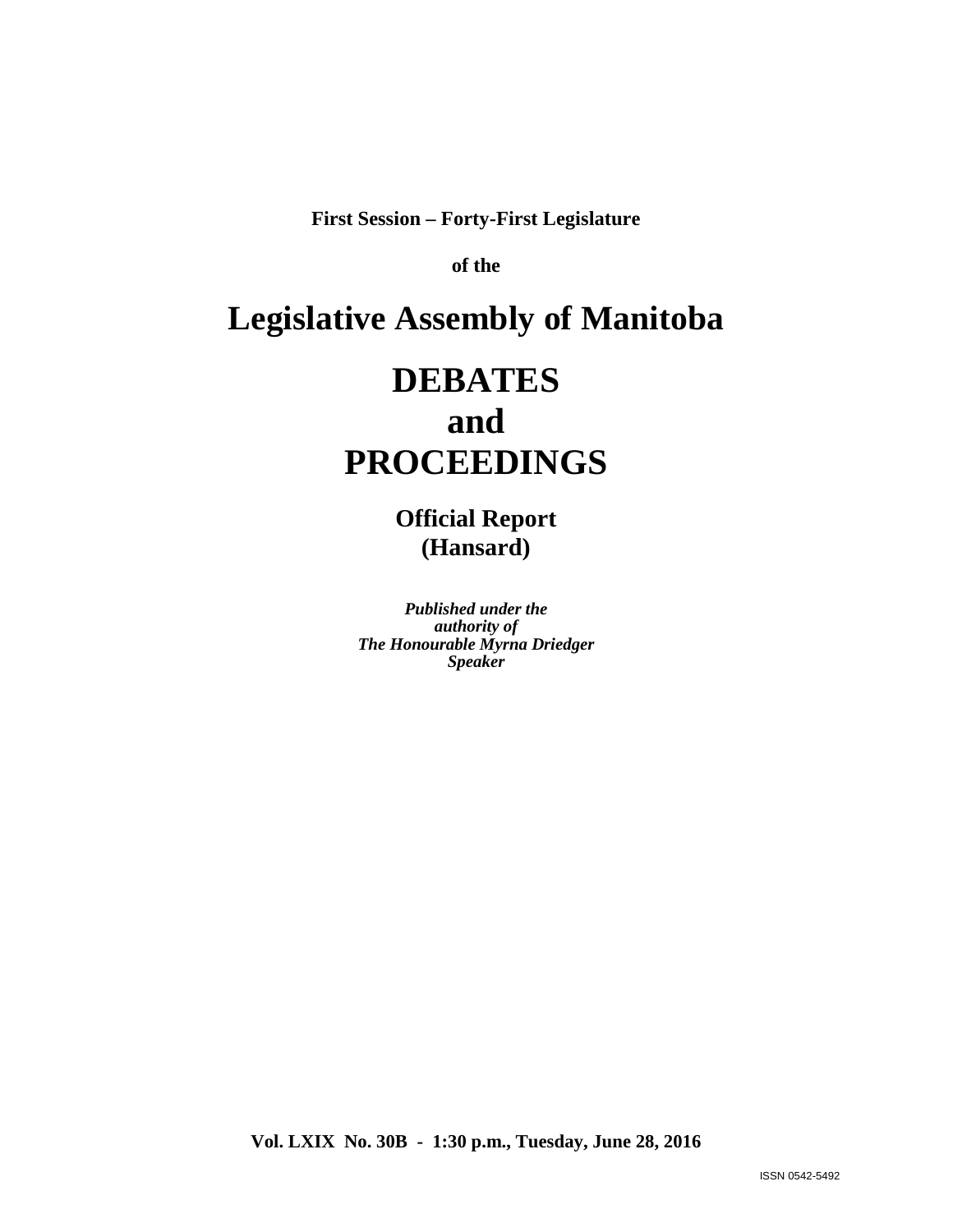## **MANITOBA LEGISLATIVE ASSEMBLY Forty-First Legislature**

| <b>Member</b>            | Constituency           | <b>Political Affiliation</b> |
|--------------------------|------------------------|------------------------------|
| ALLUM, James             | Fort Garry-Riverview   | <b>NDP</b>                   |
| ALTEMEYER, Rob           | Wolseley               | NDP                          |
| <b>BINDLE, Kelly</b>     | Thompson               | PC                           |
| CHIEF, Kevin             | Point Douglas          | <b>NDP</b>                   |
| CLARKE, Eileen, Hon.     | Agassiz                | PC                           |
| COX, Cathy, Hon.         | <b>River East</b>      | PC                           |
| CULLEN, Cliff, Hon.      | Spruce Woods           | PC                           |
| CURRY, Nic               | Kildonan               | PC                           |
| DRIEDGER, Myrna, Hon.    | Charleswood            | PC                           |
| EICHLER, Ralph, Hon.     | Lakeside               | PC                           |
| EWASKO, Wayne            | Lac du Bonnet          | PC                           |
| FIELDING, Scott, Hon.    | Kirkfield Park         | PC                           |
| FLETCHER, Steven, Hon.   | Assiniboia             | PC                           |
| FONTAINE, Nahanni        | St. Johns              | <b>NDP</b>                   |
| FRIESEN, Cameron, Hon.   | Morden-Winkler         | PC                           |
| GERRARD, Jon, Hon.       | River Heights          | Lib.                         |
| GOERTZEN, Kelvin, Hon.   | Steinbach              | PC                           |
| GRAYDON, Clifford        | Emerson                | PC                           |
| GUILLEMARD, Sarah        | Fort Richmond          | PC                           |
| HELWER, Reg              | <b>Brandon West</b>    | PC                           |
| ISLEIFSON, Len           | <b>Brandon East</b>    | PC                           |
| JOHNSON, Derek           | Interlake              | PC                           |
| <b>JOHNSTON, Scott</b>   | St. James              | PC                           |
| KINEW, Wab               | Fort Rouge             | <b>NDP</b>                   |
| KLASSEN, Judy            | Kewatinook             | Lib.                         |
| LAGASSÉ, Bob             | Dawson Trail           | PC                           |
| LAGIMODIERE, Alan        | Selkirk                | PC                           |
| LAMOUREUX, Cindy         | <b>Burrows</b>         | Lib.                         |
| LATHLIN, Amanda          | The Pas                | <b>NDP</b>                   |
| LINDSEY, Tom             | Flin Flon              | <b>NDP</b>                   |
| MALOWAY, Jim             | Elmwood                | <b>NDP</b>                   |
| <b>MARCELINO, Flor</b>   | Logan                  | <b>NDP</b>                   |
| MARCELINO, Ted           | <b>Tyndall Park</b>    | NDP                          |
| <b>MARTIN, Shannon</b>   | Morris                 | PC                           |
| MAYER, Colleen           | St. Vital              | PC                           |
| MICHALESKI, Brad         | Dauphin                | PC                           |
| MICKLEFIELD, Andrew      | Rossmere               | PC                           |
| MORLEY-LECOMTE, Janice   | Seine River            | PC                           |
| NESBITT, Greg            | <b>Riding Mountain</b> | PC                           |
| PALLISTER, Brian, Hon.   | Fort Whyte             | PC                           |
| PEDERSEN, Blaine, Hon.   | Midland                | PC                           |
| PIWNIUK, Doyle           | Arthur-Virden          | PC                           |
| REYES, Jon               | St. Norbert            | ${\rm P}{\bf C}$             |
| SARAN, Mohinder          | The Maples             | <b>NDP</b>                   |
| SCHULER, Ron, Hon.       | St. Paul               | PC                           |
| SELINGER, Greg           | St. Boniface           | <b>NDP</b>                   |
| SMITH, Andrew            | Southdale              | PC                           |
| SMOOK. Dennis            | La Verendrye           | PC                           |
| SQUIRES, Rochelle, Hon.  | Riel                   | PC                           |
| STEFANSON, Heather, Hon. | Tuxedo                 | PC                           |
| SWAN, Andrew             | Minto                  | <b>NDP</b>                   |
| TEITSMA, James           | Radisson               | PC                           |
| WHARTON, Jeff            | Gimli                  | PC                           |
| WIEBE, Matt              | Concordia              | <b>NDP</b>                   |
| WISHART, Ian, Hon.       | Portage la Prairie     | PC                           |
| WOWCHUK, Rick            | Swan River             | $\rm{PC}$                    |
| YAKIMOSKI, Blair         | Transcona              | PC                           |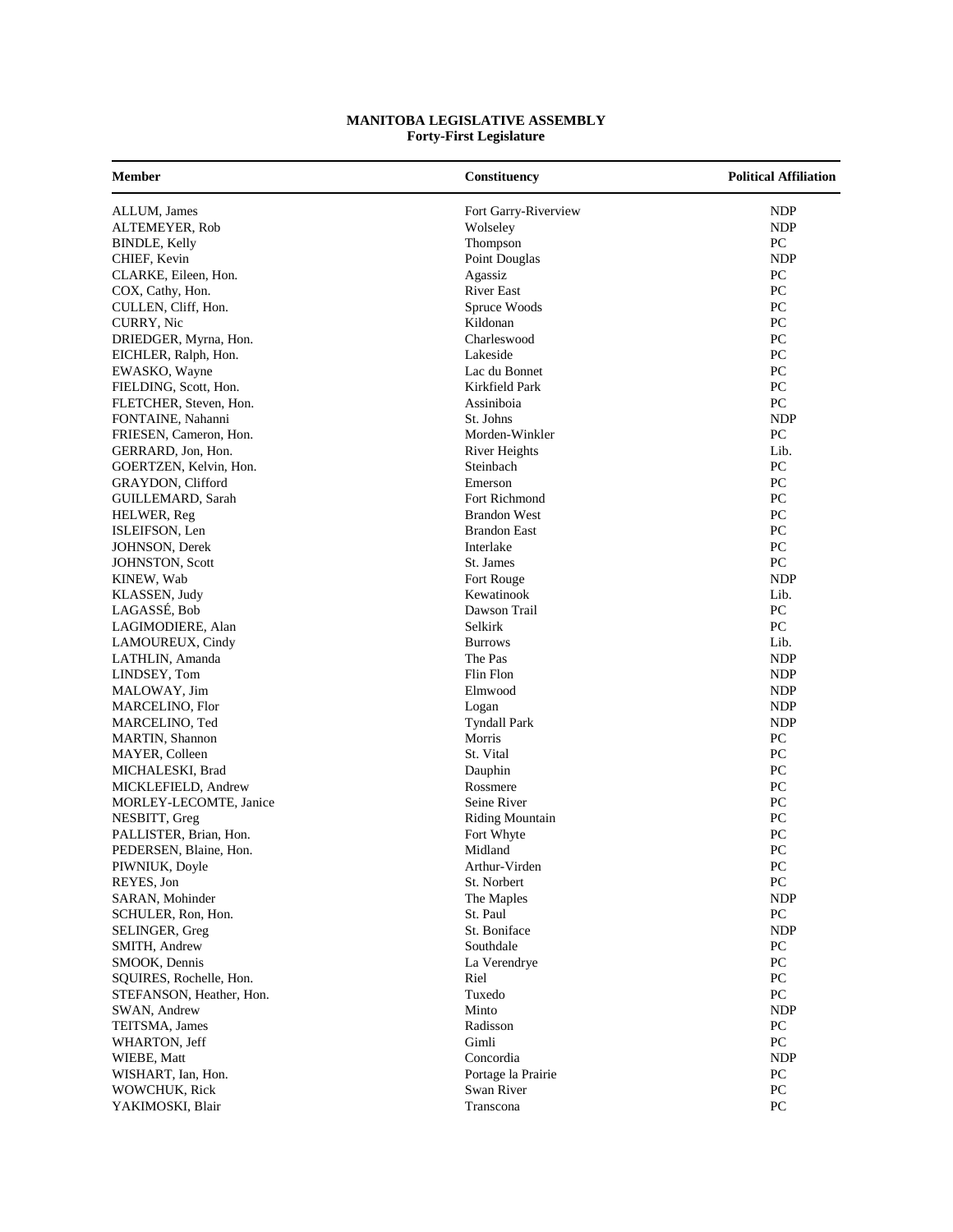### **LEGISLATIVE ASSEMBLY OF MANITOBA**

#### **Tuesday, June 28, 2016**

*The House met at 1:30 p.m.*

<span id="page-2-0"></span>**Madam Speaker:** Please be seated.

#### **ROUTINE PROCEEDINGS**

<span id="page-2-1"></span>**Madam Speaker:** Introduction of bills?

## **COMMITTEE REPORTS**

## <span id="page-2-3"></span><span id="page-2-2"></span>**Standing Committee on Public Accounts**

#### <span id="page-2-4"></span>**First Report**

**Mr. Reg Helwer (Vice-Chairperson):** Madam Speaker, I wish to present the First Report of the Standing Committee on Public Accounts.

**Clerk (Ms. Patricia Chaychuk):** Your Standing Committee on Public Accounts presents the–

**Some Honourable Members:** Dispense.

**Madam Speaker:** Dispense.

*Your Standing Committee on Public Accounts presents the following as its First Report.*

#### *Meetings*

*Your Committee met on June 27, 2016 at 3:00 p.m. in Room 255 of the Legislative Building.*

#### *Matters under Consideration*

- *Election of the Chairperson*
- *Election of the Vice-Chairperson*

#### *Committee Membership*

- *Mr. BINDLE*
- *Mr. HELWER*
- *Mr. JOHNSTON*
- *Ms. KLASSEN*
- *Mr. MALOWAY*
- *Mr. MARCELINO*
- *Mrs. MAYER*
- *Mr. MICHALESKI*
- *Ms. MORLEY-LECOMTE*
- *Mr. WIEBE*
- *Mr. YAKIMOSKI*

*Your Committee elected Mr. WIEBE as the Chairperson.*

*Your Committee elected Mr. HELWER as the Vice-Chairperson.*

#### *Agreements:*

#### *Your Committee reached the following agreements:*

- *To establish a Steering Committee of the Standing Committee on Public Accounts comprising of the Chairperson, the Vice-Chairperson, the Auditor General, a Committee Clerk and the Research Officer.*
- *To have in camera pre-meeting briefing sessions with the Auditor General.*

**Mr. Helwer:** Madam Speaker, I move, seconded by the honourable member for Gimli (Mr. Wharton), that the report of the committee be received.

*Motion agreed to.* 

<span id="page-2-5"></span>**Madam Speaker:** Tabling of reports?

## **MINISTERIAL STATEMENTS**

#### <span id="page-2-7"></span>**Motor Vehicle Industry of Manitoba**

<span id="page-2-6"></span>**Hon. Ron Schuler (Minister of Crown Services):** I am pleased to rise today–

**Madam Speaker:** Prior to the member proceeding, I would just ask if the member had–is standing on a ministerial statement.

**Mr. Schuler:** Yes, Madam Speaker.

**Madam Speaker:** I do not believe that the 90-minute rule–it had been? Okay. My apologies, the Minister of Crown Services. The required 90 minutes notice prior to proceedings was provided in accordance with rule 26(2).

Would the honourable member please proceed.

**Mr. Schuler:** Thank you, Madam Speaker.

I am pleased to rise today to recognize the Motor Vehicle Industry of Manitoba's efforts to provide young Manitobans assistance in realizing their dreams of becoming skilled motor vehicle tradespeople.

The Motor Vehicle Industry of Manitoba Scholarship Fund has been established as a mechanism to assist in the development of future skilled automotive technicians.

This is of particular importance as watching and retraining young people and women within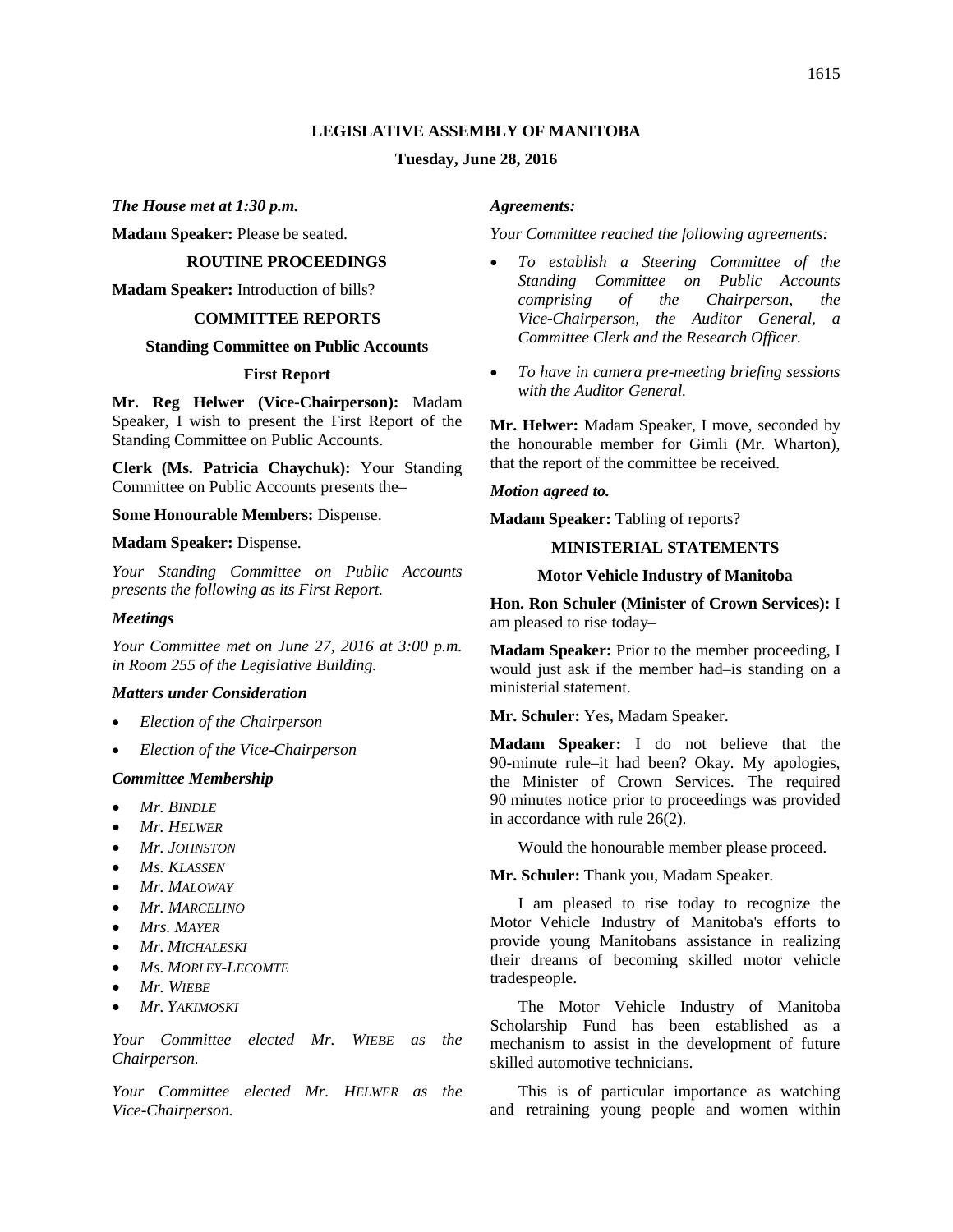the automotive technician trades is an ongoing challenge. As a result of initiatives like the Motor Vehicle Industry of Manitoba Scholarship Fund, the number of women training for careers in the automotive industry is growing. Currently, women make up about 47 per cent of the labour force, but only 24 per cent of the automotive workforce, and this calls for more leadership, education, networking and growth opportunities for these professionals.

Motor Vehicle Industry of Manitoba Scholarship Fund provides financial support that helps to remove some of the barriers faced by young people and women working towards professions and these challenging professional certifications.

On June 15th it was my pleasure to congratulate the 22 scholarship award recipients presented by the Motor Vehicle Industry of Manitoba, who will be furthering their education as they follow their 'prentership' for Red Seal certification as mechanical, collision repair and collision refurnishing technicians.

I am pleased to read the recipients' names into the record: Bendrine Klassen; Alisa Everett; Max Wazney; Ashley Weber; Andrew Friesen; Calvin Kaartinen; Jessie Posthumus; Arnel Marasigan; Dustyn Zacharias; Dominic Feist; Rico Maceda; Raphael Ople; Eric Seib; Darryl Merritt; Meghan Connor; Scott Hugill; Chris Maher; Carissa Ness; Megatron Boultanyshen; Brayden Robb; Sebastian Fiola; and Dessiray Nault.

In particular, I would like to congratulate Ashley Weber, a talented young woman who has won gold in three consecutive Skills Canada competitions, not only within the province but, also, at a national level. Once again, I would like to congratulate all of the scholarship award recipients and thank you for your efforts.

<span id="page-3-0"></span>**Mr. Kevin Chief (Point Douglas):** I'd like to– and we'd like to, congratulate the recipients of the Motor Vehicle Industry of Manitoba Scholarship award recipients. I'd also like to take the time to congratulate all Manitoba graduates and their families for their exceptional achievements this fall graduation–this spring graduation.

Madam Speaker, Manitoba has one of the youngest and fastest growing demographics in the country, and for Manitoba to continue to have one of the fastest growing economies with one of the lowest unemployment rates, we need to continue to provide education, employment and training opportunities for

young people. We've always recognized the value of education for all Manitobans. It grows the economy and Manitoba's place in the world. It also lifts people out of poverty and provides direction for people who are struggling.

Whenever we invest in education, we always had in mind to create opportunities for young people. That's why we're proud to stand with families and our training institutions to freeze tuition at the rate of inflation and make Manitoba the first province in western Canada to offer interest-free loans. Together we created specialized high school programs where students have access to industry experts and state-of-the-art equipment like the Sisler High School's Cyber Security Academy.

We're proud to take–we have heard and we've always been proud to take the classroom to the workplace and bring the workplace to the classroom. That was highlighted during our time in government when we reached a milestone of almost 11,000 active apprentices; that's triple the number when we came into government. We were proud to work with the business community to make it easier to hire apprentices by increasing the apprenticeship tax credit to up to \$5,000 for every apprentice.

Madam Speaker, young people are proud of who they are. They're proud of where they're from, and they want to have the opportunity to give back. We'd like to thank all the people who support the Motor Vehicle Industry of Manitoba Scholarship and all the award recipients.

<span id="page-3-1"></span>Thank you, Madam Speaker.

**Ms. Judy Klassen (Kewatinook):** I request leave to respond to the ministerial statement.

**Madam Speaker:** Does the member have leave? *[Agreed]*

**Ms. Klassen:** I always admire anyone who has the determination to work in any skilled trade. I know, personally, I have a white truck, a grey car, a black SUV, and that's as much as I know about vehicles. So today I offer my congratulations to the 22 recipients of this year's Motor Vehicle Industry of Manitoba, their scholarships and the families who support these people.

Attracting and keeping young people interested in becoming automotive technicians has been, and continues to be, an ongoing challenge. Programs like this that bring together all industry stakeholders in the advancement of training and education, as well as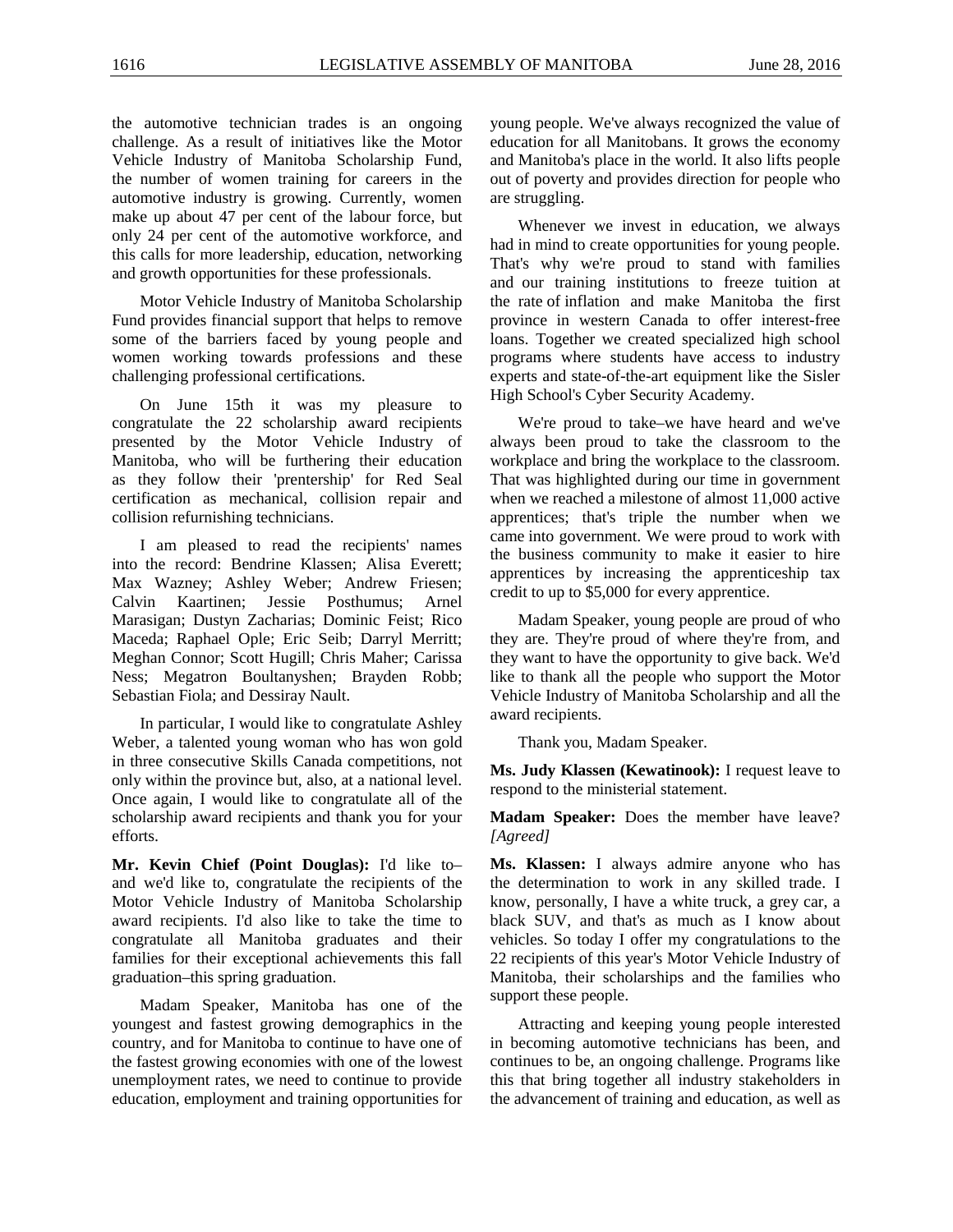increasing access to industry, should be commended. Thanks to The Winnipeg Foundation, Sobering Auto Electric, Manitoba Motor Dealers Association, Manitoba Used Car Dealers Association, Automotive Trades Association Manitoba and the Automotive Recyclers of Manitoba for keeping up this important work and opportunity alive in Manitoba. And I would also like to extend my best wishes to the recipients in their bright futures.

<span id="page-4-0"></span>Thank you, Madam Speaker.

## **MEMBERS' STATEMENTS**

#### <span id="page-4-2"></span>**Kinsman Club of All Saints**

<span id="page-4-1"></span>**Hon. Rochelle Squires (Minister of Sport, Culture and Heritage):** Madam Speaker, I am proud to rise today to recognize the Kinsmen Club of All Saints and the great contributions they make in my constituency of Riel and throughout Winnipeg.

They have 22 active members in their club and are celebrating 70 years of service in our community. Their motto is Serving the Community's Greatest Need and, as anyone who knows them can attest, they embody this model to the fullest.

#### **\*** (13:40)

Madam Speaker, the Kinsmen Club of All Saints recently announced a project to build 45 additional affordable-living housing units in Riel. The Chesterfield housing development, which is a division of the St. Vital-based Kinsmen Club, is expanding to help provide additional housing for 55-plus individuals living on a fixed income. This \$4.5-million project on Chesterfield Avenue is being built entirely with private money and is scheduled to open in the summer of 2017. It will increase the total number of apartments in the complex to 105.

This recent development is a continuation of the commitment to affordable housing the All Saints Kinsmen made back in the 1950s. Their long-term dedication to helping seniors is commendable, and I'm proud to call the Kinsmen my friends and my neighbours.

In addition to their ambitious goals–housing goals, the Kinsmen Club of All Saints is extremely busy raising funds for communities and charities in need and can be seen putting on barbecues to end– to help end cystic fibrosis, helping out with the Peaceful Village graduation activities and raising money to provide bulletproof vests for the Winnipeg Police Service K-9 Unit, to name a few.

Madam Speaker, the Kinsmen Club of All Saints also celebrate with families in Riel who regularly use the services of the Salvation Army by holding annual Christmas activities, taking kids to the Festival of Lights and having Santa deliver gifts to our families in the community.

Madam Speaker, the Kinsmen Club of All Saints is a wonderful example of the great spirit of generosity that Manitobans are known for, and I wish them many, many years of continued success. And I thank Art O'Donnell for attending the Chamber this afternoon on behalf of the All Saints–the Kinsmen Club of All Saints.

#### <span id="page-4-4"></span>**Emergency Measures Organization**

<span id="page-4-3"></span>**Mr. Tom Lindsey (Flin Flon):** I'm pleased to rise today to recognize the hard work of Manitoba's Emergency Measures Organization, along with all the first responders and volunteers who are helping to fight fires in the North and flooding in the Whiteshell. The fires near Chemawawin Cree Nation and Easterville have temporarily displaced over 2,000 people, but thanks to the quick response of EMO and the first responders, there have been no fatalities. Despite the fact that the fires came within 100 metres of the community, no houses were lost.

At the same time, the flooding in eastern Manitoba has put hundreds of cottagers on evacuation notice. This is the second evacuation order for cottage country since wildfires ravaged the same area last month.

Madam Speaker, Manitobans are all too familiar with the demands and challenges of natural disasters. Extreme weather can happen at any time of the year in this province, and each experience is a reminder of the importance of preparation and prevention.

We've asked the Minister of Infrastructure (Mr. Pedersen) numerous times about highway spending, particularly in the North. Highways like 392 and 280 are critical to the northern economy but they're also become critical evacuation routes in the event of an emergency. The Minister of Infrastructure has kept quiet about the potential impacts from cuts to the highway program. Emergencies like fires in the North and flooding in the east make those impacts all too clear.

Madam Speaker, this government's cuts to highways amounting to \$48 million spells potentially devastating results for our economy but also for our ability to deal with and prevent emergencies. They've already made it clear that they don't appear to be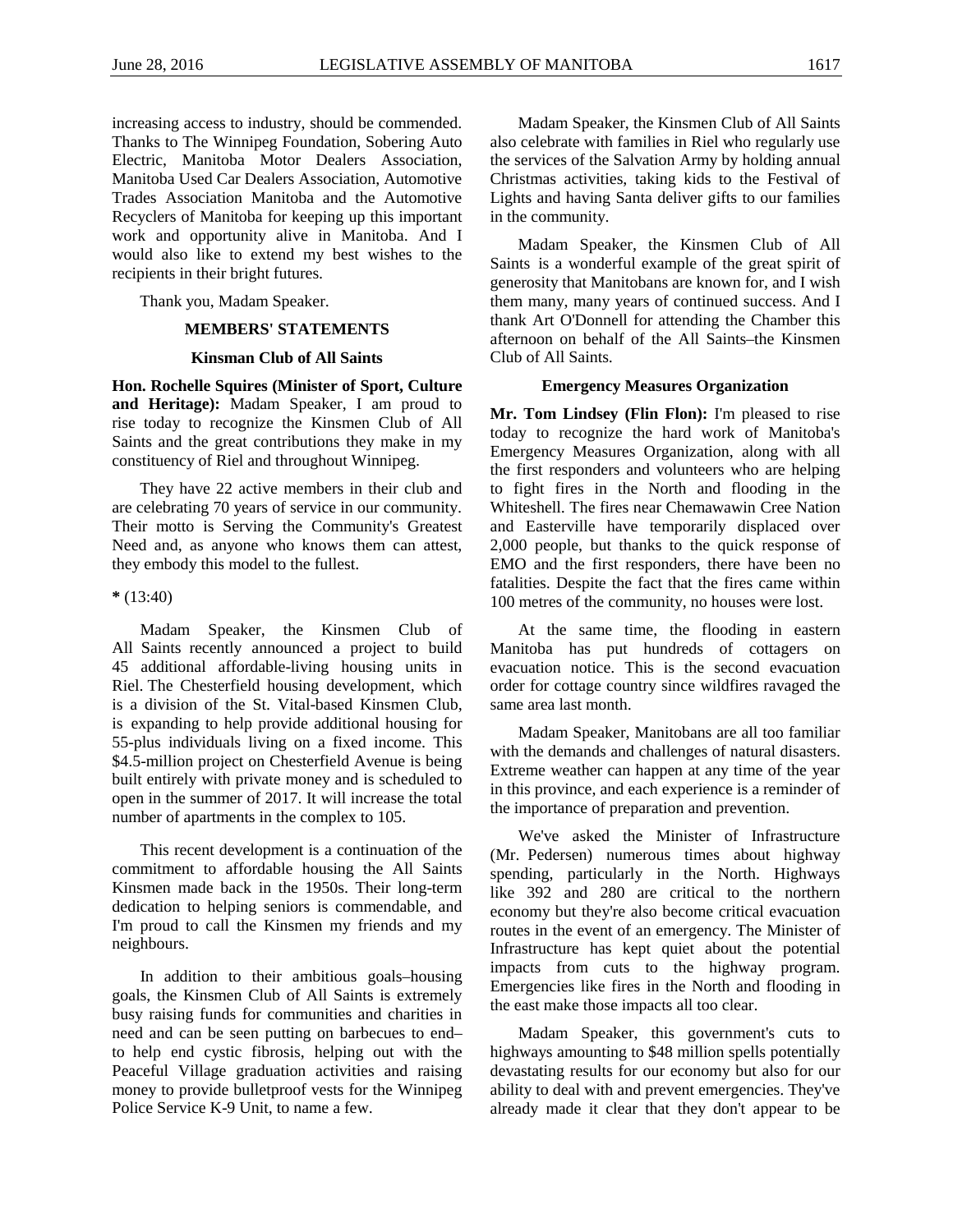interested in prevention. I guess we shouldn't be too surprised.

Thank you.

#### <span id="page-5-1"></span>**Brandon Environment Committee**

<span id="page-5-0"></span>**Mr. Len Isleifson (Brandon East):** In this sometimes crazy place we call earth, we share our environment with over 7.4 billion people, with United Nations estimating a global population increase to 11.2 billion by the year 2100. I feel very confident that we all share the desire to maintain our environment for generations to come well beyond the next 2,000 years.

On a more local perspective to the constituencies of both Brandon East and Brandon West, one has to look no further than the Brandon Environment Committee to see the passion for sustainability to our environment. The Environment Committee and the City of Brandon have worked tirelessly to ensure the right steps are being taken to ensure that they lead by example.

Madam Speaker, I have had the extreme pleasure of chairing the Brandon Environment Committee for a number of years prior to the election in April. The work this committee does is well recognized in the city of Brandon, but it is so important to the overall environment that I find it important to recognize their efforts here today.

In November of 2007, the City of Brandon created the Environmental Strategic Plan that was developed with the help of the Brandon Environment Committee. This plan has identified clear, conscientious actions that can be implemented both on a community and on a corporate level. This plan was revised and adopted by the city council of Brandon in June of 2013. There are many initiatives and projects supported or led by the efforts of this great committee such as the Solar Light Pilot Project, the Brandon enviro 'expro,' Green Scene TV, Fair Trade Town, Urban Forestry Learning, Clean Sweep and so much more.

I would like to give a special shout-out to Ms. Lindsay Hargreaves, the environmental initiatives co-ordinator for the City of Brandon. Ms. Hargreaves has been extremely instrumental in the city of Brandon obtaining national accolades for their environmental sustainability efforts by completing the Federation of Canadian Municipalities' Partners for Climate Change Protection program. Brandon's environmental sustainability efforts were also recognized with the 2015 Environmental Action Awards.

Madam Speaker, I ask that all members join me in recognizing the work done by the Brandon Environment Committee, the City of Brandon and Ms. Hargreaves.

Thank you very much.

#### <span id="page-5-3"></span>**Constable Kevin Drane**

<span id="page-5-2"></span>**Mr. Kelly Bindle (Thompson):** It is with great honour I rise in this House today to recognize an exemplary member of the Royal Canadian Mounted Police in my riding. This member, currently on duty today, Constable Kevin Drane of the Thompson RCMP detachment went above and beyond the call of duty on May 12th, 2016, by risking his own life to ensure the safety of others was not in jeopardy.

Just over one month ago on that day, Thompson had a snowfall of 25 centimetres and the roads were left covered with ice. While on patrol, this fine constable came across a group of concerned Manitobans staring at a vehicle with its front end submerged under the freezing water of the first causeway north of Thompson on Provincial Road 391.

Not knowing if anyone was trapped or endangered within the vehicle, Constable Drane stood on an unstable snowbank in an attempt to look through the window. Unable to see anything inside and with the potential of someone in grave danger, Constable Drane, after removing his RCMP vest and duty belt, dove into the icy water to see if there were any people in the vehicle.

Fortunately, for all involved, the vehicle was empty and it was later discovered that all passengers were able to safely escape and were picked up by passing motorists earlier. The actions taken by Constable Drane that day were truly heroic, risking his own life to ensure no persons or animals were trapped in that vehicle. He braved the freezing temperature of the lake, and we're very fortunate to have such incredible professionals in public safety doing everything they can to keep us safe.

Madam Speaker, I invite all members to join me in thanking Constable Drane for his outstanding service. Manitobans should place great confidence in the members of the RCMP as they work tirelessly each and every single day to keep us safe.

Thank you, Madam Speaker.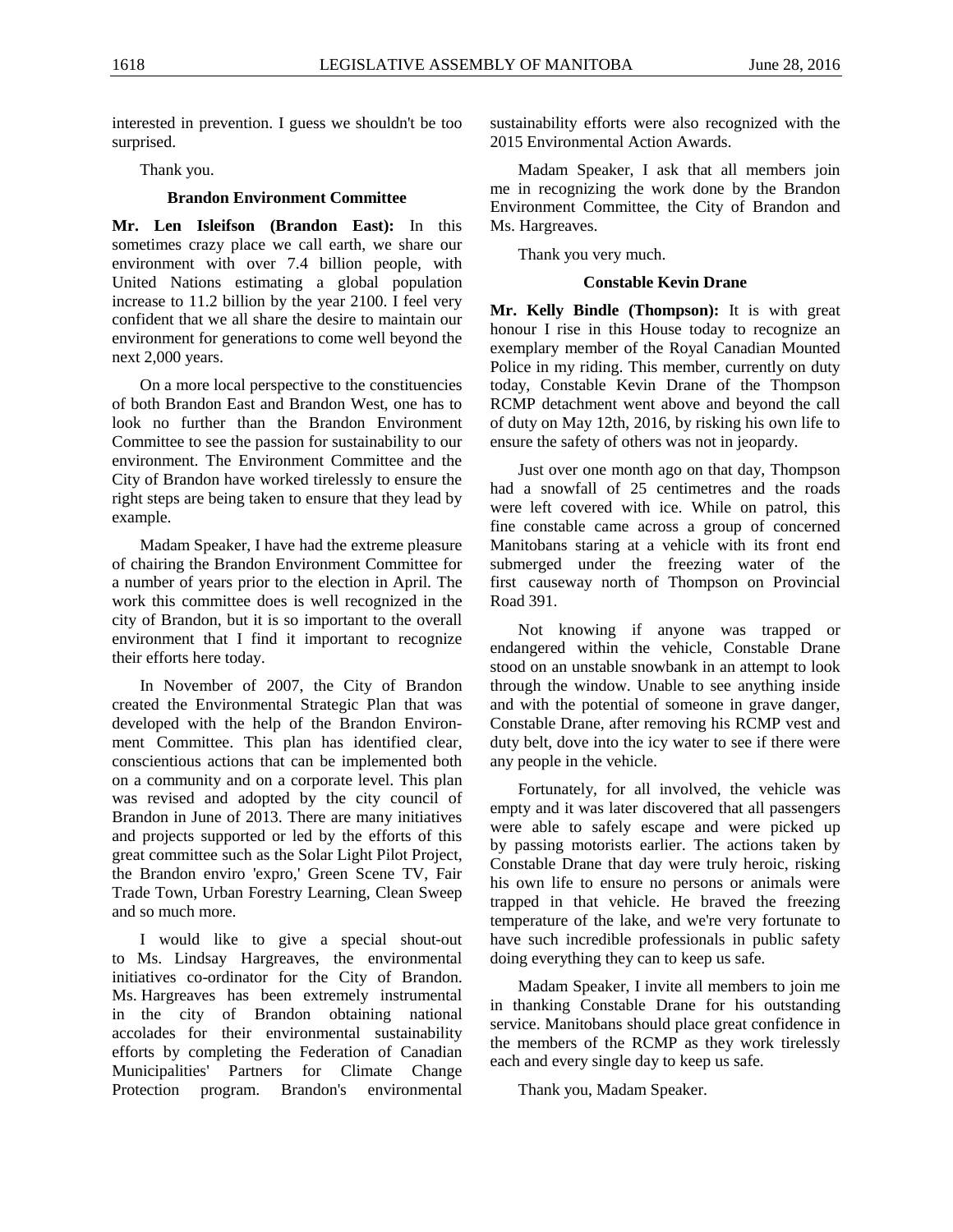#### <span id="page-6-1"></span>**Burrows Graduates**

<span id="page-6-0"></span>**Ms. Cindy Lamoureux (Burrows):** Growing up there were a few aspects of my father's job that I never fully grasped, one of them being, how could he be so busy when the weather in June was so beautiful and we had a cabin just waiting for us.

Well, I get it now. June is a very busy month and it is graduation season. This is a time to celebrate the accomplishments achieved and to plan for the future. This year, I have the pleasure of attending and presenting at five graduations all in the riding of Burrows. Not as many as my colleague from River Heights, though, he has 16.

So far I have attended The Maples high school graduation, a class of 360 grade 12 students. There was an outstanding valedictorian duo speech, and I was happy to be able to present an award to Simranpreet Dhaliwal.

Just last night I was granted the opportunity to attend the Seven Oaks adult learning graduation. I presented a community citizenship award to Riley Higgens, and I cannot express the amount of positive pride that filled the room.

This morning I was able to witness 32 grade 8 students bid farewell to Shaughnessy Park School as they move on to high school this September.

I still have two more grads to attend this week which I'm very excited for: Andrew Mynarski, where I had the distinct pleasure of awarding the most improved student award; and lastly, Sisler High School.

Now, I would be remissed if I did not mention how this graduation is extra special both to myself and my colleague from St. Norbert. Class of 2009 and 1990, can you guess which year is who? We are both very, very proud Spartans.

And in conclusion, I want to encourage all graduates that even if you do not know your next step, it doesn't mean that you're not ready. With that said, when you do figure out your next step, give it your absolute all.

Thank you, Madam Speaker.

#### **Introduction of Guests**

**Madam Speaker:** Prior to oral questions, I would like to introduce–I see we have a special guest in our loge to my left, and that would be Stan Struthers, the former MLA for Dauphin.

**\*** (13:50)

And I'd also like to bid adieu on behalf of all of us to Eric Schillberg. Eric was a page in 2013-2014. He is a graduate from West Kildonan Collegiate. He has since filled in as page, gallery attendant and assisted in the message room. Eric has done a terrific job for the Assembly by showing his dedication to this House. Eric often goes to work at a second job before or after his shift, depending on his hours.

Eric entered the U of M in 2014 and is presently taking civil engineering with an expected graduation date in 2019. He is currently a member of the University of Manitoba Institute of Transportation Engineers. In addition, Eric is head director of professional relations for the University of Manitoba Engineering Society. Eric hopes to use his engineering degree to travel abroad and gain valuable work experience. One day, he would like to return to Manitoba and run for a position as a member of the Legislative Assembly.

And on behalf of all of us, we'd like to wish Eric the very best and thank him very much for all of his service.

And on behalf of all of you, I'd like to just say, on behalf of us, to Stan Struthers, we welcome him here today.

### **ORAL QUESTIONS**

<span id="page-6-3"></span><span id="page-6-2"></span>**Madam Speaker:** And now we'll turn it over to question period.

# <span id="page-6-4"></span>**Heavy Construction Industry Capital Spending Plans**

**Ms. Flor Marcelino (Leader of the Official Opposition):** Madam Speaker, Manitobans are increasingly seeing the degree to which the Premier (Mr. Pallister) cannot accept criticism without responding with the most bizarre comments.

Yesterday the construction industry pleaded with this Premier not to cut investments in infrastructure and to move on to the next round of planned projects. The Premier's response: bah, humbug.

Why is this Premier so insensitive to the threat to the construction industry and our economy by his actions?

<span id="page-6-5"></span>**Hon. Blaine Pedersen (Minister of Infrastructure):** I thank the interim Leader of the Official Opposition for that question because it allows me, then, to expand on our predictable, steady infrastructure growth in this province.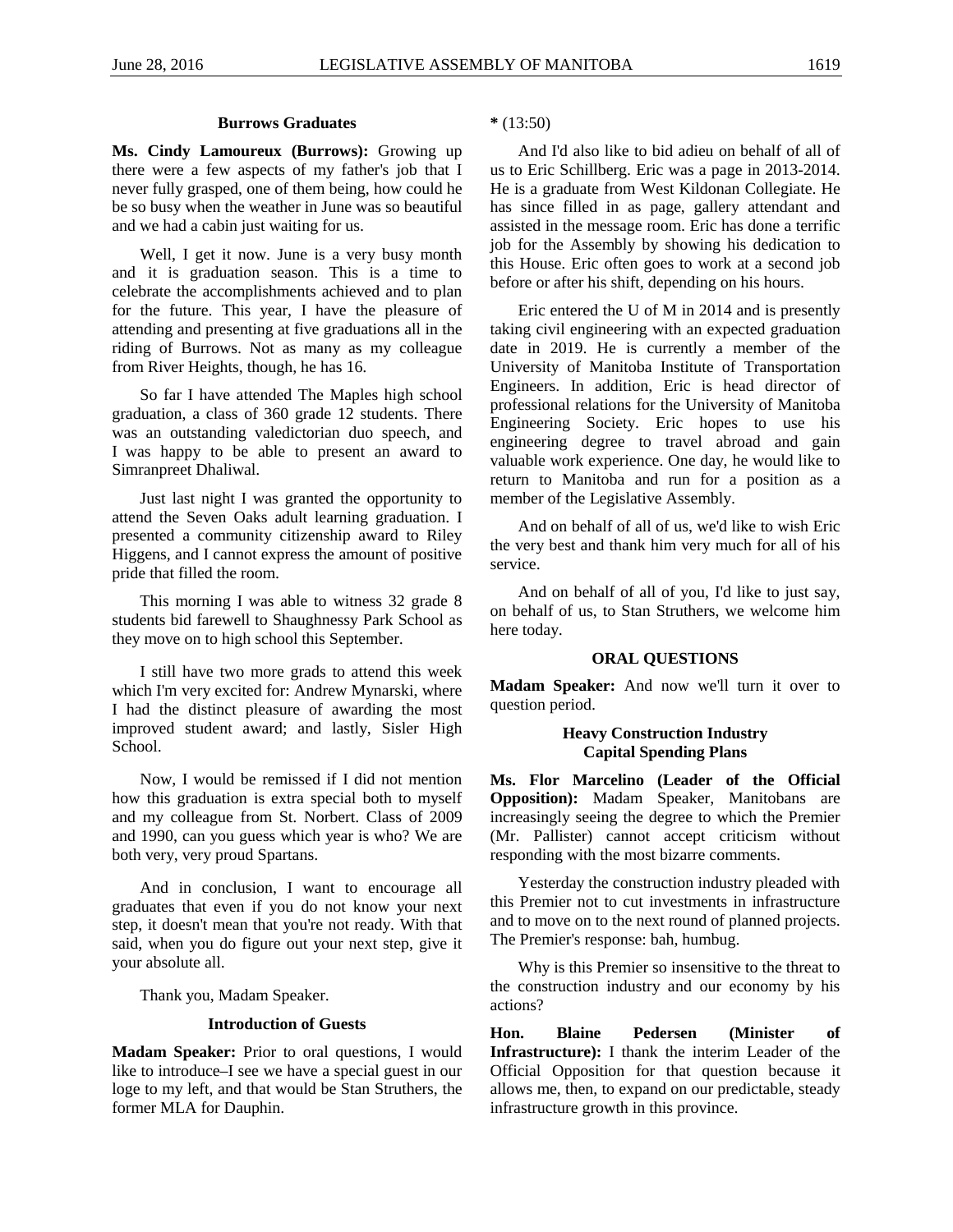That–accessibility is important for all Manitoba municipalities and for our communities, and this is where it takes steady planning and investment on a regular basis. Unlike the previous government, we have committed \$1 billion each and every year going forward, and we will be accountable for that.

**Madam Speaker:** The honourable interim Official Opposition leader, on a supplementary question.

**Ms. Marcelino:** When it comes to infrastructure, the Premier (Mr. Pallister) and this minister are clueless.

When our NDP government came into power, we took investments in highway infrastructure from \$178 million to \$500 million in our first decade. We then targeted a historic increase in investments to more than \$750 million. Virtually every year was a record year for construction.

It is clear that the only reason there will be significant construction this year is because of the tenders that our NDP government issued that even this government can't cancel. But the fact is, they are collecting the one cent on the dollar that is targeted for infrastructure but cutting the highways dollar budget by \$48 million.

Why won't this Premier–

**Madam Speaker:** The member's time has expired.

**Mr. Pedersen:** So much for the better tone in this House from that comment.

But I just want to reiterate that consistently over the last number of years of the previous government, they underspent the infrastructure budget by 27 per cent each and every year until last year when there was an election coming and they tried to buy votes from Manitobans by opening the floodgates on the construction last year. And the only reason that they were able to do that is that we had one of the best seasons for construction over the entire year. That's the only way that they were able to do this.

So I take no lessons from this previous government.

**Madam Speaker:** The honourable interim Official Opposition Leader, on a final supplementary.

**Ms. Marcelino:** If the NDP government was not able to–the NDP government was able to stimulate the economy. The unemployment rate was second lowest in the country because of infrastructure investments.

Madam Speaker, what was particular strange was that this Premier accused the Heavy Construction Association of fear mongering. This is a term he applies to anyone that disagrees with him. The fact is, those who work in this industry know a lot more than what is going on in the construction industry than the Premier and this minister do.

From the Premier's prior statements, he probably now feels there is a Heavy Construction Association and Winnipeg Sun conspiracy against him, but why won't he recognize the need to get on with the historic investment in infrastructure that–

**Madam Speaker:** The member's time has expired.

**Mr. Pedersen:** Well, there is a few–Madam Speaker, there is a few consistencies in there because our \$1-billion annual infrastructure investment is also the same number as the \$1-billion deficit that this government left the people of Manitoba.

And in spite of leaving us in such a financial mess, we realize the importance of infrastructure, and we will continue to invest in infrastructure each and every year, unlike the former government.

# <span id="page-7-1"></span>**Heavy Construction Industry Capital Spending Plans**

<span id="page-7-0"></span>**Mr. Kevin Chief (Point Douglas):** We have seen quite a pattern from this government. When they said they found \$102 million in cuts, but when they were asked for details about that, they said, sorry, we'll have to get back to you. On their 97 per cent transparent value-for-money review, when asked for details about it: Sorry, we'll get back to you. When it came down to their plan for CPP and who supports it: Sorry, we'll have to get back to you.

Now Chris Lorenc from the Manitoba Heavy Construction is saying the government has stalled further tenders pending review and this could lead– his words, not ours–lead to devastating results to–for Manitoba's economy.

So I ask the minister: Does he agree with Manitoba businesses that the sorry-we'll-get-back-to-you approach is putting Manitoba jobs at risk?

<span id="page-7-2"></span>**Hon. Blaine Pedersen (Minister of Infrastructure):** I was wondering who was supposed to answer this because I think he pretty well went through the whole dictionary of NDP failures on that.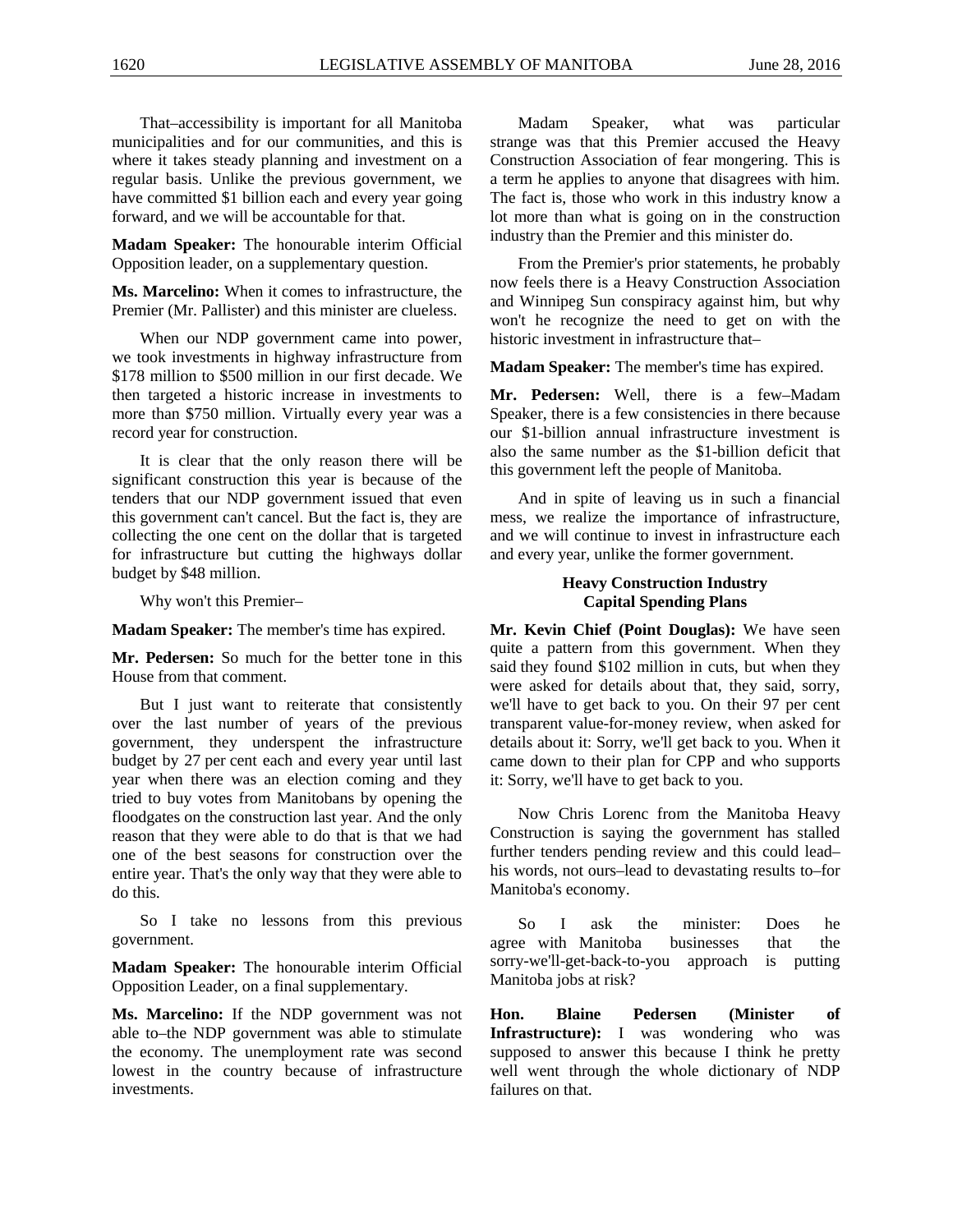So they're–we will continue–we've been left a financial mess from this previous government: a \$1-billion annual deficit right now that we have–we are facing on behalf of the people of Manitoba. We got a strong mandate from the voters on April 19th to clean up the financial mess in Manitoba and at the same time invest in Manitoba in a \$1-billion annual infrastructure investment.

**Madam Speaker:** The honourable member for Point Douglas, on a supplementary question.

**Mr. Chief:** Well, Madam Speaker, the member says he doesn't know on that side of the House who should answer the question. That's exactly what the Manitoba Heavy Construction Association is saying as well.

The fact is, here's what else they're saying, that this government–that this government's approach– they're saying that their approach will result in laying off workers, reduced hiring, leave companies unable to offer work beyond six weeks and force Manitoba workers to search for work in other provinces.

Madam Speaker, we know that the members opposite really like Saskatchewan.

I have to ask: Do they agree with the Manitoba heavy construction industry that their approach is putting–going to end up putting more jobs in Saskatchewan than they are in our own province?

**Mr. Pedersen:** In a May issue of The Heavy News Weekly which is published by the Manitoba heavy construction industry, the industry talked about the meeting that their industry and other groups had with the Premier (Mr. Pallister) and myself.

#### **\*** (14:00)

And amongst their many recommendations was a request that project labour agreements, to the extent used, not require any forced unionization. They also asked to amend labour relations legislation to permit secret ballots.

So we have a very good relationship with the Manitoba heavy construction agency. We will take advice from them, and we will continue to meet with them.

**Madam Speaker:** The honourable member for Point Douglas, on a final supplementary.

**Mr. Chief:** The last time the Premier sat around the Cabinet table, Madam Speaker, businesses were closing, storefronts went dark, buildings sat empty. It got so bad the Winnipeg Jets left town.

Madam Speaker, now we've heard again from the construction industry that he's up to it again, hurting businesses, creating–not our words, businesses' words–creating the perfect storm by cutting \$50 million and stalling tenders. And then, when asked about this, the Premier says he can't respond to irrational arguments of fear.

So I ask the minister: Will he stand with the Premier's bah-humbug approach to jobs, or will he stand with Manitoba businesses who say they have a legitimate concern?

**Mr. Pedersen:** Madam Speaker, I think I just heard an irrational argument of fear from the member.

So, and, again, from the meeting that we had, one of the other recommendations that this group had for us was harmonization and transportation weights and measures regulated–related regulations, so that it all spoke to joining the New West Partnership, which the previous government absolutely refused to do, which this present opposition wants no part of.

We have a good working relationship with both Manitoba Heavy Construction and the other industry partners in there, and we'll continue to foster that good relationship that we have now.

## <span id="page-8-1"></span>**Northern Manitoba Communities Capital Spending Plans**

<span id="page-8-0"></span>**Ms. Amanda Lathlin (The Pas):** The Minister of Indigenous and Municipal Relations (Ms. Clarke) informed this House this morning that roadway construction is important for economic development. We agree, Madam Speaker, but this leaves us wondering how they think they will create good jobs in the North when they are cutting the highway program by \$48 million. The heavy construction industry is already going public about their concerns about the repercussions for the Manitoba economy.

Our NDP government made record investments in northern Manitoba, but in Estimates we find out the PC plan is to reduce capital spending in the North by as much as 60 per cent.

Will this minister come clean and admit they have no plan for jobs and the North, and that they are massively cutting needed investment in northern Manitoba?

<span id="page-8-2"></span>**Hon. Blaine Pedersen (Minister of Infrastructure):** I thank the member for that question because it–again, I will remind the House, I will remind all Manitobans of how this previous government cut the highway budget by 27 per cent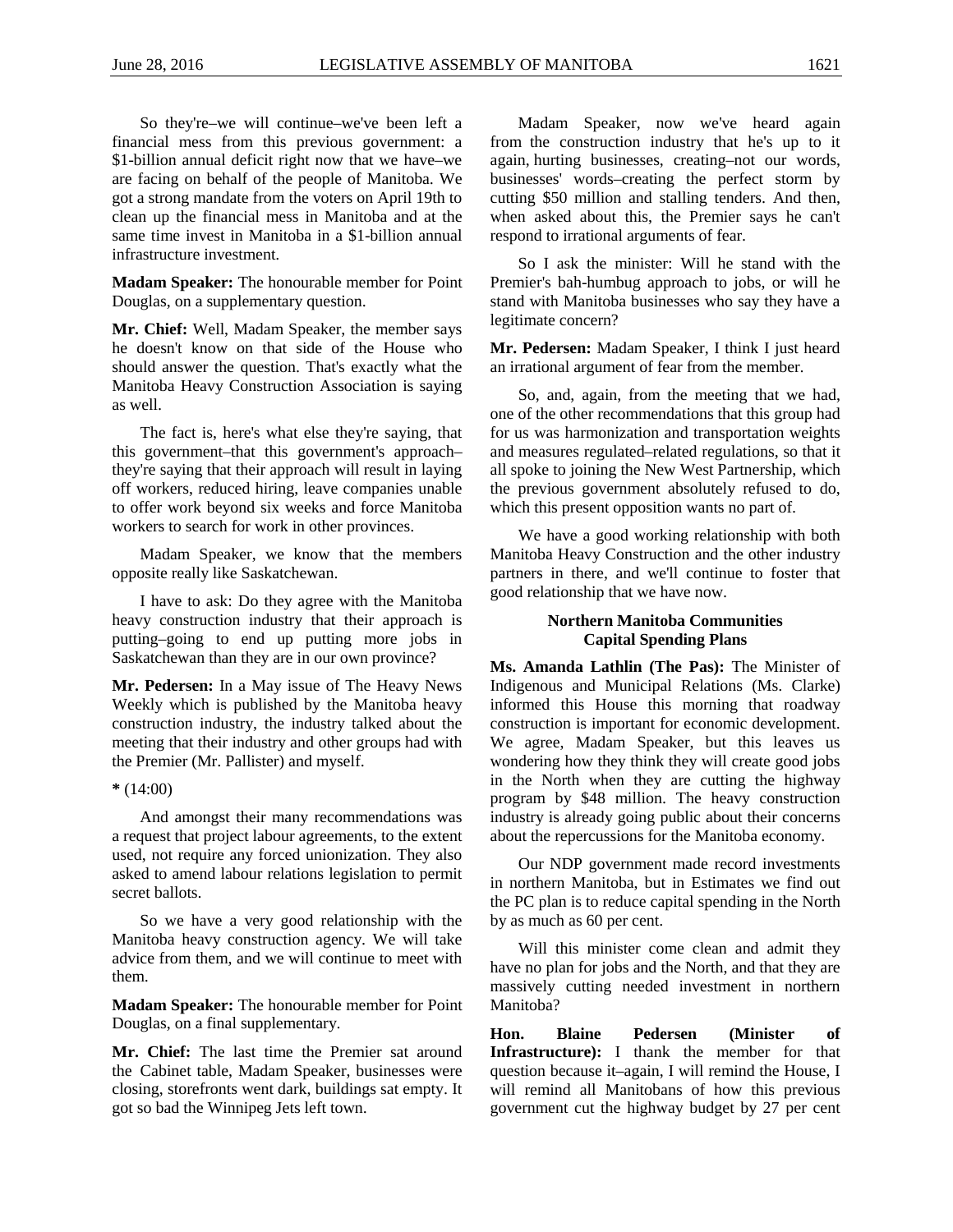each and every year until the year of an election when they then increased it. They also cut back– from 2006, they cut the maintenance and preservation budget, which is affecting the very roads that this member talks about.

If they had had any foresight, they would've kept maintaining those roads so that they're not in the position that they are now.

**Madam Speaker:** The honourable member for The Pas, on a supplementary question.

**Ms. Lathlin:** The Minister of Infrastructure has refused to come clean on the effects of cutting the highway program by \$48 million. We know that, when you care about growth for northern Manitoba, you have to make investments in major northern highways. We made historic commitments to roadways like Moose Lake and Nelson House that would create good jobs that northerners could rely on.

With \$48 million less in the highway capital program and up to 60 per cent less in northern investment, how will the minister invest in the future of northern families and assure that they are able to participate in our province's northern economy?

**Mr. Pedersen:** I thank the member for that question because she talks about commitments and promises.

Boy, Manitoba heard a lot of promises out of this former government during the election campaign, \$600 million worth of empty promises. If they had maintained the roads like they should've over the last number of years we would not be in the position we are. We have a \$1-billion annual deficit courtesy of the former government, and now they want to promise the moon to everyone.

**Madam Speaker:** The honourable member for The Pas, on a final supplementary.

**Ms. Lathlin:** There's nothing wrong with investing in our North. We're talking about the future of northern communities and all this Premier (Mr. Pallister) can say is bah, humbug.

This Premier's arrogant and hidden approach to this critical issue means less jobs and less opportunity in Manitoba's North.

Will the minister reconsider his plan to slash the northern infrastructure budget and instead continue our communities–our commitments to good jobs and steady growth in the North?

**Mr. Pedersen:** I thank the member for that question because it just begs the question: 17 years of empty commitments, 17 years of empty promises, 17 years of slashing the infrastructure budget by an average of 27 per cent, and now they stand up and pretend to care about everyone.

They only cared about themselves when they were in government; that's why they're–all the empty promises that they made during the election, but Manitobans saw better of that, of the empty promises that this former government was so full of.

#### <span id="page-9-1"></span>**Midwifery Program Government Intention**

<span id="page-9-0"></span>**Mr. Wab Kinew (Fort Rouge):** Midwifery students met with the Minister of Education on June 13th regarding the future of their program. He reassured them, saying there will be a program for them this fall. But yesterday, they were told that the midwifery program is gone. The only thing the university could offer them were spots in the nursing program.

Again, in Estimates last Thursday, the minister said that he wanted their cohort to be accredited with the College of Midwives–midwives, Madam Speaker, not nurses. Now these students are left in the lurch with student loans as well as professional and family sacrifices to deal with.

Will the minister admit that he told these students their program had a future when he was really planning to scrap it?

<span id="page-9-2"></span>**Hon. Ian Wishart (Minister of Education and Training):** Thank you very much, Madam Speaker, and I know this is an issue you have a lot of interest in as well, as does everyone on this side.

We know there is a substantial need for midwives in Manitoba, but the reality is the existing program was so badly managed by the previous government that there was no program available that the College of Midwives was prepared to certify.

So the reality was we had to provide an option for these students, and we have done so, and we will continue to meet with them if they want to meet further. But I can tell you that the previous government is the one that scuttled their ship.

**Madam Speaker:** The honourable member for Fort Rouge, on a supplementary question.

**Mr. Kinew:** I spoke personally with the College of Midwives, and they told me they were prepared to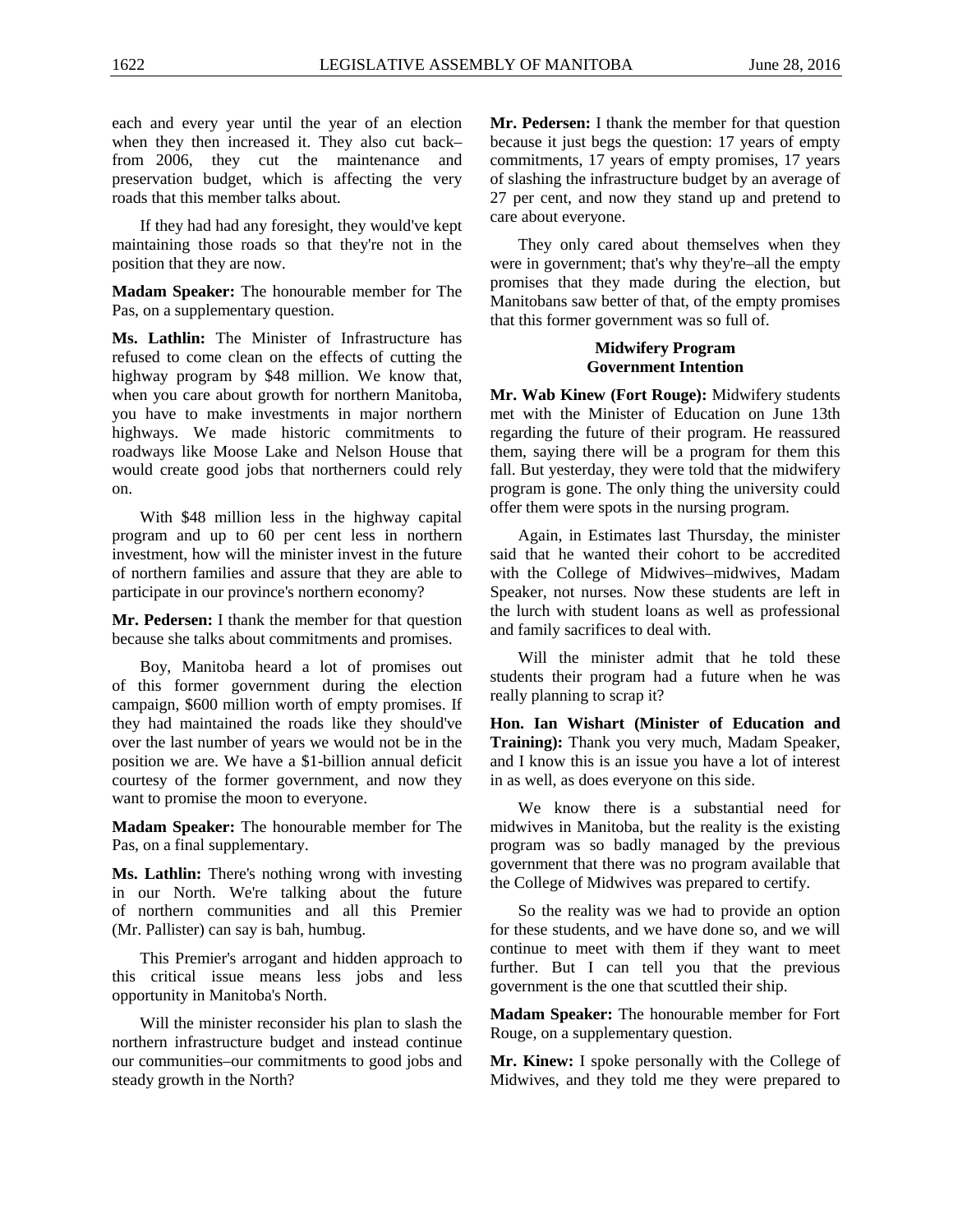accredit the joint program between UCN and the University of Manitoba.

Madam Speaker, the only way for the minister to make it up to these students is to reinstate funding for the joint program. Withholding that funding for the joint program amounts to cutting the entire thing.

Will the minister commit to reinstating the funding, allowing the students to continue their education and ensure the future of midwifery right here in Manitoba?

**Mr. Wishart:** I thank the member for the statement, which is at–completely at odds with the statement we have in writing from the College of Midwives. So perhaps he needs to talk to someone beyond the secretary. *[interjection]* Yes. Same–we have it in writing so the member can argue that fact later if he wants to.

But we've been very clear all the way along. We have not cut the funding for this program, and I made that statement in Estimates. I made that statement in answer to questions in the House, really clear on that. So if the member can't accept the facts, perhaps he'd like to write his own history book as well.

**\*** (14:10)

**Madam Speaker:** The honourable member for Fort Rouge, on a final supplementary.

**Mr. Kinew:** Page 1 of my new history book: June 13th, the Minister of Education says there will be a program for them this fall. He withdraws the funding for the joint program; today there is no program.

How can he account for this? His–the minister's actions led to the demise of the program. Therefore, it's his responsibility to make it right.

Will the minister agree to meet with these students after question period and explain why he promised them a program that he actually cut?

**Madam Speaker:** I would just like to indicate to members in the public gallery that there's not to be any applause and any interaction with the proceedings here on the floor, and I'd appreciate your co-operation on that.

Thanks very much.

**Mr. Wishart:** I would hate to start a book out with many factual errors as this member has just done. We have not withdrawn the funding. We continue to work with the university to try and develop a program that will meet the needs of the students, and we will continue to do that.

The member's statement that we have withdrawn this funding is absolutely incorrect, and I would like to put that on the record.

# <span id="page-10-1"></span>**Midwifery Program Government Intention**

<span id="page-10-0"></span>**Ms. Nahanni Fontaine (St. Johns):** This afternoon we met with midwifery students who were shocked to learn yesterday that the Minister of Education has gone back on his promise not to cut funding to the joint UCN, U of W, U of M midwifery program.

We know indigenous communities have always had midwives. However, with the advent of colonialism, midwifery was banned. Indigenous women are required to leave their home communities for the south weeks in advance of their due dates and away from the support of their community, family and partner.

The midwifery program was created with the intent to strengthen reproductive health for indigenous women in northern communities.

Can the Minister of Education admit his decision to cut the midwifery program has severely–

**Madam Speaker:** The member's time has expired.

<span id="page-10-2"></span>**Hon. Ian Wishart (Minister of Education and Training):** I repeat: We have not cut the funding. We continue to fund the midwife program.

Certainly, we have some issues with the midwife program because the previous government did not manage the program well and did not put it on a sustainable basis, left the students vulnerable and, frankly, Manitobans vulnerable.

Recognize the need for midwives in this province, and we are prepared to work very strongly to make sure that there are midwives trained in Manitoba available to meet the needs in Manitoba. In fact, I would remind the House that it was Manitoba PC government that actually made the College of Midwives an institution in Manitoba.

**Madam Speaker:** The honourable member for St. Johns, on a supplementary question.

**Ms. Fontaine:** I'm not sure how this government plans to produce more midwives when they cut the programs. Midwives are primary health-care providers, caring for pregnant women, their babies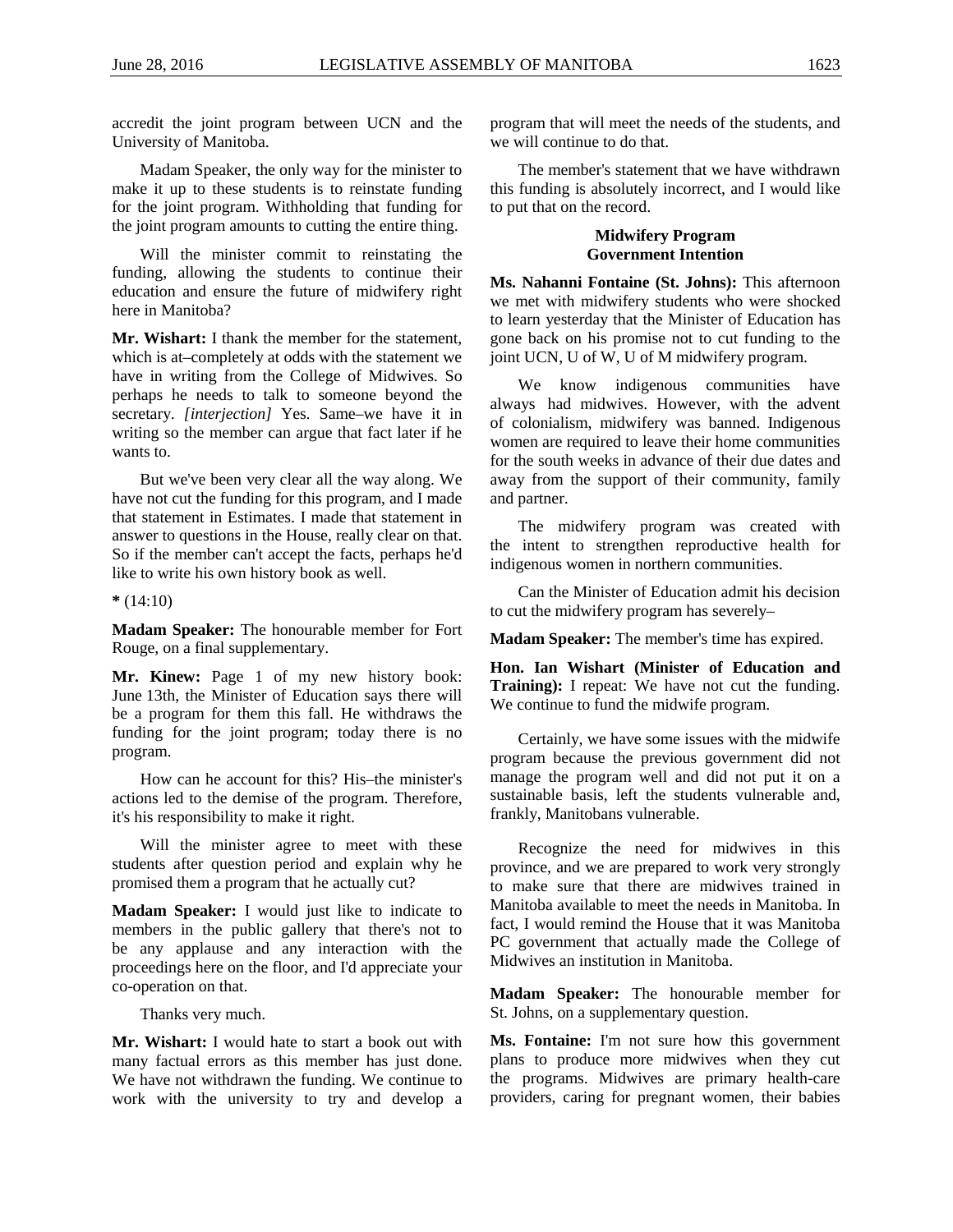and their families throughout pregnancy and for the first weeks in postpartum.

Midwives are a key partner in ensuring indigenous rights over their bodies, over their reproductive health and their birthing plans, while also promoting breastfeeding, nutrition, parenting skills and reducing health-care costs.

Can the minister explain why he chose not to invest in Manitoba midwives, despite saying he would, and warned them not to talk to media about this?

**Mr. Wishart:** Well, I repeat that–and the member's statement that we did not fund the program is incorrect. We have continued to fund the program.

I suspect we're seeing a moment of NDP strategy where if you tell the same bit of misinformation often enough, the media might actually begin to believe it. Certainly, they themselves clearly begin to believe it, but–

**Some Honourable Members:** Oh, oh.

**Madam Speaker:** Order. Order.

**Mr. Wishart:** I assure this House that we continue to fund the program. We recognize the value of midwives in Manitoba, whether they be in the North or in the south. We recognize that there is a substantial need for midwives in Manitoba, and we are prepared to work with the college and with the universities to make sure that there is a program.

So please get it right next time.

**Madam Speaker:** The honourable member for St. Johns, on a final supplementary.

**Ms. Fontaine:** Madam Speaker, I can assure this minister that this is not a strategy. We are talking about people's lives who have sacrificed so much and given up so much to pursue their educational careers that they want and give the reproductive health services that Manitoba women deserve in this province.

Will this minister, after question period, meet with these students and explain his decision?

**Mr. Wishart:** And as I've said earlier, I am prepared to meet with the students. I met with the students earlier, when they were here on–early June, and I'm certainly prepared to sit down with them again.

And as to whether or not this is a strategy on their part, I would repeat, I think that they are beginning to provide misinformation to the public <span id="page-11-0"></span>and I'm afraid that misinformation may actually hurt the students' chances in the future.

# <span id="page-11-1"></span>**Children and Youth in Care Children's Special Allowances**

**Ms. Judy Klassen (Kewatinook):** We first see the item called Children's Special Allowances in the 1999 budget revenue Estimates. If we add in all the subsequent amounts, you get a staggering \$266.6 million.

I'd like to table this document. Ninety per cent of CFS kids are indigenous. So this equates to \$240 million for my people's children. If even only half was kept in trusts, kids coming out of the CFS system today as a young adult would have a–would finally have a fair shot in life with a decent nest egg.

What is this government's plan to reinstate these trusts?

<span id="page-11-2"></span>**Hon. Ian Wishart (Minister of Education and Training):** I thank the member for the question.

This is an issue that those of us on this side of the House feel very strongly about as well. It was the previous government that began the habit of clawing back or taking the Children's Special Allowances to fund child-welfare programs, CFS programs here in the province of Manitoba, and during the time that they were in government the number of children in CFS grew dramatically to over 11,000. And I suspect that the member shares my concern that that money maybe not was put to the best use.

So, going back, I wish we could rewrite history in this case again and get it right because the government got it wrong before.

**Ms. Klassen:** I've heard many stories of children just turned 18 being dropped off here at run-down bars along Main Street. Those are supposed to be days of celebration with birthday cakes, presents, celebrations, not utter abandonment.

Far too many foster children do not know love. These children can be dynamic members of society.

I'd like to quote Cindy Blackstock: Great governments are not measured by interests or issues. They are measured by whether they stand on guard for the values of our country.

Can we stand on guard for these valuable children? Can we give them their rightfully owed resources?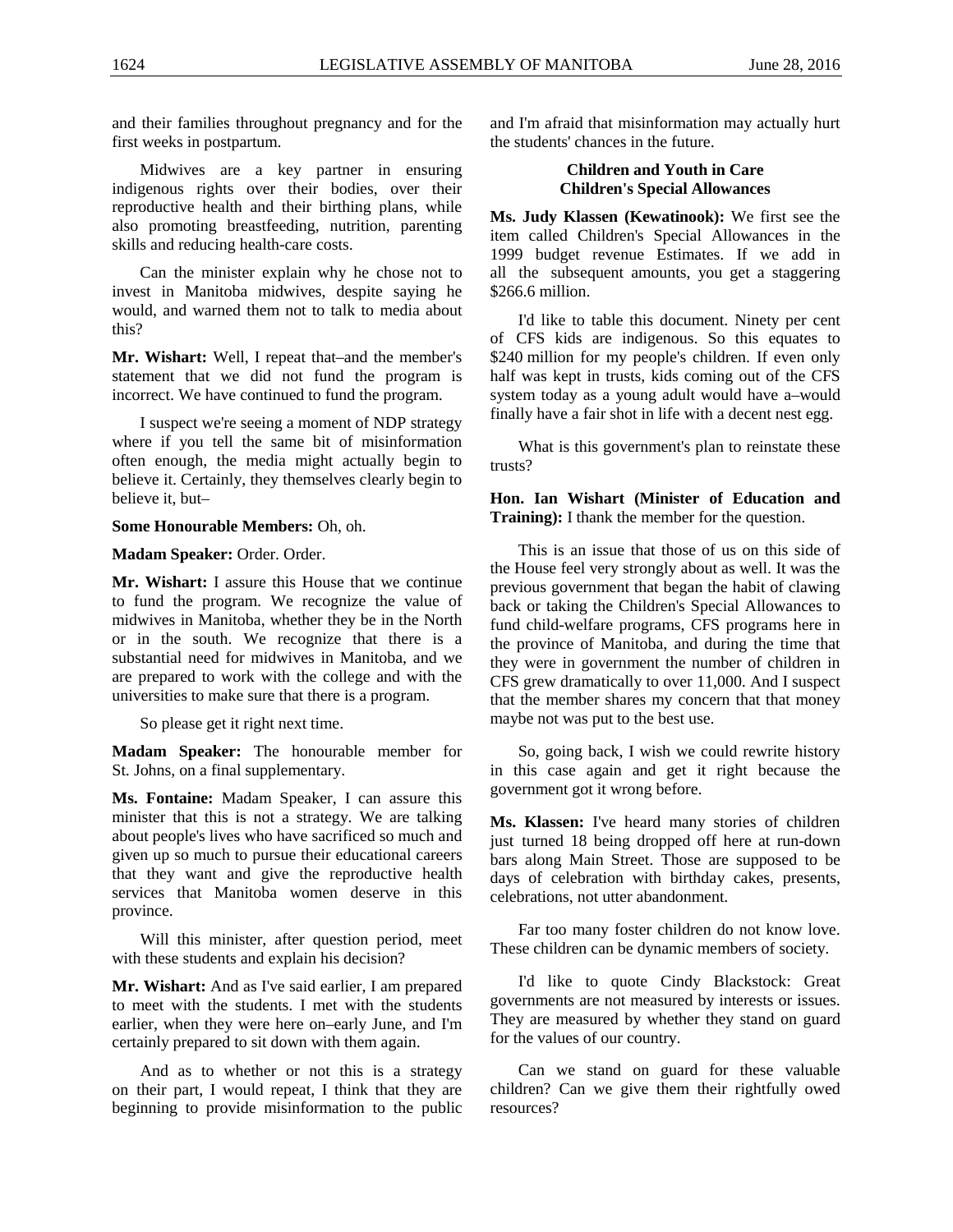**Mr. Wishart:** I certainly join this member in expressing her concern. I can share with her some further stories, if she wants, about particular charitable agencies that operate in the city of Winnipeg talking about the CFS dump jobs that appear at their front gate.

It is certainly nothing to be proud of, and I want to be a member of a government–and I know we intend to be a government–that measures its success by how it treats its most vulnerable people.

**Madam Speaker:** The honourable member for Kewatinook, on a final supplementary.

**Ms. Klassen:** I look forward to that conversation.

My federal cousins are doing their part to lift over 300,000 kids out of poverty by increasing the Canada Child Benefit, and I'd like to table this document.

**\*** (14:20)

According to the report, there's 10,295 kids in care. At an average of \$490 monthly payment at 12 months, equates to \$60.5 million. We need an action plan today because this increase takes effect this month.

I have previously called upon the new government to be proactive rather than reactive.

Can we work today, together, and protect these children by making–

**Madam Speaker:** The member's time has expired.

**Mr. Wishart:** And I certainly share the member's concern. I know the Minister of Families (Mr. Fielding) has already had some discussions with his federal counterpart regarding the changes that have come down from the Canada Child Benefit program and how that might work, and, of course, if the member realizes that Children's Special Allowances agreement that went back to 1999 was actually an agreement that was signed between the federal and provincial governments at the time, and that we expect that there'll probably be a new agreement put in place at some point regarding the Canada Child Benefit.

I know that the minister looks forward to an opportunity to make sure that that is structured in a way that benefits the children of Manitoba.

## <span id="page-12-1"></span>**Digital Media Industry Changes to Tax Credit**

<span id="page-12-0"></span>**Mr. Jon Reyes (St. Norbert):** Interactive digital media is an import part of the economy for the future. That's why programs like the one at my alma mater, Sisler High School, home of my beloved Spartans here in Winnipeg, are vital that students entering the job market have all the tools they need to succeed.

By the way, Sisler High School was the alma mater to some notable politicians: the former premier, Honourable Gary Filmon; currently my colleague, the honourable member of Burrows; and yours truly.

Could the hard-working Minister of Growth, Enterprise and Trade please update the House on how the announcements he made yesterday at Sisler High School will benefit the growing digital media industry in our province?

<span id="page-12-2"></span>**Hon. Cliff Cullen (Minister of Growth, Enterprise and Trade):** And I do want to thank the member for his question and certainly his interest in this important initiative.

I'm happy to say that yesterday, along with the Minister of Finance (Mr. Friesen), I had the privilege of announcing our budget commitment to strengthen the digital media tax credit. Our changes will eliminate the \$500,000 maximum tax credit and the two-year limit for eligible projects.

These exchanges will make the tax credit more available to job creators here in Manitoba, allowing for more growth in this cutting-edge growth sector. These changes will ensure that graduates from institutions like Sisler High School will be able to pursue lucrative and innovative jobs in the tech sector right here at home in Manitoba.

<span id="page-12-3"></span>Madam Speaker, another important promise delivered on by this government.

# <span id="page-12-4"></span>**Canada Pension Plan Reform Government Position**

**Mr. James Allum (Fort Garry-Riverview):** Last week the government embarrassed Manitoba when they went to a federal finance meeting without doing their homework and wouldn't join the broad national consensus on the CPP.

Now they came late to the party with a bunch of amendments that were tabled nine days too late. The federal government had said quite clearly that the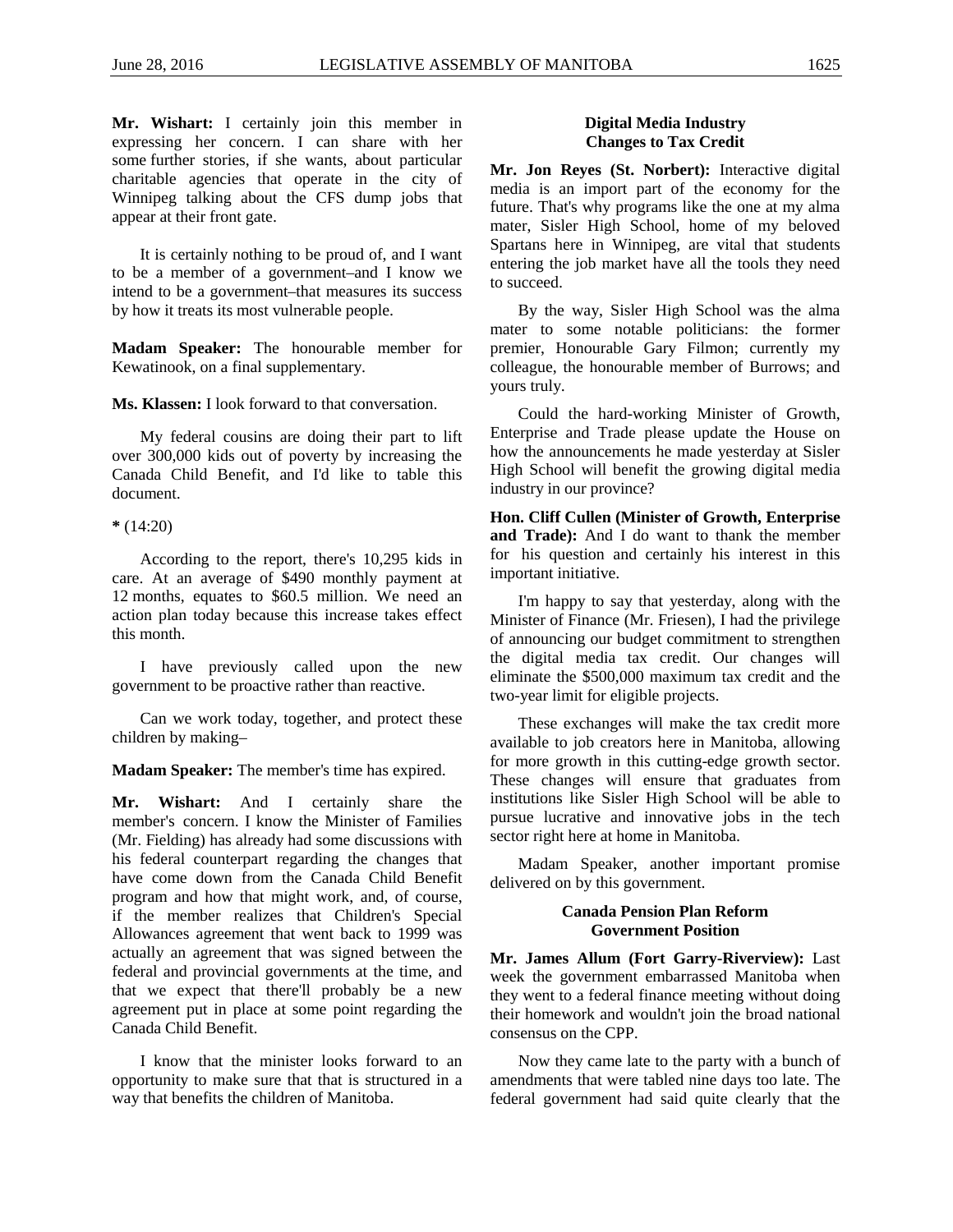agreement in principle will not be reopened. That ship has sailed.

So would the Premier (Mr. Pallister) quit posturing, quit grandstanding, and sign the agreement now, today?

# <span id="page-13-0"></span>**Hon. Heather Stefanson (Deputy Premier):** I want to thank the member for the question.

And, yes, there is already a consensus among provinces that there should be changes made to the Canada Pension Plan, but we believe in Manitoba that we could enhance some of those changes and that's why we have announced several initiatives that we would like to see included in those changes, including eliminating–the elimination of the Guaranteed Income Supplement clawback for widowed seniors, also including making sure that the death benefit keeps up with rising costs and inflation. These are just a couple of the initiatives that we want to see included in the changes of the CPP. We hope members opposite join with us in ensuring that those are included.

Thank you.

**Madam Speaker:** The honourable member for Fort Garry-Riverview, on a supplementary question.

**Mr. Allum:** Well, if the Deputy Premier wanted to put that on the table, she should have done it nine days ago, not start talking about it in her press conference in the theatre of the basement of the Manitoba Legislature. They should have taken that to Vancouver where the meeting was being held.

The fact is they're too late. The feds have said the ship has sailed.

Will the Finance Minister and the Premier simply put their egos aside and admit they were wrong and sign the deal right now?

**Mrs. Stefanson:** I would think that, if there are ways that we can enhance the CPP, which we have offered to Manitobans–this is a made-in-Manitoba approach that the Minister of Finance (Mr. Friesen) and the Premier have introduced. I would hope that– especially when this deals with widowed seniors, Madam Speaker, I would hope that members opposite would stand with us in support of those vulnerable citizens in our society. This is a made-in-Manitoba approach.

We hope that they will support us because we believe it's in the best interests of Manitobans.

**Madam Speaker:** The honourable member for Fort Garry-Riverview, on a final supplementary.

**Mr. Allum:** The Deputy Premier wants me to stand on the dock long after the ship has sailed. What's she talking about?

I think the reality, and I think what's become crystal clear–

#### **Madam Speaker:** Order. Order.

**Mr. Allum:** I think what's become crystal clear to Manitobans, Madam Speaker, and to Canadians, that this has been a bizarre attempt to throw a wrench into the planned reform of the CPP here in Canada.

Will the Premier simply admit that his efforts yesterday were disingenuous at best and hypocritical at worst?

**Mrs. Stefanson:** It's very disappointing when this member takes that kind of a tone when it comes to– what we're trying to do is stand up for Manitobans.

What we're trying to do–what we are doing is taking into consideration low-income seniors, the indexation of the death benefit, enhance affordability to individuals and to businesses in Manitoba and a commitment to a comprehensive review of other CP benefits, including disability. And these, of course–we believe now is the time to get things right, and now is the time to stand up for Manitobans.

<span id="page-13-1"></span>We would just hope that members opposite would join us in doing just that.

## <span id="page-13-2"></span>**WCB Review Committee Terms of Reference Change**

**Mr. Tom Lindsey (Flin Flon):** Yesterday, the Minister of Growth, Enterprise and Trade responded to my question about changes in the terms of reference that will be provided to the review committee at an upcoming review of The Workers Compensation Act. He replied that he's putting together a letter with new terms of reference, adding to the value of that particular review.

Will the minister now tell the House what specifically will be added or removed from the terms of reference provided to the review committee in January?

<span id="page-13-3"></span>**Hon. Cliff Cullen (Minister of Growth, Enterprise and Trade):** I do appreciate the question from the member.

Obviously, a 10-year review of the Workers Compensation Board is very important. It only comes around so often, so we want to make sure that we get that initiative correct. And I certainly–I have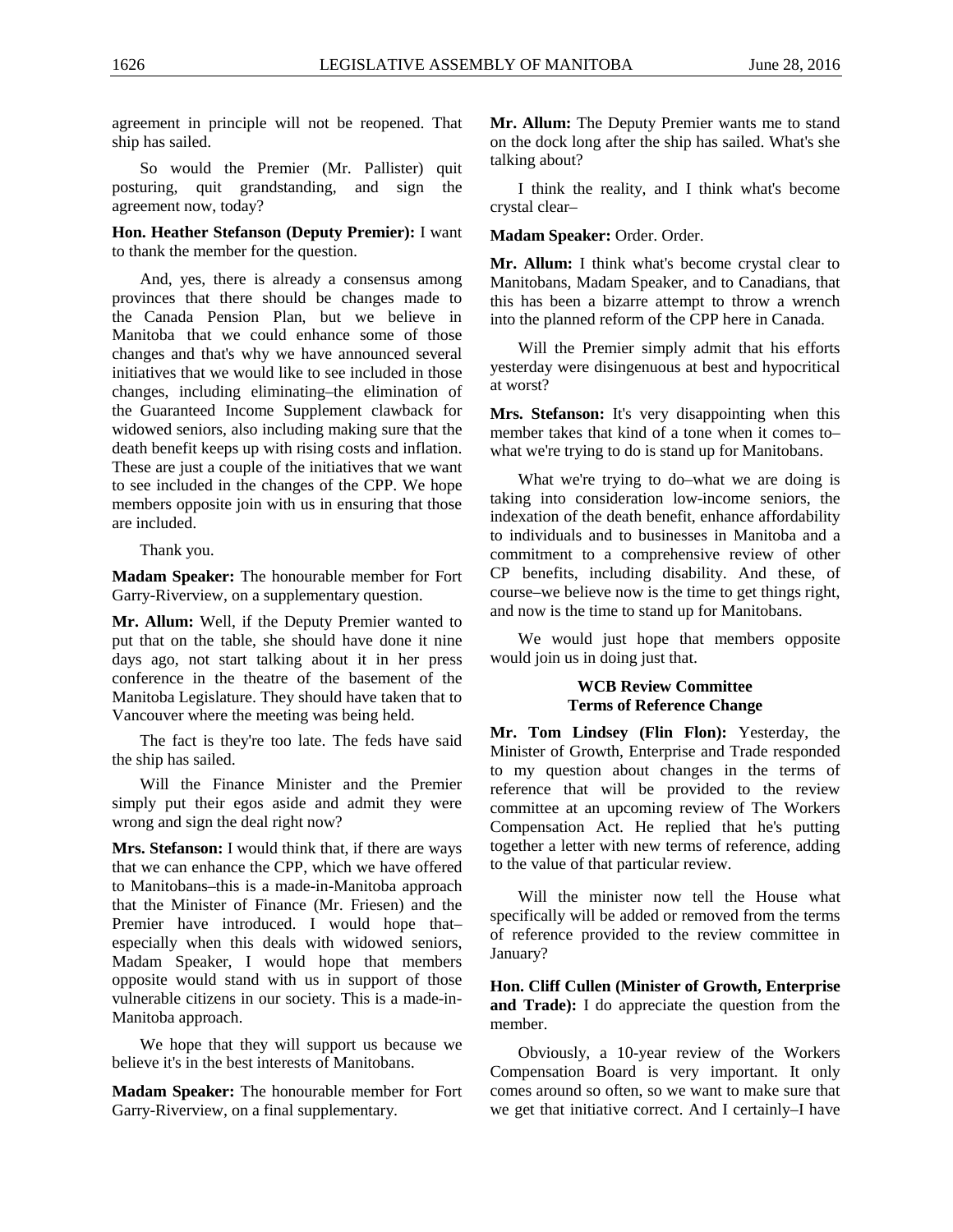a draft letter actually sitting on my desk and I will be reviewing that tomorrow. So the contents of that letter will be available in due course.

**Madam Speaker:** The honourable member for Flin Flon, on a supplementary question.

**Mr. Lindsey:** The minister committed to providing plenty of direction to the review committee short of writing the report for them, I hope.

So I ask the minister again: What specifically will be added or removed from the terms of reference provided to the review committee in January?

**Mr. Cullen:** I appreciate the member's comments.

I'm not sure what the doom-and-gloom party over there is worried about. I mean, this is going to be an open dialogue with Manitobans. This is going to be a consultation with Manitobans. I know that the members opposite aren't used to having a consultation with Manitobans. We on this side of the House, as a new government, are listening to Manitobans and we will continue to have that dialogue with Manitobans.

**Madam Speaker:** The honourable member for Flin Flon, on a final supplementary.

**\*** (14:30)

**Mr. Lindsey:** The review by the committee also includes input from all stakeholders, which will be considered in the preparation of the final report.

Will the minister outline the form that this public consultation will take place, when the committee will begin its work and when the review will be completed?

**Mr. Cullen:** I do appreciate the question. I do appreciate the opportunity to respond to this.

As I said, it's a 10-year review of the Workers Compensation Board. We think it should be open and transparent. That's why I'm ensuring that we will provide as much input as possible from Manitobans and open it to conversations from Manitobans. So I'm going to spread the dialogue around.

We are asking to–the board to look at very robust areas of the review, and certainly this review will be undertaken very–in the very near future, and results will be open, the conversation will be open and I guess the members will–an opportunity to put input into the consultation period.

#### <span id="page-14-1"></span>**Secondary Suites Program Government Commitment**

<span id="page-14-0"></span>**Mr. Mohinder Saran (The Maples):** Within Manitoba's immigrant communities, families play a central role in the daily life, having multiple generations under the same roof. Investing in housing that can accommodate three generations in immigrant households helps to relieve stress on Manitoba child care and seniors housing programs.

Will this government commit to the Secondary Suites Program already in place to assist families in renovation of existing homes to accommodate these multi-generation arrangements?

# <span id="page-14-2"></span>**Hon. Ian Wishart (Minister of Education and Training):** I thank the member for the question.

We share his concern regarding low-income housing and access to affordable housing for– especially for new immigrant families. We know that's something that many of them have challenges with in their early years when they come to Manitoba, and I recognize the point that many of them very quickly become homeowners here in Manitoba, which is certainly something that we all celebrate.

We are certainly working to encourage more low-income housing, and we are prepared to invest \$48 million this coming year in low-income housing here in Manitoba.

**Madam Speaker:** Time for oral questions has expired.

#### **Point of Order**

**Madam Speaker:** The honourable member for River Heights, on a point of order.

**Hon. Jon Gerrard (River Heights):** Madam Speaker, the Minister of Education during question period referred to a letter, and he described in detail the contents of that letter. I would ask the minister if he would table that letter.

**Hon. Kelvin Goertzen (Government House**  Leader): I know that the member is trying to extend question period. He should accept the fact that question period is over. He didn't get his chance to ask a question. He might get a chance tomorrow; he should have that discussion in his caucus.

The member for–the Minister of Education didn't quote a letter and is under no obligation to table it, Madam Speaker.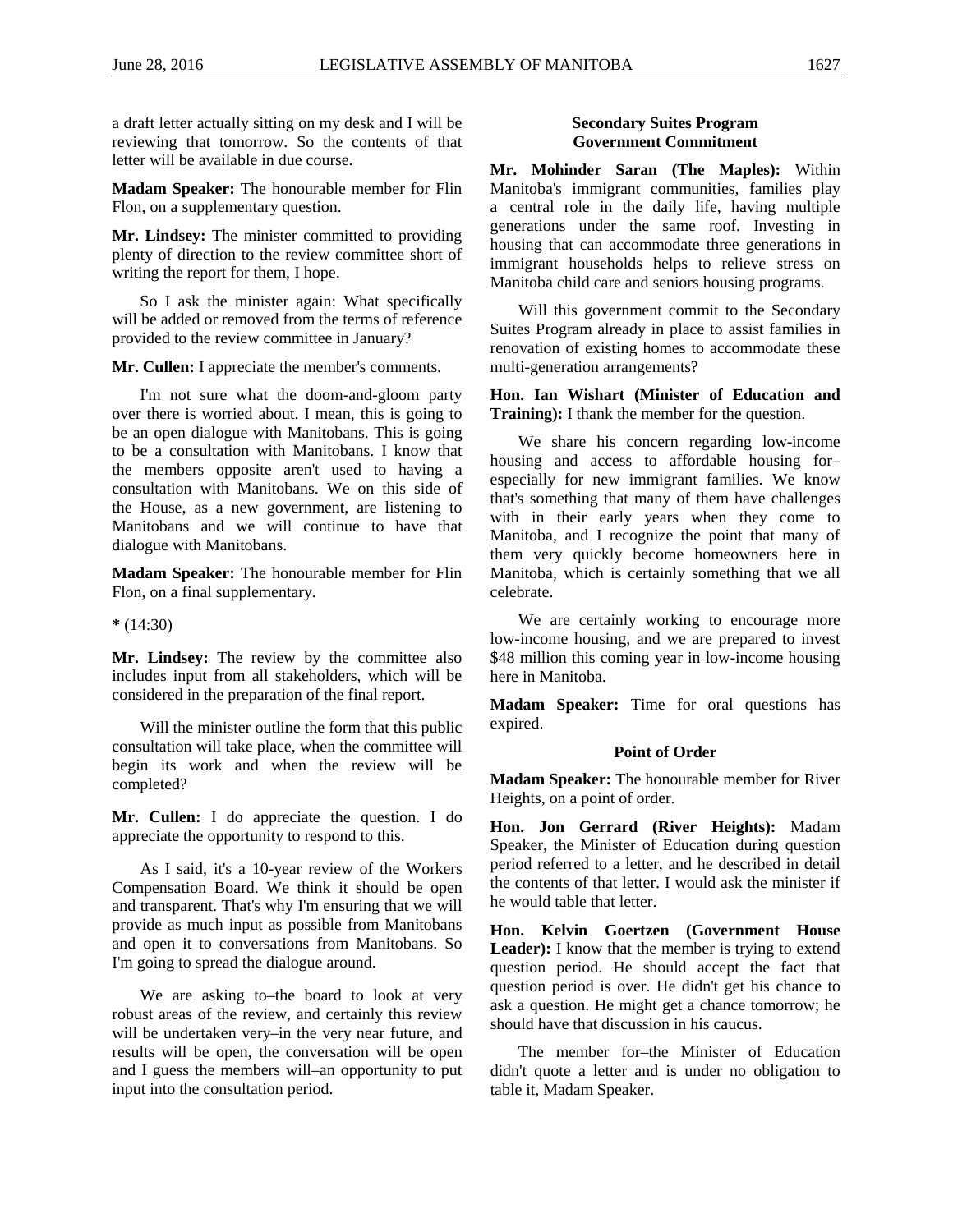**Madam Speaker:** The minister did not read from a letter, so the minister is not obligated to table any letter.

#### **PETITIONS**

#### <span id="page-15-2"></span>**Bell's Purchase of MTS**

<span id="page-15-1"></span><span id="page-15-0"></span>**Mr. Jim Maloway (Elmwood):** Madam Speaker, I wish to present the following petition to the Legislative Assembly.

The background of the petition is as follows:

Manitoba telephone system is currently a fourth cellular carrier used by Manitobans along with the big national three carriers: Telus, Rogers and Bell.

In Toronto, with only the big three national companies controlling the market, the average five-gigabyte unlimited monthly cellular package is \$117 as compared to Winnipeg where MTS charges \$66 for the same package.

Losing MTS will mean less competition and will result in higher costs for all cellphone packages in the province.

We petition the Legislative Assembly as follows:

To urge the provincial government to do all that is possible to prevent the Bell takeover MTS and preserve a more competitive cellphone market so that cellular bills for Manitobans do not increase unnecessarily.

And this petition is signed by many fine Manitobans.

**Madam Speaker:** In accordance with our rule 133(6), when petitions are read they are deemed to be received by the House.

#### <span id="page-15-4"></span>**Union Certification**

<span id="page-15-3"></span>**Mr. Tom Lindsey (Flin Flon):** Madam Speaker, I wish to present the following petition to the Legislative Assembly.

Manitobans have benefited greatly from fair and balanced approach to labour relations that has led to a long period of labour peace in this province.

Under current legislation, if 65 per cent of workers in a workplace vote to join a union by signing a union card, then the union can qualify to become automatically certified as the official bargaining agent for the workers.

These signed union cards are submitted to the Labour Board and an independent review by the Labour Board is held to ensure that the law has been followed.

Provincial threshold to achieve automatic certification of a union is the highest in the country, at 65 per cent. The democratic will and decision of workers to vote and join the union is absolutely clear.

During the recent provincial election, the leader of the Progressive Conservative Party announced, without any consultations, that it was his intention to change this fair and balanced legislation by requiring a second vote conducted on a matter where the democratic will of workers has already been expressed.

This plan opens up the process to potential employer interference and takes the same misguided approach the federal Conservatives under the Harper administration took in Bill C-525, which was nothing more than a solution looking for a problem.

The recent introduction of Bill 7 by the provincial government confirmed this possibility by removing automatic certification and the safeguards in The Labour Relations Act to protect workers from employer intimidation during the certification 'protess.'

We petition the Legislature of–Assembly of Manitoba as follows:

To urge the provincial government maintain the current legislation for union certification which reflects the balance and fairness rather than adopting the intention to make it harder for workers to organize.

Thank you, Madam Speaker.

<span id="page-15-7"></span><span id="page-15-6"></span><span id="page-15-5"></span>**Madam Speaker:** Grievances?

# **ORDERS OF THE DAY**

*(Continued)*

# **GOVERNMENT BUSINESS**

*(Continued)*

#### **House Business**

<span id="page-15-8"></span>**Mr. Jim Maloway (Official Opposition House Leader):** Madam Speaker, on House business, I'd like to table the opposition list of government ministers to be called for concurrence on Wednesday, June 29th, 2016.

**\* \* \***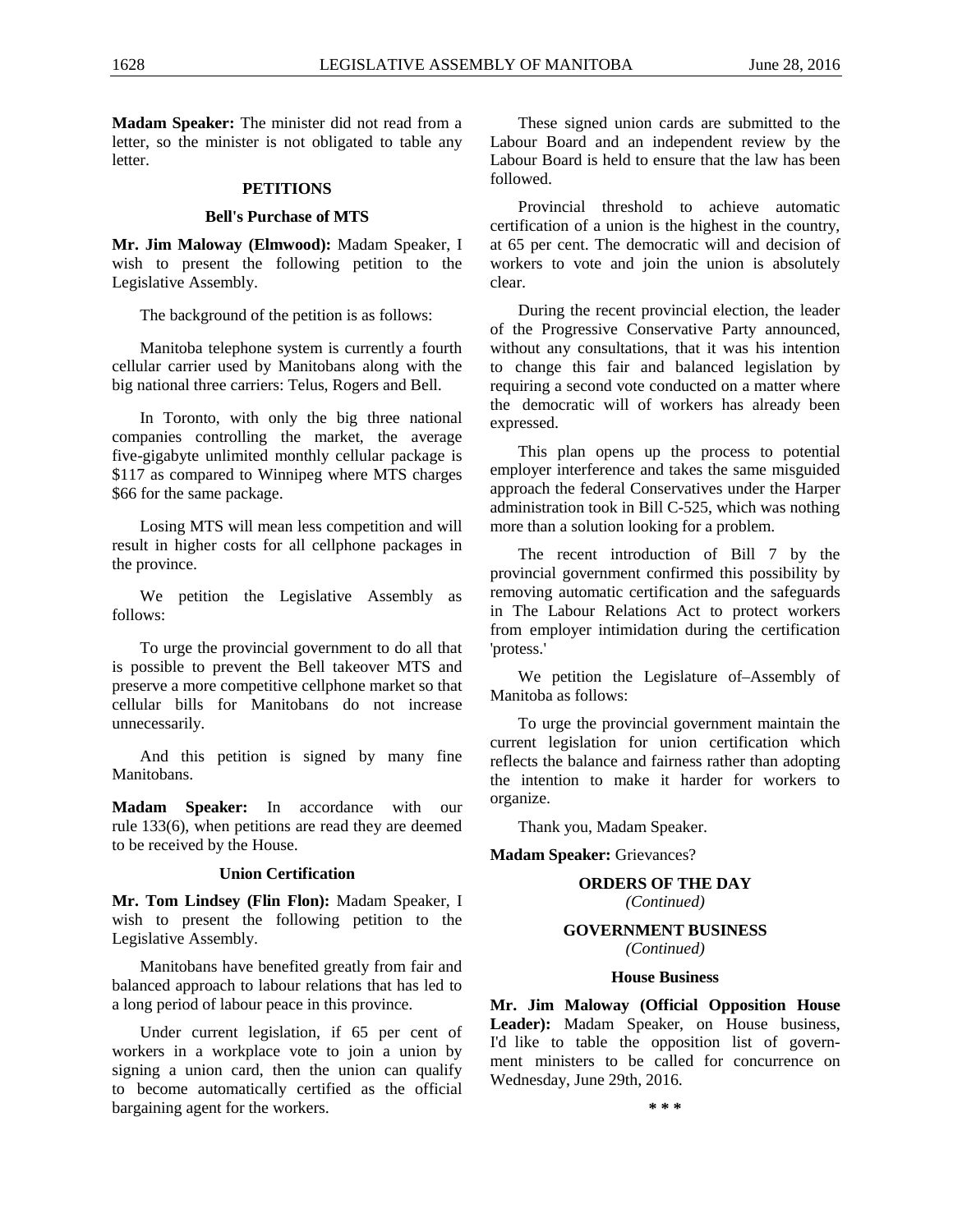**Hon. Kelvin Goertzen (Government House Leader):** Madam Speaker, would you please resolve into Committee of Supply?

**Madam Speaker:** The House will now resolve into Committee of Supply.

<span id="page-16-1"></span><span id="page-16-0"></span>Mr. Deputy Speaker, please take the Chair.

# **COMMITTEE OF SUPPLY**

*(Continued)*

#### **Concurrence Motion** *(Continued)*

<span id="page-16-3"></span><span id="page-16-2"></span>**Mr. Chairperson (Doyle Piwniuk):** Will the Committee of Supply please come to order.

The committee of–will now resume consideration for the motion concurrently–for the Supply resolution related to the Estimates of Expenditure for the fiscal year ending March 31st, 2017.

On June 27th, 2016, the Official Opposition House Leader (Mr. Maloway) tabled the following list of ministers of the Crown who may be called for sequential questioning for the debate on this motion today: Infrastructure, Crown Services, Indigenous and Municipal Relations and Sustainable Development.

<span id="page-16-4"></span>The floor is now open for questions.

**Mr. Ted Marcelino (Tyndall Park):** I welcome the Minister for Crown Services in this very good hour for concurrence.

And I just want to take him back to the mandate letter, just to give him a refresher of what he has been quoting for quite a while. The open and transparent style of government that he often mentions, from my point of view and in my opinion, suggests that maybe he should answer some questions a little bit more directly and not in a roundabout, circuitous non-answer.

# **\*** (14:40)

The–first of all, let's deal with Manitoba Hydro. And Manitoba Hydro is a very important crown jewel in our province. It is the largest Crown corporation and it involves public services. It's a utility company that provides the energy to our province. And, philosophically, when it was first envisioned as a Crown corporation, the–Hydro, Manitoba Hydro, was designed to provide the energy needs of the province for the longest time possible.

Now, my question is this: How far along has the Bipole III been under construction, and how much has been spent?

<span id="page-16-5"></span>**Hon. Ron Schuler (Minister of Crown Services):** Well, I'd like to thank the member for the question. And he speaks about when Manitoba Hydro was first envisioned. I think I've said to him before, there is an interesting debate that took place right in this Chamber, and it involved, of all people, Premier Duff Roblin. And it was his government that started the whole process of creating Manitoba Hydro, and they certainly had an amazing vision for Manitoba Hydro.

I would even go further back, and I would say to the member for Tyndall Park–I'd like to say to him, if he were to look straight up at the dome, and if we could see through all the building material, we would notice that the Golden Boy on top of this building faces not south, but he faces north, because the feeling was then, already, that the future of this province would be in the North, and how right they were. They were absolutely right that the future of the province of Manitoba lies to the north, and a large part of that is Manitoba Hydro.

The member for Tyndall Park is absolutely correct; it was Premier Roblin and his government of the day, Progressive Conservative government, that created Manitoba Hydro. In fact, Bipole III, already they were discussing where lines would come through. And I would suggest to the member that, already, the genesis of coming down on the east side of Lake Winnipeg was already being discussed at that time, that it would come down on the east side. Bipole III has been under construction for a while. I would point out to the member, interestingly enough, I used to be the critic for Manitoba Hydro, and I can tell him we got very little or next to nothing– nothing–from his government on where the project was, how far along it is, what had been completed, what had been spent. And even at committee we were not given the information that we asked for when we were at Crown corporations committee.

I would say to the member we have a–tasked a board of directors to look into all of those questions. We are waiting for a reply back with recommendations. When those recommendations come forward, those recommendations will be made public and we will know all of those answers. But I think we have to be very careful that we don't do what happened with the previous NDP government,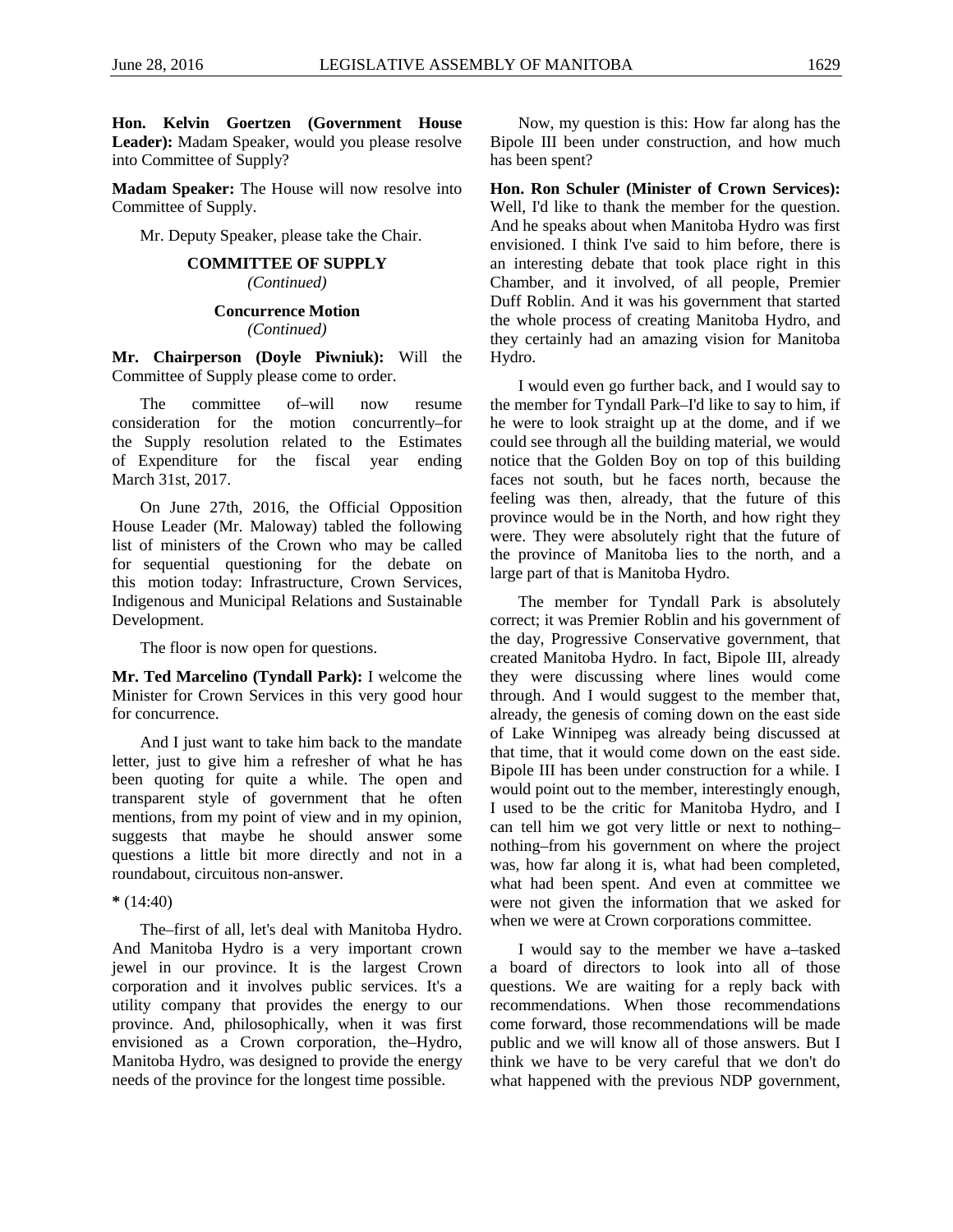start the interfering in the Crown corporations and getting them off of what they should be doing.

And currently one of those things is a review of the Bipole line, and, frankly, all bricks and mortar. They–that's their mandate, that's what they're doing, they're looking into it. When they're ready to give a recommendation, that recommendation will then be made public.

**Mr. Marcelino:** So I take it that the honourable minister does not know how much has been spent on Bipole III?

**Mr. Schuler:** If the member is asking for a global figure, I can give him a global figure. But, no, we do not know to the penny what's been spent. Manitoba Hydro is currently still working on the project. There were contracts that were let that have been signed. Those are still being lived up to. I understand that the amount is approximately \$1.2 billion. We will find out at some point in time what the actual true number is.

I would suggest to members in this Chamber, we, as politicians, love to 'banty' around numbers because we don't have the patience to wait for any kind of actual report or an audited statement, because we like the numbers fast, and often we like to be fairly loose with the numbers.

The number so far, and this is, again, just an estimate, of \$1.2 billion. We do not know the exact number.

And I don't want the member, at some point in time, if it's 1.15 or it ends up being \$1.27 billion, he'll get up in question period and say, why did the minister mislead the House, and, you know, he's off by, you know, \$75 on one side or the other. I don't want to get into that kind of discussion.

What we do want to get into is a discussion that we've made it very clear to the Crown corporation board of directors, Manitoba Hydro board of directors that they are to look at the corporation, do a review and come back with recommendations. And at that time we will know what numbers they were looking at.

Back to the member, from what I understand, a global number, an estimated number to date, is \$1.2 billion.

**Mr. Marcelino:** On the basis of the \$1.2 billion guesstimate from the minister, what is the basis of \$1.2 billion? What does that consist? Is it with the purchase of the rights of way, or does that include

the foundation already poured, the concrete already bought, the labour costs that have been involved, the design that have been included? And does he have any documents to suggest that he even knows what that number really means?

**Mr. Schuler:** Well, I thank you very much, Mr. Chair, for being here.

I kind of have this feeling the critic and I are in two parallel universe discussions here. I keep saying to him, we are currently doing a review of a project that for 17 years, leading up to April the 19th, he was personally responsible for. And for the last, now, it's maybe eight weeks that we've been government, we're trying to find out those numbers.

I would suggest to him, why doesn't he look through his notes up until April the 19th? He should know. He had access to this, for 17 years he had access to it. We've been government for nine weeks. Now we are trying to find out exactly what he's asking.

And, you know, I would say to the member, it's interesting. We have 14 NDP members of the Legislature, who used to be the government, who know nothing about what happened the last 17 years, and they're speaking to a government that's been there for nine weeks and that is trying to find out what the facts are. And he is frustrated that after 17 years of NDP knowing nothing about what was going on, that now the Conservatives, after having been there for nine weeks, don't have all the answers yet.

You know, this is this parallel universe discussion we're having in the Chamber. I would say to the member he's been with a party that was in government for 17 years that started the fiasco that wasn't defeated until April the 19th–unfortunately not sooner–but why doesn't he look through his notes?

Member for Elmwood's (Mr. Maloway) chirping the whole time–all the time I speak; member for Elmwood is so eager to get into this debate. Why doesn't he consult with the grise éminence of the NDP? The member for Elmwood, why doesn't he ask him to go into his notes? Between the two of them they have probably 25 years in this Chamber. Certainly, after having been the government for 17 years, they should have the answer.

**<sup>\*</sup>** (14:50)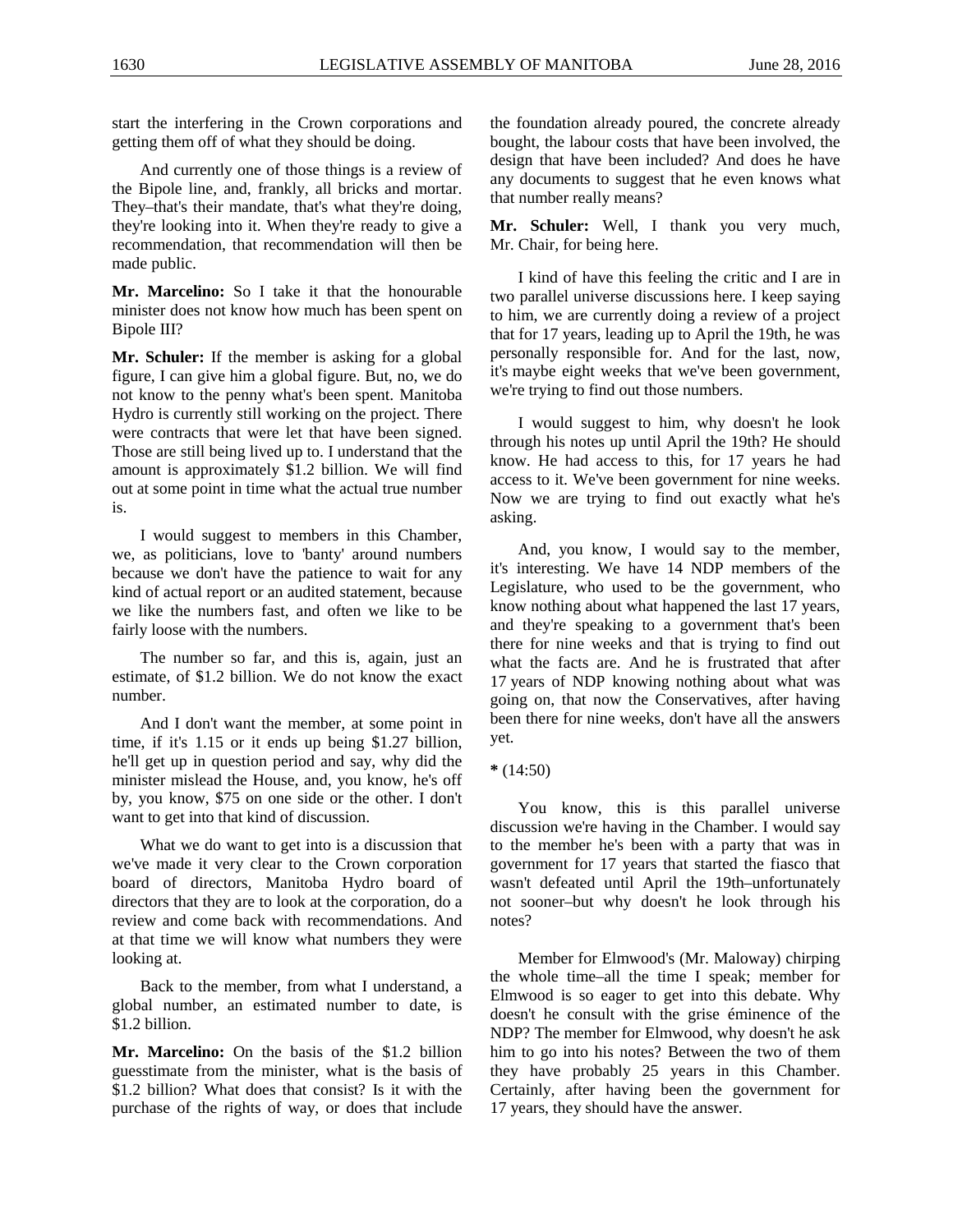If he's asking for me for the answer after nine weeks, I can tell him we are working on it. As soon as we have the answers, we will let people know, but we are going to allow the Crown corporations to do– it's a word he might want to be interested in–it's called due diligence, and what due diligence means is you look at things, you make sure you got the right numbers, and then you produce them.

If the member has those numbers, why doesn't he table them? If it's not a good enough answer, he has to wait for the Crown corporation board of directors to do the due diligence. That's what's happening right now, and, no, we are not going to undermine that process.

**Mr. Marcelino:** Okay, so what I get from that answer that took about four minutes is that he does not know, and he could have said it in a straightaway–I don't know.

But I'll go to the next topic then. If the honourable minister does not know how far along Bipole III is, and if we are to assume that there has been spent \$1.2 billion on the preparation and construction of Bipole III, is the honourable minister aware that \$1.2 billion is a lot of money?

**Mr. Schuler:** I would like to say to the member for Tyndall Park (Mr. Marcelino), I miss him in question period. That question should have come up today in question period. I think he'd put it out of the ballpark, you know.

Do I think \$1.2 billion is a lot of money? And I would say to him I believe that the billion-dollar deficit that he, the member for Tyndall Park, and each and every one of the 14 NDP MLAs left behind is an unbelievable amount of money to leave in a deficit. How could the member for Tyndall Park, how could the member for Concordia (Mr. Wiebe), how could the member for The Maples (Mr. Saran), how could the member for The Pas–Logan–the member for Logan (Ms. Marcelino), how could they have left the people of Manitoba with a billion-dollar deficit? *[interjection]* And we clearly, clearly know that the member for Logan, who basically broke the Province, she basically bankrupted the Province; she was one of the most senior, one of the highest echelon of the NDP. She helped to bankrupt the Province. A billion dollars, I would say, is a lot of money.

I would point out to the member, the member for Logan, who wants to now get involved in the debate and seems to be debating and forgetting her

microphone's not on. She has to wait for the microphone to go on; then she can put her words on the record.

But I would like to point out to the member for Tyndall Park that the entire Bipole III project was supposed to cost in its entirety \$1.2 billion, and now the estimate, his government estimate, is that it'll breach \$4 billion. Do I think \$1.2 billion is a lot of money? Yes. What frightens me even more is that under the member for Tyndall Park and the member for Logan and the member for Concordia, the member for The Maples, all of them–all of them– drove a project that should have been \$1.2 billion, which is now not the completion number, is actually the starting point. That's the starting point for Bipole III. It's going to potentially hit \$4 billion. Does all of that scare me and concern me as a member of Her Majesty's Cabinet? Absolutely. And we should never take that lightly. The kind of numbers that the NDP drove up in their mismanagement–whether it was the member for Logan when she sat at the Cabinet table and drove a deficit of more than \$1 billion; absolutely, the member for Logan, her deficit, absolutely appalls me.

Now, what about the \$1.2 billion as a starting point? It's not the finishing point for Bipole III; the start point now of \$1.2 billion for the bipole line 3. Does that concern me? Do I think that's a lot of money? Absolutely. And the member for Tyndall Park and the member for Logan and the member for The Maples and all the other NDP MLAs, the first thing they should've done when they walked into this House is they should have apologized for the disastrous policies of the last 17 years.

#### **Some Honourable Members:** Oh, oh.

### **Mr. Marcelino:** Thank you for the applause.

The honourable minister is admitting that \$1.2 billion–or whatever figure it is–is a lot of money. So is it–if it has been already spent and converter stations have been built and all the anchors have been poured, what, then, is the purpose of the review?

**Mr. Schuler:** During the last election, I had two individuals, seniors, call me. They live on Pipeline Road. They've been there for more than 60 years. No fault to their own, their school taxes are going up because the NDP underfunded education, drove up school taxes. Their sewer service charge in front of their house went up because the NDP refused to fund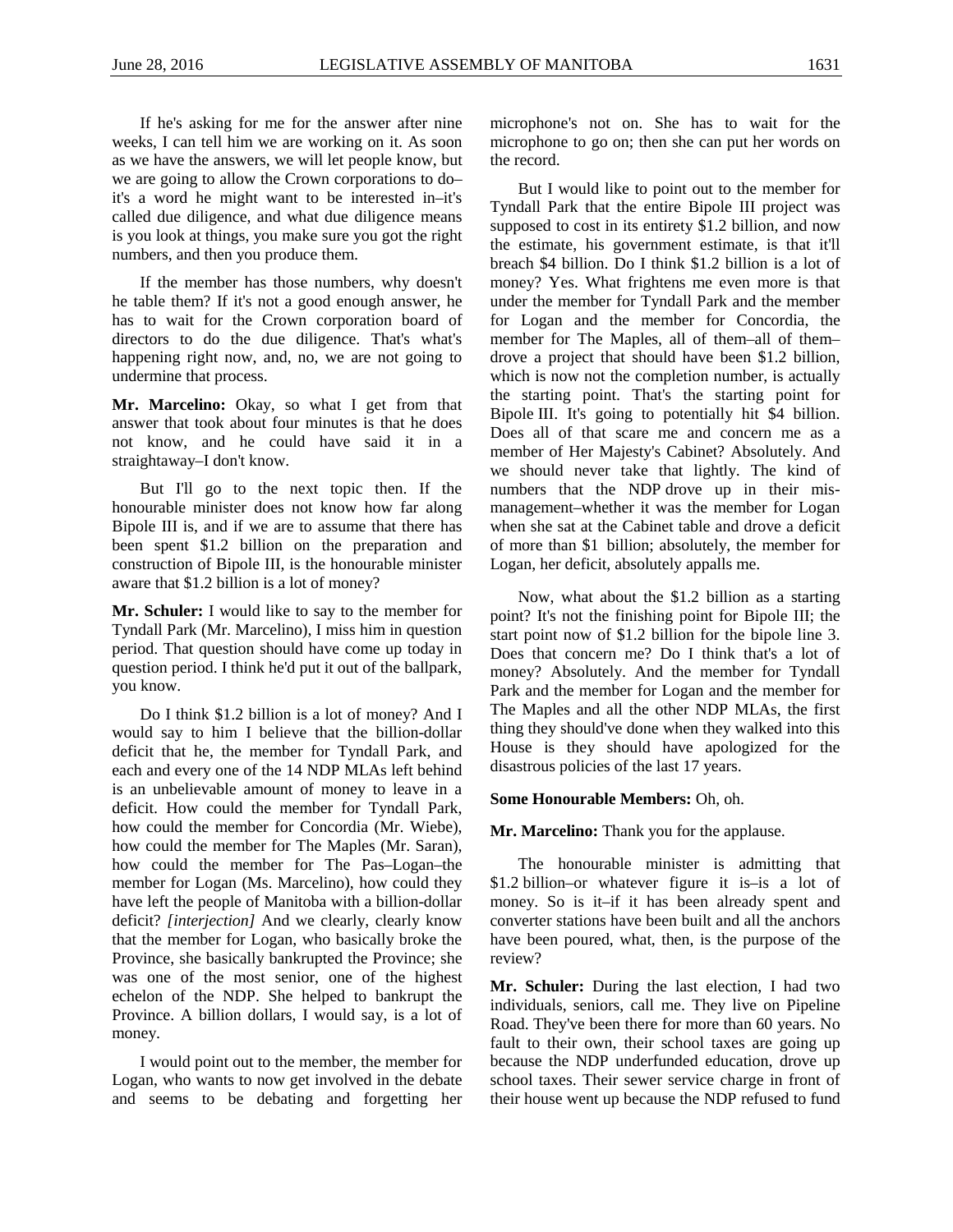municipal sewerage–sewage; their sewer charge went up.

They looked at the NDP over the last six years. Their hydro rates have gone up astronomically. Never, never, in the history of this province have we seen hydro rates increase like they did under the last 17 years of the NDP. Fact, it accelerated, was the last three, four years. The member for Tyndall Park (Mr. Marcelino), he was a senior member of that government. Under his watch, never before had we ever seen hydro rates go up like that, ever before. And they–these seniors said to me, in tears, that because of the tax increases, because of the NDP mismanagement, they were now putting their houses up for sale; they couldn't afford to live in their homes anymore.

## **\*** (15:00)

And when the review was recommended, I said to the board chair and I said to the board: Your responsibility is to run a company that provides good service, that provides good rates, that provides a good Crown corporation for the senior living on Pipeline Road, the widow living on Inkster Boulevard, the individual living in northern Manitoba, the person on a farm in southern Manitoba; whether it's in a city, a town, a hamlet, a community, it should make no difference. Run the corporation, keeping in mind that for some people, a \$10 or \$15 or \$20 increase on their hydro bill every month means that they have to make tough choices. And that's how we should be running our Crown corporations, and not sitting around like the member for Tyndall Park, wanting to be the marionette master, pulling strings, and a billion here and, well, if we've spent a billion, is a billion a lot of dollars?

You know what, there are people sitting at their kitchen tables that are talking about that \$30 extra a month is a lot of dollars. And it is for those people that we have to have a heart, and it's for those people that we should be concerned how we run our Crown corporations, and it's for those people that we should be concerned about the mismanagement that went on under the administration of the member for Tyndall Park and the member for Fort Garry-Riverview (Mr. Allum) and the other 14 NDP MLAs. It is those people that are going to bear the brunt of this.

And I would suggest to the member for Tyndall Park–he sits here and has a guessing game on what is or isn't done. He guesstimates at everything and then uses that as logic that's somehow we shouldn't do a review. I would suggest to the member for Tyndall Park that I will listen to the professionals of the Crown corporation, the men and women who are trained engineers, accountants, architects, the people who do the numbers, the actuaries, all of those individuals, people who have got a lot of training in Manitoba Hydro; I will take their advice anytime above the member for Tyndall Park's guessing game that he's running here in this Chamber today.

We need to make decisions on the facts and on the facts only; not on hypothetical, politically driven guesstimates of the member for Tyndall Park or anybody else in this Chamber.

We need to base our decision on hard facts. We need to know what was done, what's been done, what's been paid for, what hasn't been paid for, how far is the project. That is what a review is necessary for, and not the guessing game that seems to be put forward as something we should be building a company on, the member for Tyndall Park. I'll take the professionals from Hydro any day.

**Mr. Marcelino:** Would the minister be able to tell us, at least, what the Bipole III is–what kind of load would the Bipole III carry from the dam to the converter stations? Is that something that's within his information and knowledge?

**Mr. Schuler:** I would like to suggest to the member for Tyndall Park that we are going to have a Crown Corporations Committee, and I would recommend that if he's interested on what every line is going to carry, what the load-bearing line is for a particular line, I would suggest to him, if he wants to put forward a list of–you know, if he wants it to be a couple pages of questions, if he wants to give those ahead of time, we'll send them in to the corporation, when we get into Crown Corporations Committee, they can answer those questions. There's no state secret on what any of those lines are supposed to carry or what they carry. That's all perfectly legitimate questions, but that is a question that we should really be answering in Crown Corporations Committee. I think the Estimates process really does deal on a global way with the Department of Crown Services.

**Mr. Marcelino:** Let's go to the question about Bipole III and the decision to build it on the west side. If there is a determination on the part of the board of Manitoba Hydro that the west transmission lines is not feasible and the \$1.2 billion will just be wasted–the \$1.2 billion that has been spent will just be wasted, and the design and the and the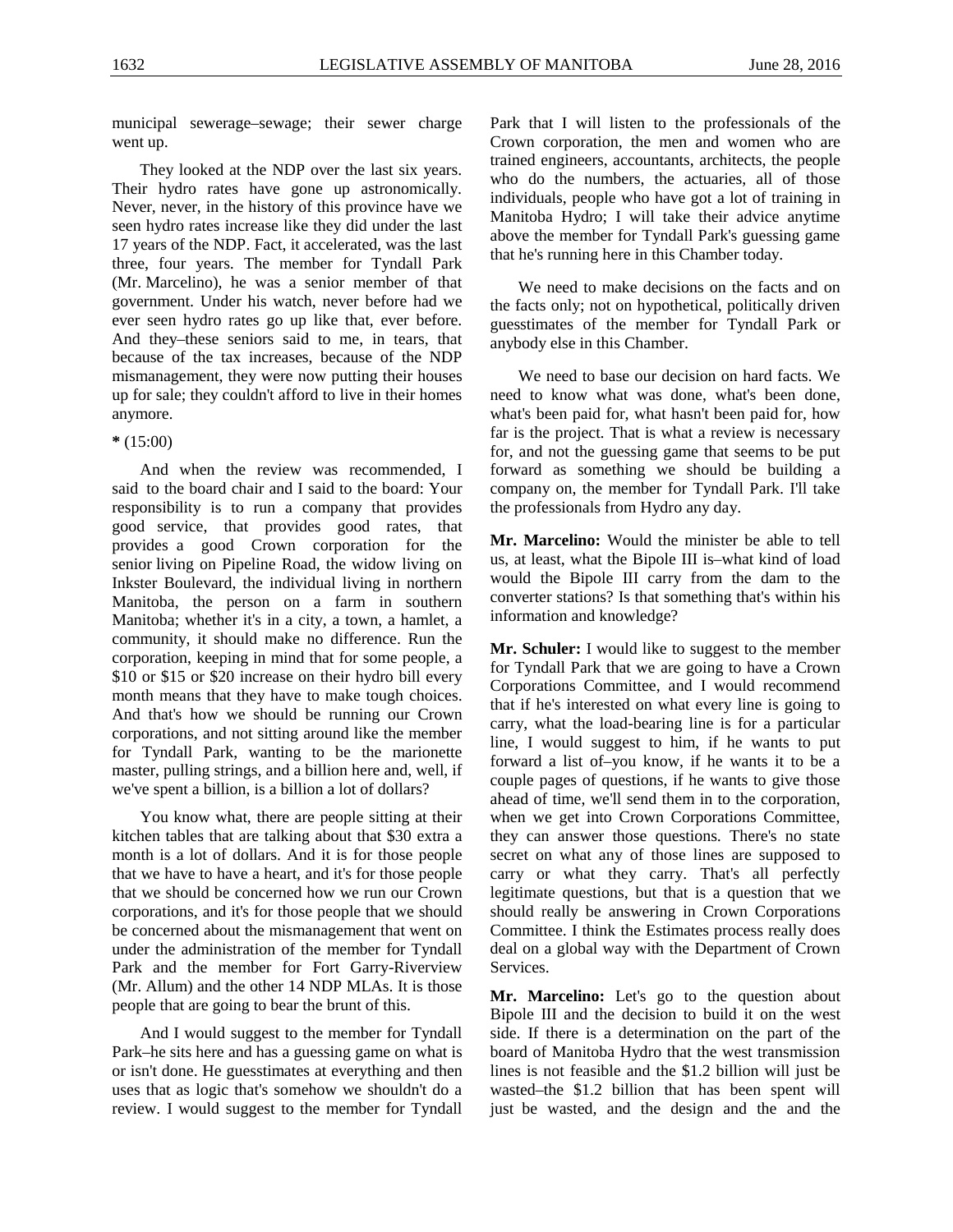construction that has been done will just be abandoned.

Will the minister consent to the construction of the Bipole III on the east side?

**Mr. Schuler:** Well, and you know what? I thank the member for that question, and that is something that's been debated out in the general public now for a long time.

I would like to say to all members as you read different articles in the newspaper, I avail myself from occasion to the comments that are made in the paper, the Free Press or the Winnipeg Sun, and sometimes, not all the time, but sometimes there is a real healthy debate and what the member raises today is part of that public debate.

And I would say to the member opposite that, as the minister, I have to be very careful that I don't prejudice the review that's taking place. And I'll say to the member, absolutely what he raises is an important part of the debate. I think individuals should be asking those questions. I think those questions are legitimate and everything he's raised I don't have truck nor trade with.

The thing is that, as the Minister of Crown Services, we have asked the Crown corporations to do–and I tabled the framework letters–we've asked them to do facility reviews. I cannot, as minister, ask for a review of the facilities–we call it a bricks-and-mortar review–and then be sitting in the House or going in front of the media or going outside of this building and starting to second-guess what's taking place. There are a lot of men and women very professional, and I've met with a lot of them now over the last couple of weeks. You meet them at announcements, you meet them–we had a delegation come in from Bavaria, a great delegation, very interested in what we're doing here in hydro. So I got to meet some of the officials and I'd have to say incredibly highly educated men and women.

And I'd say to the member, very impressive, and if there's something that's unfortunate that we as legislators don't have the opportunity to meet the men and women who actually run these corporations at a high level, I am, like, absolutely impressed by the kind of education, the kind of experience, the kind of seriousness that we get from these individuals. And I would say to the member for Tyndall Park (Mr. Marcelino), it would be disingenuous, it would be unbecoming, of myself to start speculating on what he raises as a debate, and I'm not saying the member isn't right to raise these issues and I think this is an important debate and people should be debating this. But, as minister, I will exclude myself from this debate because it shouldn't look like I'm second-guessing the boards that we've appointed to these corporations and the professionals that the boards are asking for their recommendations from.

So I will not engage–I would say to the member, one of the other things that I am not allowed to do as minister–I'm actually allowed to buy a lottery ticket; I just am not allowed to win anything. So I don't participate in any lottery of any kind. There are certain things that when I became minister I just don't do and certain things that I shouldn't do. And one of the things that I shouldn't do is second-guess and try doing an end run around the boards of directors that were appointed, and we think we've got an outstanding board of directors for Manitoba Hydro. We think we've got outstanding professionals at Manitoba Hydro and for myself as minister to do an end run around them, I think would be very unbecoming. And that doesn't mean that the minister isn't entitled to his questions, neither do I think the– you know, the member is absolutely entitled to the debate. I just think I should not include myself in that debate.

#### **\*** (15:10)

**Mr. Marcelino:** So let us define our terms, then. When the honourable Minister for Crown Services was appointed, and he was given a so-called mandate letter. The question that comes to mind when I was reading this is that there is no mention of the Manitoba Liquor & Lotteries or the MPI, which is the Manitoba Public Insurance. There's no mention that it should be–or they should be kept publicly owned. The only mention that we have, on page 2 of the supposedly mandate letter dated May 3rd, 2016, on the second paragraph of the same page, it says here, as Minister of Crown Services you are the lead in fulfilling the following platform commitments. Above all else, keep Manitoba's largest Crown corporation, Manitoba Hydro, publicly owned. And it goes on with three other bullets, and then it went on to the third paragraph where it says, you will form teams with your Cabinet colleagues to ensure we fulfill the following platform commitments, in particular–and there it's followed by two more bullets.

Now, there's nothing mentioned about keeping MPI and MLLC and the centennial corporation–the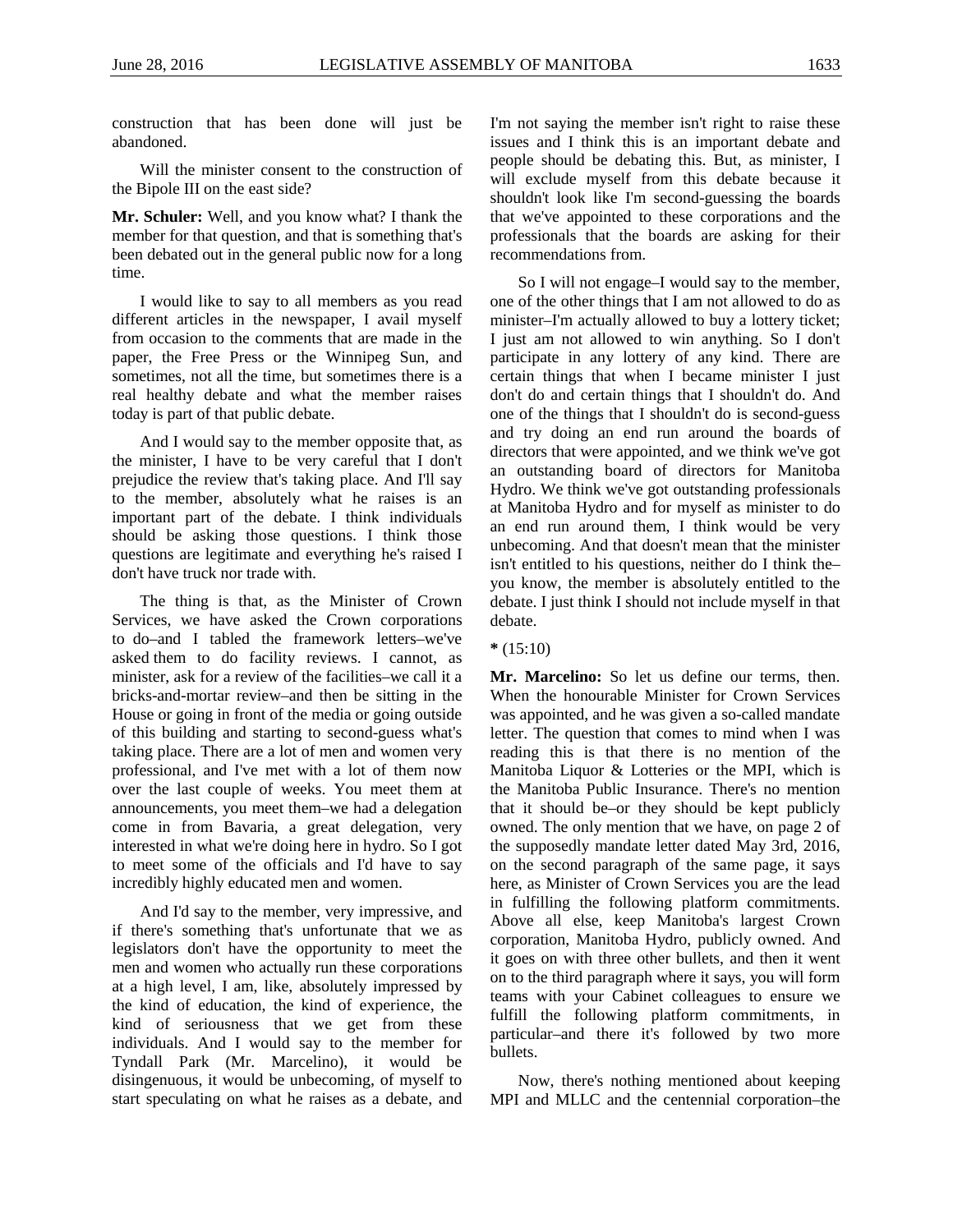Manitoba centennial corporation publicly owned. Is that a tipoff that those three other Crown corporations could be privatized?

**Mr. Schuler:** I'd like to point out the member–to the member, the election in 2011–one of the most dishonest elections we've seen of late, probably the most dishonest election we've ever seen–*[interjection]* And the member for Logan (Ms. Marcelino) says she doesn't want us to go there, because she's very sensitive. And the member for Logan was one of those individuals who went door to door, canvassed, said, oh, we're going to spend all kinds of money on all kinds of stuff. And when the member for Logan was asked, would she raise the PST, what was her answer? Ridiculous. Read my lips: never, not a chance.

And what did she do? The first thing as one of the senior members of Cabinet, stuck Manitobans with the biggest tax increase and the PST increase. But also in that campaign a very dishonest component was involved in that campaign, and that was a concerted effort by the NDP and–misleading Manitobans on that the Conservatives were going to sell Manitoba Hydro. Manitoba Hydro, which was a Progressive Conservative creation, was created under Premier Duff Roblin, a Progressive Conservative premier, a member of this Chamber who did amazing things. He is known as the father of modern Manitoba, changed the education system, changed all kinds of things, moved Manitoba forward like no premier before, and, certainly, not anything we saw in the last 17 years. And it was very unfortunate the kinds of advertising and the kinds of dishonest things that were taking place in the 2011 campaign.

So I think what the member–and if the member wanted to know the answer, he should probably pay a little closer attention. What the letter is very clear on, it sends a message, because the NDP run campaigns on fear. They never run campaigns on what they believe in, what's good for the future, what's–you know, hope and opportunity. What they do is they run their campaigns on anger and fear. And, unfortunately, they were able to communicate a very–the NDP was able to convey a very negative and dishonest–the Progressive Conservatives were going to sell Manitoba Hydro.

And, even when we came into this House, one of the first questions–first questions–the member for Tyndall Park (Mr. Marcelino) asked was on, are you going to sell Manitoba Hydro. Got up and said–we said: No. No, we would not. *[interjection]* And, in

fact, I would say the member for Logan, who's– always wants to get on the debate, it's just that she never waits for her microphone to go live. She's the one who started the whole process of selling off Manitoba Liquor & Lotteries. She's the one who was part of selling off of all kinds of components within her government.

### **An Honourable Member:** Land titles.

**Mr. Schuler:** Land titles being one of those. She's the big privatizer herself, and now she sits there and, oh, oh, we're worried about selling something off. Yes, her and her Cabinet–her and her Cabinet–the big privatizers.

But back to what the letter–the letter that the member was asking about. *[interjection]* And I know the member for Logan keeps wanting to interject with questions. And I have to always answer them for her, because she is the member's boss. So, you know, maybe the member for Logan wants to wait until her microphone is live, and then she can put her questions on the record. But, in the meantime, I'll get back to the member for Point Douglas (Mr. Chief) and his question.

The reason why Hydro was specifically mentioned in the letter is because of the dishonesty of the 2011 campaign. In fact, it was something that even came up in the last election. But, by that point in time, Manitobans had had it with the doom and gloom, negative–negative–dark–dark–sinister NDP kind of approach, where they even went so far as try to scare cancer patients with their statements. I mean, it was just ugly–ugly–stuff that is just unbecoming of elected officials.

So the Premier (Mr. Pallister) put that into the letter to make it very clear to Manitobans that, as the party that created Manitoba Hydro, we are going to make it a great Manitoba publicly owned corporation.

**Mr. Marcelino:** The question that I had was a very simple one. And it's a simple question that could be answered simply. I'll repeat the question, then.

Will the Crown Services Minister attempt to sell MPI?

#### **Mr. Schuler:** No.

**Mr. Marcelino:** And will the Crown Services Minister attempt to sell Manitoba Liquor & Lotteries Corporation?

**Mr. Schuler:** No.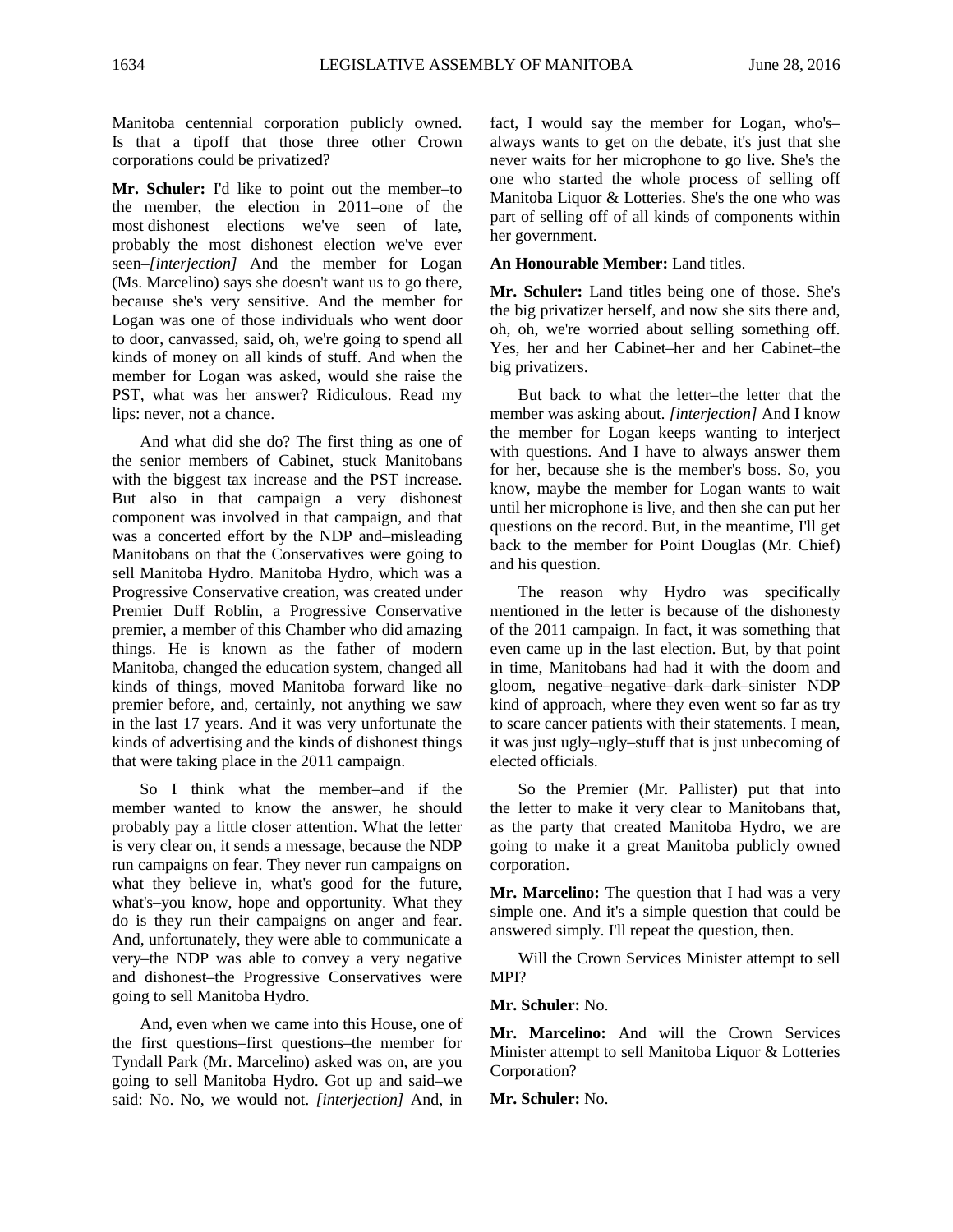**Mr. Marcelino:** And will the minister attempt to sell or privatize any portion of Manitoba Hydro?

#### **Mr. Schuler:** No.

**Mr. Marcelino:** And that no, is that something that's definitely just for today, or is it good–*[interjection]* You could bang your head a little bit harder, and if I sound stupid, you could say it.

**Mr. Chairperson:** The honourable member for Tyndall Park (Mr. Marcelino).

#### **\*** (15:20)

#### **Mr. Marcelino:** I'm sorry.

The promise to maintain an open and transparent government, I think, has been failing with this minister. And the answers to the questions that I have always been very, very straightforward backwards. And it's amazing how we waste our time asking these questions and getting non-answers. And the politicization of the tone and the personal attack that I think should not be part of what the minister should be doing. I have a lot of respect for the minister, but now, that's waning a little bit.

Let me ask another question, then, about not Hydro but Manitoba Lotteries. The head office plan of Manitoba Liquor & Lotteries to go downtown, it was made by a board of directors of that corporation, and it was made with a little bit more than just a decision on a whim.

Would the honourable minister please tell us if there was any needs analysis before the purchase of the downtown location was made and before it was closed in November?

**Mr. Schuler:** I think the member for Tyndall Park is asking–and I don't know why he feels this has become personal. He's asked me questions, and I've answered him more forthright answers than I've gotten from most ministers in the last 17 years. I answered him three–he asked three straight-up questions, and I answered him straight up. And he's frustrated with a straight-up answer.

So what he's asking is, can I tell him what the process was when he was a government MLA, sitting on the board of Liquor & Lotteries. That's correct. He was the government MLA on the board. He was a government member on–*[interjection]* I stand corrected. See, I–even I'm willing to admit it when I was wrong. I believe then it was the member for Assiniboine who was–*[interjection]* Yes. Once in a while, the minister gets it wrong. It was the member

for Assiniboine, Jim Rondeau, must have been the government appointment. And I have to tell members, unfortunately, the member for St. Boniface (Mr. Selinger) fired all the MLAs off the Crown corporations board after the election, before we became government. So I actually am not entirely sure who was on which board, so I stand corrected on that.

But the member was in a government that was part of the decision making on what was going to happen with Liquor, Lotteries and moving downtown. We understand that that was a decision made in conjunction with the Cabinet, with Cabinet ministers and the corporation. Who made the decision? I'd have to defer to the member because I was not sitting in the NDP Cabinet, thank goodness. And that was a decision made by individuals on the opposite benches who made that decision. They made the decision. I'd have to tell the member, he'd be better off going to the member for Fort Garry-Riverview (Mr. Allum) or the member for Logan (Ms. Marcelino). They were part of the disastrous political interference in the Crown corporations, and member for Point Douglas (Mr. Chief), he'd be another individual who could tell the member exactly how that decision was made. I was not minister at the time. I have no idea what process they undertook to come to that conclusion. He'd have to speak to one of his former Cabinet ministers.

**Mr. Marcelino:** So what I get from that answer is that during the last seven or eight weeks the honourable minister has not asked any questions about the purchase of the downtown location for Manitoba Liquor & Lotteries. Is that correct?

**Mr. Schuler:** Well, Mr. Chair, I don't want to be– I don't want to come across as disrespectful to the member because he seems to think he's being disrespected when I answer the questions. So I will answer very respectfully: no.

**Mr. Marcelino:** So there was not even an inquiry or a question asked or an email sent or a telephone call made regarding the reason behind the relocation of the Manitoba Liquor & Lotteries head office on Empress Street and Buffalo Place? Is that what the honourable minister is trying to tell us?

**Mr. Schuler:** I know that this is a really tough concept for NDP MLAs to understand, and I get it. I get it that there's a lot of struggle on the opposite benches on this issue.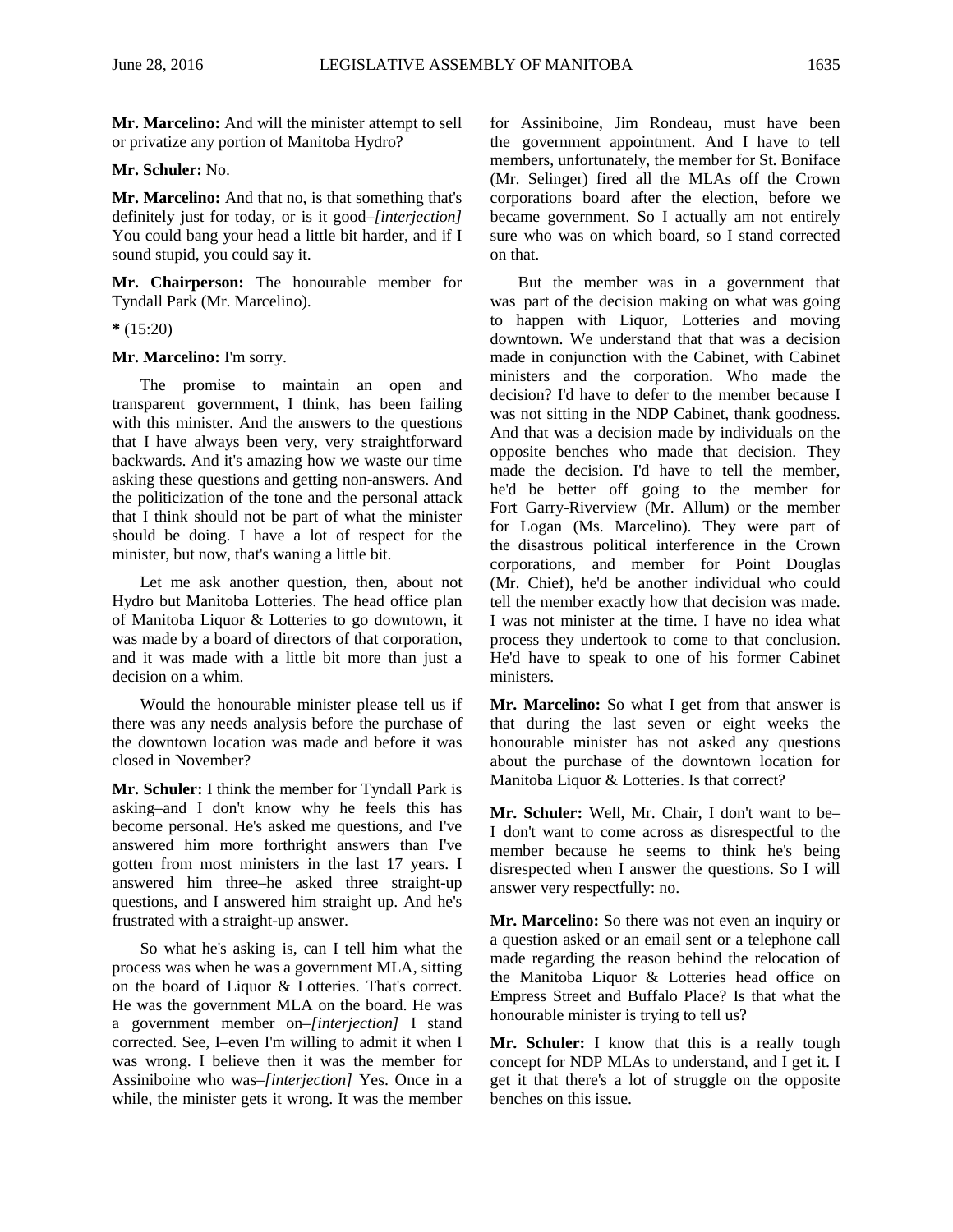If we put in a board of directors and we gave them a framework letter that says facility reviews should take place, why would, then, the minister call up the corporation and do a facilities review of his own or her own of the Crown corporations? Either you trust the people you put on the boards and the boards trust the professionals in the Crown corporation, or you don't.

And, if the member for Tyndall Park (Mr. Marcelino) says that he doesn't believe the government should trust the board of directors or the professionals of the corporation to do a good enough job, that it should be a politician sitting in an office in this building that should be calling into the Crowns and asking for all the information and deciding because–and I take, for instance, the member for Tyndall Park or myself, we could ask for all the drawings, but we're not engineers. We could ask for all the legal documents, but we're not lawyers. We could ask for all the financial statements, but we're not a CPA. And we could go through the list, but what we–rather than the minister calling for all that information and then doing, I can't imagine what with it, what we've done as a government is appointed men and women who do have a legal background, who do have a business background, who do have a financial background, who are individuals who understand engineering and all the rest of it. And they call for the documents, and they work with the professionals in the Crown corporations, and they are the ones that decide what should happen on a go-forward basis and not political operatives bought and paid for from–by– from within the ranks of the NDP.

Why would a NDP political organizer know what should or shouldn't happen with a Crown corporation? That's why you put boards of directors in charge of the Crown corporations and you have them do a review, and they work with the professionals in the corporation, and they come forward with recommendations.

And I know this bores the member for Tyndall Park, and I know members opposite are frustrated with this because what they want to know is can I tell them which political hack gets what information and does what political action to do whatever with the Crown corporation to further the political interests of the NDP party.

#### **\*** (15:30)

That's what interests them. But that wasn't in the best interests of Manitobans. That was not in the best interests of what was taking place in the Crown corporations, and that is what got us into the mess with Bipole III. A line that was supposed to cost \$1.2 billion is now hitting a \$4-billion benchmark and counting. It was because of political interference by members opposite. And no, we're not going to do that.

So the member asked me a straightforward question: Did I by phone, pigeon, email, letter, whatever else–greyhound racing dog or whatever– did I send a message in that I want all this information. No. And I didn't do it for any corporation. I didn't want that information because there are individuals that are qualified that should be doing the review and bringing recommendations to government. And government, then, can go from there. But the recommendations must come from the corporation or, in the case of should they go with a blue pen instead of a black pen, that's a board decision. There is some stuff that needn't come. But what–we're going to do it on a business model, and we've made it very clear to the member, for days and weeks on end, that's how we're running the corporation, and not with political operatives sitting in this building.

**Mr. Marcelino:** So let's chase that tail of the dog; what was said, tail of the dog.

Let me ask the question, then: If the decision to relocate downtown was already made by a board of directors that was supposedly doing their jobs as a board of directors, why is it necessary for the minister to second-guess them in their decision to relocate downtown?

**Mr. Schuler:** The minister is not second-guessing. The minister has made it very clear we aren't taking a position on any of those very controversial decisions. We are allowing the boards to do their job. That's been our position since we got elected.

**Mr. Marcelino:** So the statement that was attributed to the PC Liquor & Lotteries critic, quoted in a news item some time before the honourable minister was appointed, that it seems to me they have done their due diligence, when asked about the purchase at the cost of \$7.9 million by Liquor & Lotteries to relocate downtown.

What did he base his statement that they must have done their due diligence? Is that just flowery words or he didn't mean it?

**Mr. Schuler:** You know, it's amazing that there is a government, in government right now, that has been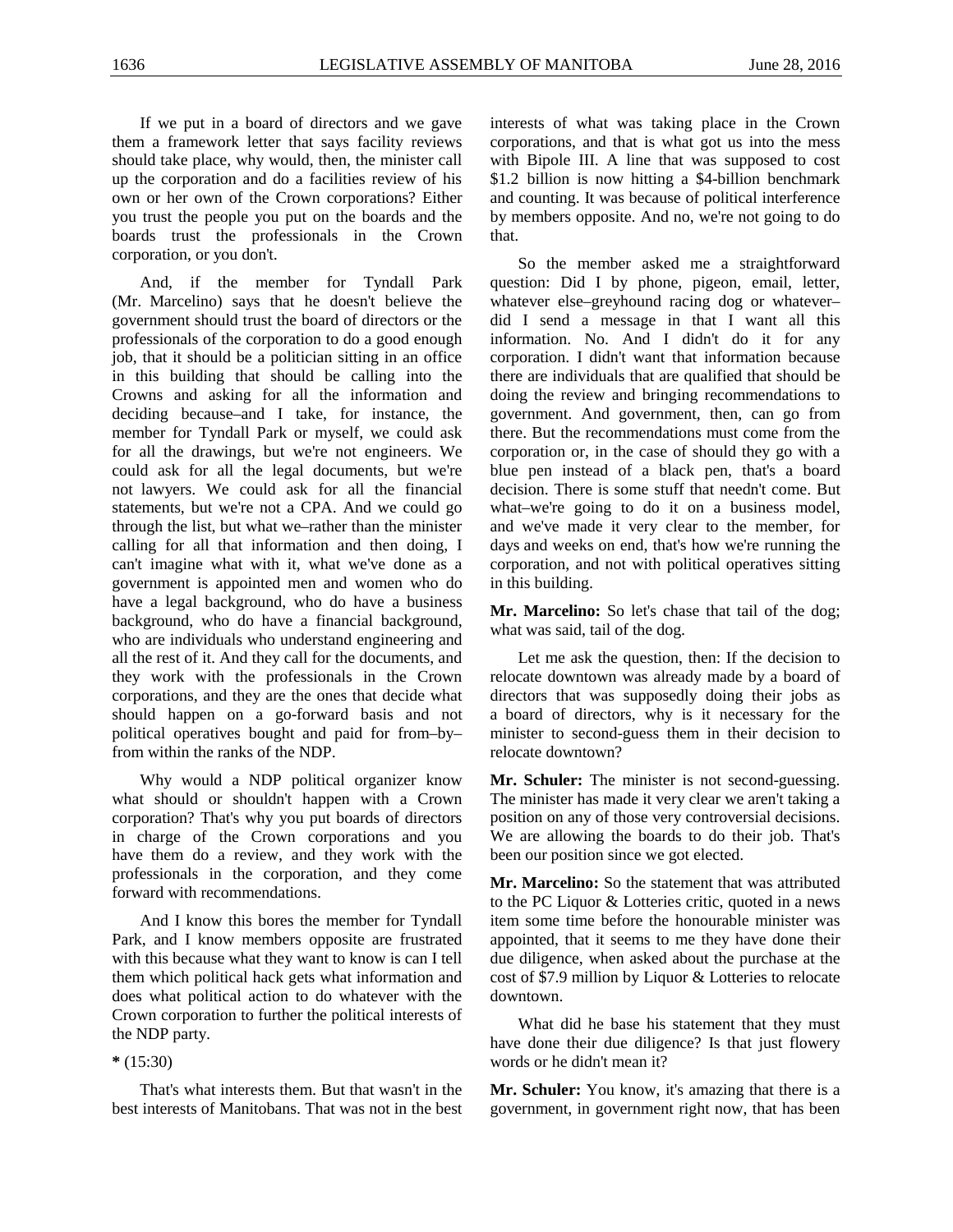consistent in opposition as it is in government. It's a political party that has been consistent.

I would point out to the member opposite that it was Ron Lemieux, the member for Dawson Trail, was the minister at the time. He called in myself–I believe he made the same offer to the Liberals–gave us a briefing on the building, what was done. We were allowed to ask all kinds of questions, which we did, and we came out as a political party and said, very clearly, that we weren't going to second-guess the board. All that we wanted was an assurance that this was in the best interest of ratepayers. We weren't going to second-guess them. The minister gave us a briefing; we asked all kinds of questions. And the minister assured us that it had gone to tender, they'd checked all the different tenders that came in. This was what they considered to be the best option.

And, interestingly enough, we've carried that practice through into government. We're not going to second-guess the boards of the Crown corporations.

**Mr. Marcelino:** Now, dovetailing–another tail– dovetailing on that answer, second-guessing: Can you please–can the honourable minister please define what second-guessing is?

**Mr. Schuler:** One of the worst things you can do to professional people is ask them to get information, do a proper study, do a review, spend a lot of time– when you ask somebody to do something, a professional, you're under the assumption they're going to use a lot of their life, a lot of hours, a lot of creativity, and they're going to put together something that they believe very passionately, very strongly on. And you ask them for that advice not because you're trying to humour them.

I know the member's then going to ask me, well, what do you actually mean by humour, so I'll define that as well. What I mean is is you're not playing them for the fool. You're not asking them for advice even though you've already made up your decision. You ask them to come forward with a strong recommendation based on facts, based on what they feel is in the best interest of the organization would– be it a non-profit, be it a government, be it a church group, whatever it is. When you're second-guessing them is when you walk around and you say, you know, boy, I sure hope they know what they're doing. And you undermine them. And that's what second-guessing basically does. It undermines individuals who take what they're doing very serious. And we respected the previous board of Manitoba

Liquor & Lotteries, as we respect the current board of Manitoba Liquor & Lotteries.

And, as critic, we were very careful to never disrespect the board. We wanted to make sure the board made a fulsome decision based on the facts. They had done their decision, what they–with all due diligence. And we were not about to second-guess them. We were not about to undermine their decision-making process, undermine their decision or, if you will, to disrespect who they are as professionals and what they were doing. And that carries over to the new boards. We are not going to second-guess or undermine or disrespect them.

And I would suggest that the critic–he's new to this role–he came in as a government MLA, and this is now his foray–first foray into opposition–that when it comes to the Crown corporations, we always have to remember that the men and women, the professionals in this corporations, should always be above our politics. And I would say to the member opposite, I never, ever attacked individuals who worked in the Crown corporations or who served on the boards.

**\*** (15:40)

**Mr. Marcelino:** And if the previous board of directors of Manitoba Liquor & Lotteries did their due diligence before the decision to buy the Medical Arts Building was made and the cheque was cut for the purchase price and the deal was closed.

How can the minister now say that he's not second-guessing when he's putting up the whole thing under review? And, if that's not second-guessing, I don't know what that is. Anyway, at this juncture, I will defer the questioning of the honourable minister to my colleague the member for Fort Rouge.

<span id="page-24-0"></span>Thank you.

**Mr. Wab Kinew (Fort Rouge):** I was pleased to see in the mandate letter for the Minister of Crown Services (Mr. Schuler) that there was a directive to ensure that Manitoba Hydro remains public over the course of this mandate.

So I would like to ask, just for clarification on that, is it the minister's intention to ensure that all the subsidiary business units of Manitoba Hydro remain public during this government's mandate?

**Mr. Schuler:** Too bad the member wasn't paying better attention. I think we've answered that question in its totality and its fulsomeness. We have no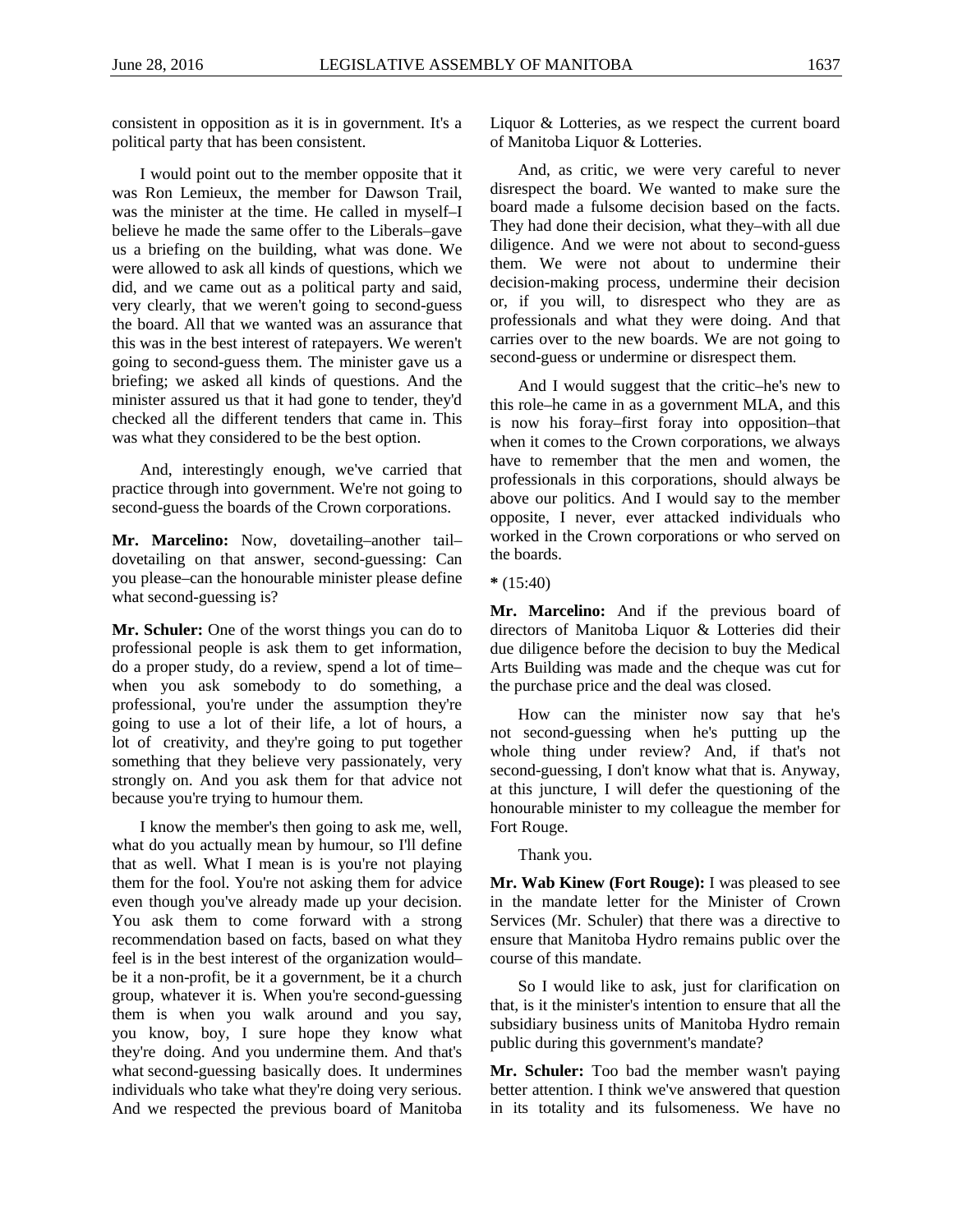intention on selling off Manitoba Hydro, and that would include its subsidiaries.

**Mr. Kinew:** So all the business units that are currently a part of Manitoba Hydro will remain public?

**Mr. Schuler:** Yes.

**Mr. Kinew:** So there's a specific part of Manitoba Hydro called Manitoba Hydro Telecom, which potentially could be very valuable, because what this part of Manitoba Hydro has done is they've installed a broadband fibre-optic backbone along the portion of the transmission lines that Manitoba Hydro operate in the province here. And so Manitoba Hydro Telecom, you know, as a operator of broadband is, you know, potentially a portion of the Crown corporation which has a great deal of value.

We know that they sometimes sell bandwidth to private Internet service providers, and therefore there is, you know, a market demand for the specific activities that this subsidiary unit of Manitoba Hydro undertakes. So, therefore, I'd just like, you know, to have on the record the question to the minister as to whether Manitoba Hydro Telecom specifically, as an operating unit of Manitoba Hydro, will remain in public hands.

**Mr. Schuler:** Well, first of all, I think one of the first things we'd like to do is ensure that the fire-sale price that the NDP sold Manitoba Hydro to all kinds of pension funds in American financiers–we want to stop the bleeding of Manitoba Hydro because the single worse thing that Manitoba Hydro is facing is its enormous debt. And the member opposite should apologize along with the rest of his colleagues for what the NDP did to Manitoba Hydro.

And the member talks about all kinds of stuff and doesn't talk about the real issues facing Manitoba Hydro, and that's its enormous debt that they have left us and the kinds of projects that are way over price. We won't even talk about projects that are now complete that were supposed to be in the \$800-million range and ended up being 1.2– \$1.3 billion and won't make money for 20 years.

So I would suggest to the member that there are far more serious issues facing Manitoba Hydro than their telecommunication's component of it, and I think we've made it very clear it's not our intention to be selling off pieces of Manitoba Hydro.

And, you know, never before–certainly not under his party ever was a mandate letter ever published, never was a framework letter ever published for a Crown corporation. It was the most secretive–you know, what they might as well have put the NDRP for redaction in their political party because that–every document we got was 90 per cent redacted.

The member for St. Boniface (Mr. Selinger) sits there and scowls. You know what, they ran out of more black Sharpies than any jurisdiction in the world. That's all they did is sat and redacted everything off of documents. This has been the most open and transparent government ever, and certainly the last 17 years, where they might as well have just tabled what they didn't redact, and that would have barely have made it on a half a piece of paper of– foolscap paper. You'd been lucky to have gotten that much on one piece of paper what they didn't redact.

So I'd suggest to the member, you know, why doesn't he listen to the answers? We've made it very clear that we are going to preserve and protect Manitoba Hydro for future generations, something that they didn't do–they didn't do–in the entire 17 years that they were government, and they should have done it. They never protected the ratepayers, nor did they protect the taxpayers. And they sit and they spin themselves in circles about privatization when they went and they sold Manitoba Hydro to all kinds of American financiers for the debt load that we are holding with Manitoba Hydro. It's going to take generations to get us out of that debt, and they should, each and every one of them, starting with the member for St. Boniface, should apologize to the people from–of Manitoba for the debt load they put on top of Manitoba Hydro.

**Mr. Kinew:** Yes, I–you know, I wonder whether the member would apologize for stealing Justin Trudeau's playbook in releasing the mandate letters to the public. I certainly enjoyed it when Justin Trudeau did it first, and so to see the PC government now following the federal Liberal playbook in attempting to claim openness and transparency, you know, it's always amusing and interesting. But I digress on that point, Mr. Chair.

Again, I did have a question that was germane to Manitoba Hydro Telecom, and I'd like to know why the minister wouldn't answer the question about keeping Manitoba Hydro Telecom public. Why wouldn't he answer that with a yes or a no?

**Mr. Schuler:** Mr. Speaker, we've answered the question, now two different critics. You know, it reminds me of the Jean Chrétien: when the proof is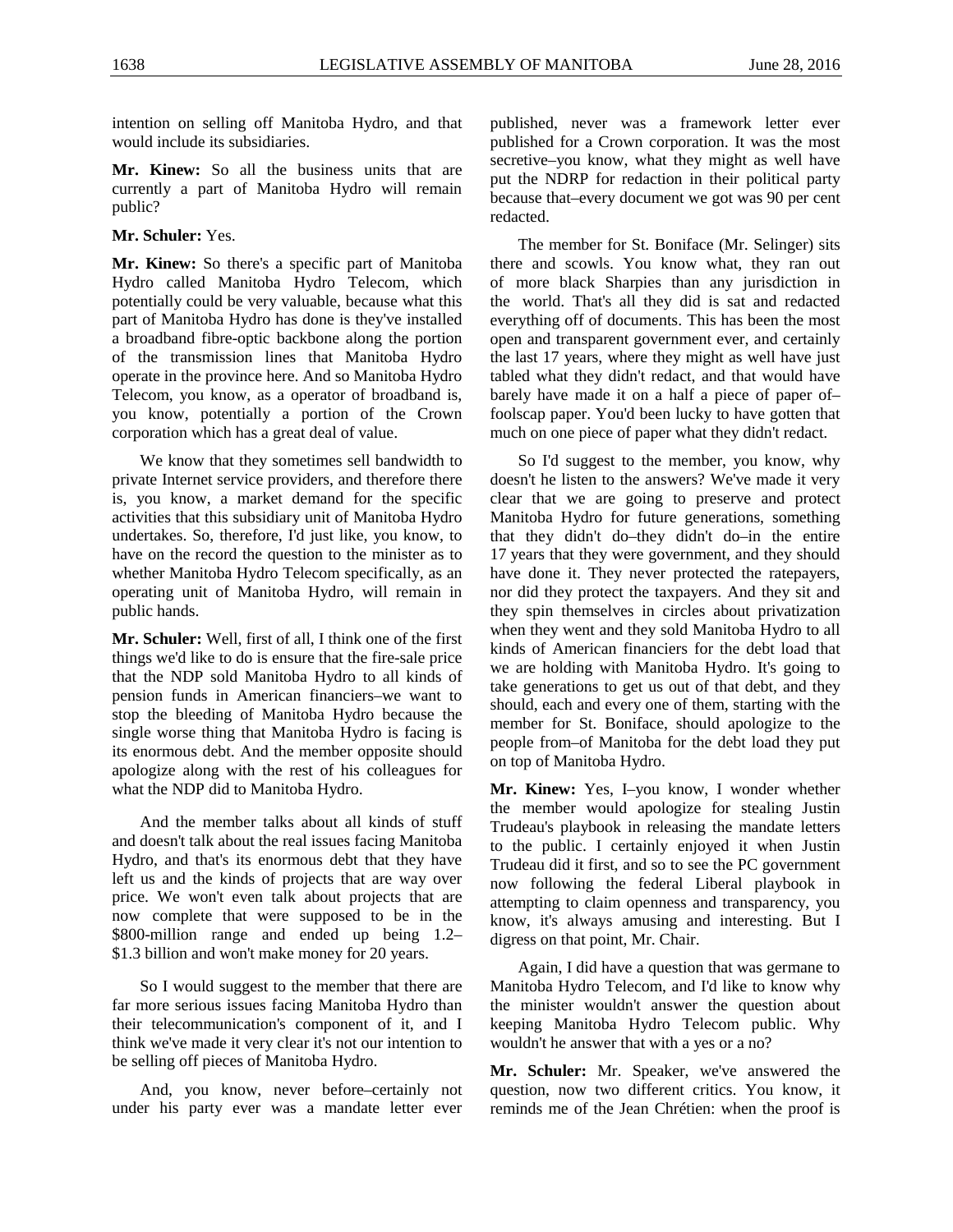in the proof, then the proof is the proof when the proof is in the proof. I mean, we've said we have no intention on selling off any component of Manitoba Hydro. In fact, I–we look across the way; that's the privatization party.

They sold off more departments out of their government, and we come into office–and so far as the mandate letters, maybe Justin Trudeau could take a page out of our playbook and release the framework letters that they gave their Crown corporations, and they could actually live up to a standard of openness never seen across this country, certainly not under when the member for St. Boniface (Mr. Selinger) was a minister. We never saw anything out of him, never a framework letter. I mean, the only thing he did was send letters– political letters of direction to the Crown corporation telling them what they should or shouldn't do. We never saw any kind of a mandate letter from a minister, certainly not when the member for St. Boniface was a minister and certainly not when he was a premier.

And, actually, you know, when it comes to openness, I think Justin Trudeau could learn a lot from us, because we've done a lot more for openness in these last nine weeks than any other government has, including the member for St. Boniface's government in the last 17 years. We are the benchmark in this country when it comes to openness. We need no lessons from member at– members opposite, but thank you very much.

**Mr. Kinew:** So will Manitoba Hydro Telecom remain public? Manitoba Hydro Telecom. Public.

**Mr. Schuler:** I think they have to listen very clearly. Are they listening? Yes.

**Mr. Kinew:** I thank the Minister for Crown Services for his frank, clear and forthright answer. *[interjection]* And, yes, well, you know, other people can comment on the tone of the answer, but I do recognize that there was a factual answer in that statement. Interesting to me, Mr. Chair, because the same question posed to the First Minister, the Premier (Mr. Pallister), received no factual answer. In fact, several follow-up questions proved to show some very strenuous evasion and counter-challenges. In effect, I would say that the First Minister refused to answer that question.

**\*** (15:50)

So my follow-up question would be to the Minister of Crown Services (Mr. Schuler): Will he now take his very strong and clear commitment to keep Manitoba Hydro Telecom back to the Cabinet table and argue and strenuously underline to the First Minister the importance of keeping Manitoba Hydro Telecom public?

**Mr. Schuler:** You know, once in a while, you actually think people in this Chamber are taking things serious, and we're having a serious discussion, and then we have the kind of silly and gratuitous question of the member opposite, which, I would say, doesn't look that good on him.

He asked questions and he got the answers. And it's in my mandate letter. He got a copy. We've been public and open and transparent. He got his answer, but that's not enough. Now he has to go and now he's going to start playing silly games, not because he's interested, not because he wants what's best for Manitobans but because he wants to play silly games.

And, you know what, I would encourage him to play those silly games all he wants. But what we're going to do, as a government, is we're going to build Crown corporations. We're going to build an economy. We're going to build a province that Manitobans are proud of. It's going to be the singularly most improved province in the country–in our mandate. And we're already on our way there. And we're not going to do it by playing silly games.

Answered the questions–and I would say to the member, in 17 years sitting here, I–rarely did you ever get an answer to a question. And, certainly, not the way we've done it today. Steve Ashton was one of the very few guys who would actually give you a straightforward answer. And the rest of the group, it was just silly, in-circles nonsense.

The member got his answer. I'm not interested in his little political gamesmanship and how he's going to further his leadership career by whatever. Answer was given; it was given straight up. I would ask him to ask something that actually would further what we're trying to do as a province.

And I would say to him, I can't imagine, you know, if we went back in time in the debate, and I read the debate that took place when Duff Roblin and the opposition was debating Manitoba Hydro. It's interesting how they would cede the floor to one another, and the discussions. And the NDP, at the time, had some questions about what Hydro would be. And it was all very straight up. And they got straight-up answers. And it's a really good read. And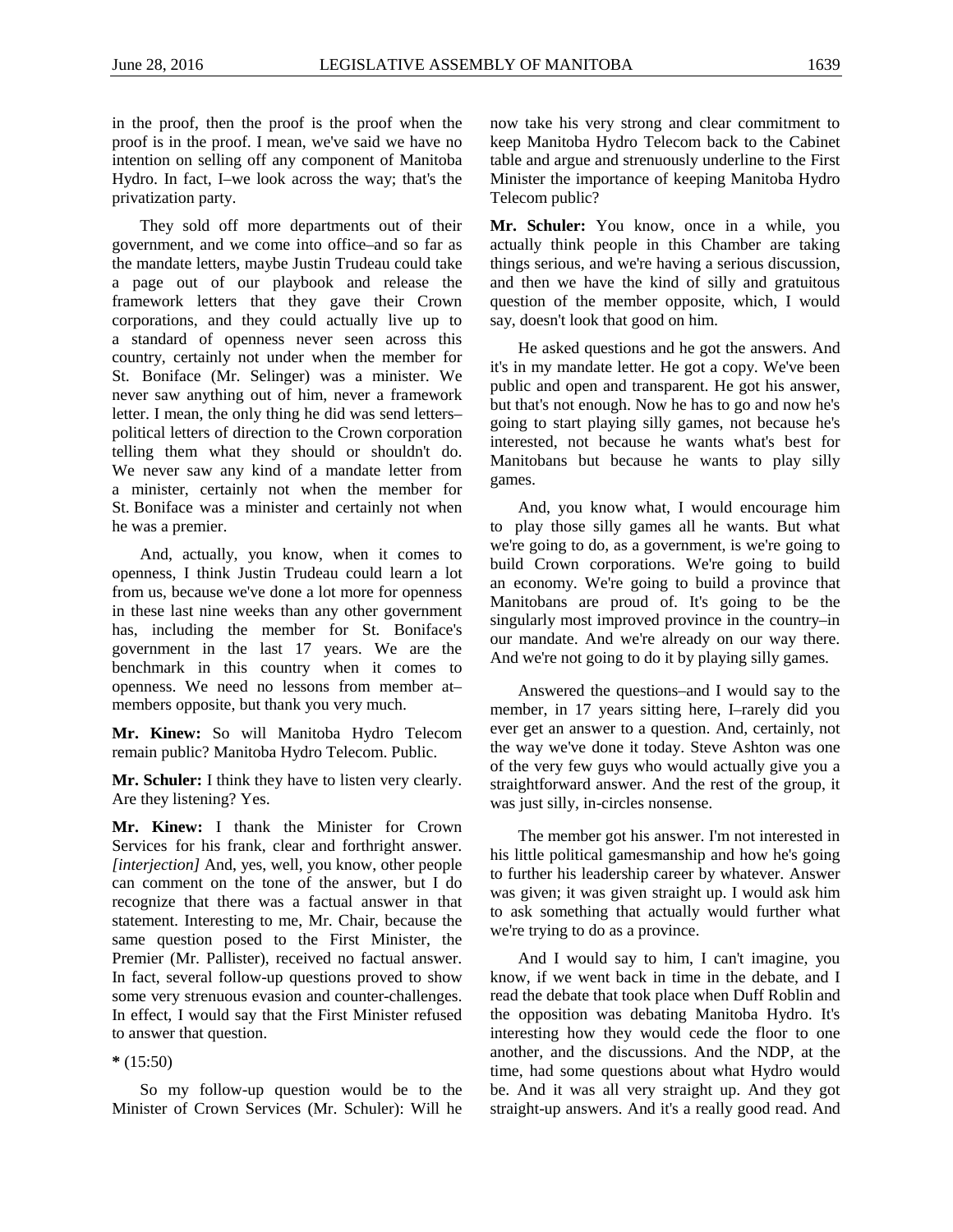I'd recommend members opposite, all members, for that matter, to read it. It's a very interesting historical read.

And, you know what, people at that time didn't sit around and play silly little political games. Gave the answer, and I gave it straight up.

**Mr. Kinew:** Can the minister explain why he was able to give a clear and forthright answer to the question of whether or not Manitoba Hydro Telecom will remain in public hands, but the Premier (Mr. Pallister) would refuse to answer the question, that the Premier never did provide a clear answer to the question?

Can he explain that discrepancy?

**Mr. Schuler:** Premier appointed a minister with a mandate letter, something we never got from members opposite ever–ever. We got nothing from members opposite. You know what, they might as well just have sent us over a big box of Sharpie pens and some blank paper, and we could just draw lines on it, because that's all we ever got from members opposite. The–

**An Honourable Member:** Not answering the question.

**Mr. Schuler:** I've answered every question that has been produced so far. And the member for Logan (Ms. Marcelino), who has spent her entire time on her little iPhone, never paying attention, should actually turn around, pay attention, so I don't have to answer all the same questions again. Maybe she'd like to focus in. These are serious questions. And serious answers are being given.

The First Minister appointed a Minister of Crown Services, and in the letter, the mandate letter, makes it very clear what the responsibility is for the minister. I would suggest that the member for Fort Garry-Riverview (Mr. Allum)–no; I'm struggling with the member asking it–Fort Rouge–member for Fort Rouge (Mr. Kinew), that he makes himself–gets himself a copy of the mandate letter. It's there; it's clear. The member for Fort Rouge should read the letter. It states very clearly that Manitoba Hydro is to stay public.

**Mr. Kinew:** The question again is can–will the minister explain the discrepancy between his answer on the Manitoba Hydro Telecom issue and the First Minister's answer on Manitoba Hydro Telecom issue? The reason why I'm asking is because I think it is germane to the proceedings that we're currently in right now. If there is disagreement in Cabinet I'd like some insight onto the matter. It seems that the Premier wants to reserve the ability to manage Manitoba Hydro Telecom in whichever way he sees fit, which may include privatization. However, the minister has taken a very unequivocal stance far beyond what the First Minister did in the Estimates, and so I'd like him to, you know, please, you know, illuminate us, provide us with a greater insight into the tension between those two positions. So, if he could please explain that would be greatly appreciated.

**Mr. Schuler:** The member has to, first of all, get himself a copy of the letter–of the mandate letter given to the minister, and he should read it. Probably be a lot more knowledgeable in his questions if he actually read the letter and would see that the Premier gave the mandate to a minister and often the Premier–I know this comes as a shock because, unlike members opposite, this is a team on this side; the Premier will often say to the media that when it comes to issues with the Crown corporations they should go and speak to the minister. That's the way things are done.

The Premier can decide he wants to defer that issue to one of the ministers and then I suspect that might have been part of the conversation. I suspect the Premier, often in his Estimates, said that would be better brought up in Estimates of Families, or Health, or Infrastructure, or Crown Corporations. That's where that would take place, and the discussions taking place, I would suggest to the member, you know, I know he comes from the entertainment world. This isn't entertainment world; this is Estimates here. He asks a question and, like his colleague from Tyndall Park, then he gets the answer and he's frustrated. And then he gets an answer and then he's angry, and then he gets the answer and he doesn't know what to do with it because, seemingly, NDP MLAs can't handle when they get straight-up answers.

And I would suggest that the member go and look in the mandate letter, and it states there very clearly what the role is for Crown Services, and seeing as it's the Premier's signature at the bottom of the letter, seeing as it is the Premier who wrote the letter, and seeing as it's the Premier who presented the letter, I don't see where in this member's–the member for Fort Rouge–why he has to go into his grassy knoll conspiracy thing, but I guess that–that's the kind of politician he is and so be it.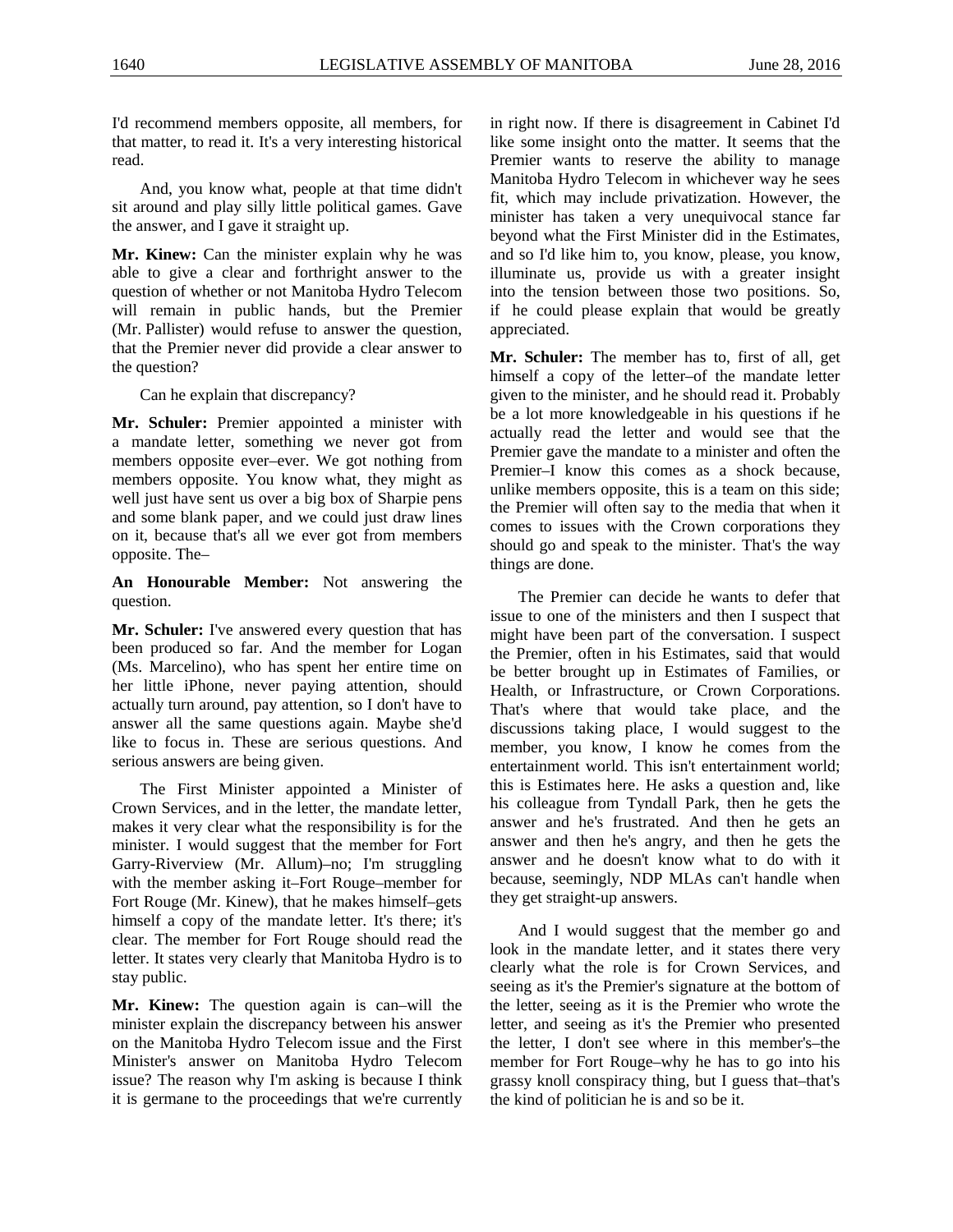But, the Premier has been clear in his letter to the minister where we stand on Manitoba Hydro, and I know members opposite struggle with the team approach and they struggle with straight-up answers because 17 years, we never got one other than the occasional one from Steve Ashton, but other than that, they just can't handle the truth.

**\*** (16:00)

**Mr. Kinew:** I appreciate the minister's best Jack Nicholson impersonation at the end of his statement there.

So on a related point, would he consider intervening to keep Manitoba Hydro Telecom public, would he consider that if, you know, he was–if the board came to him with a recommendation regarding privatization, if he had to intervene to keep the asset public, to keep the Crown corporation public, would he consider that an example of political interference?

**Mr. Schuler:** Actually, what I would consider political interference is sitting here and second-guessing what the board's going to do and not going to do. We have sent a clear framework letter over to the Crown corporations. They, very successful business people, they know how to run successful businesses.

I would suggest Sandy Riley is one of our stellar business people in this community, and others on that board. We trust the individuals we've placed on the board. And, if they meet and come to us with recommendations, we will have a look at those recommendations. But we are not going to second-guess what they're going to send, or what recommendations, or what the boards are going to do, or what colour pen should be–what kind of ink should be in a pen, or what kind of lines should be on paper. We're not going to micromanage.

And I know this is shocking for NDP members who, each one of the Crown corporations, if members can imagine this, every Crown corporation paid for a political operative–an NDP hack, basically. An NDP organizer was paid for to sit in the minister's office and run interference in the Crown corporation. And I know for the NDP they can't understand that you'd actually respect a board of directors or that you would respect professionals in a Crown corporation, because when it comes to all-being, all-knowing, all-seeing, when the NDP viewed themselves as that–and I would say that's what got us into this trouble.

That's what got us into the mess in the first place, is that the member, and his political party, and each one of those NDP MLAs couldn't help themselves, and I would say to the member the whole Jets tickets thing was actually the pinnacle of where NDP MLAs and Cabinet ministers viewed the Crown corporations as basically just a wing or an arm of the NDP. And they got so caught up in their own entitlements, that they were entitled to their entitlements and they were entitled to walk into a Crown corporation and demand front-row seats. Each and every one of those MLAs made themselves available to Jets tickets.

And how unfortunate, how unfortunate that they felt that they had a right, that they had gotten themselves to the point where they believed that they were the owners of the Crown corporations. And we've reversed that in nine weeks to where we respect our boards, we respect the professionals and we respect the Crown corporations.

And what they bring forward, that we will leave up to the boards and the professionals in them. And we will not second-guess, nor will we disrespect them by running interference in the Crown corporations.

**Mr. Kinew:** So, if the board of Manitoba Hydro comes forward with a recommendation to privatize a subsidiary, then the minister will take a look at it, is that what I'm hearing?

**Mr. Schuler:** What I'm hearing is an opposition that's run out of any substantive questions. What I'm hearing is an opposition that is tired, a tired, old NDP party, that if the only thing they want to do here now is sit and play silly speculation games– you can't govern that way. We don't govern on speculation. We're not going to interfere in our Crown corporations and second-guess them because somehow we–the critic has some what-if questions.

I would suggest that we allow the corporations to serve the people of Manitoba, that they should serve the ratepayers of Manitoba and do the best job they can, whether it's the senior living on Pipeline Road, whether it's the widow on Inkster Boulevard, whether it's the farm family, whether it's somebody living in one of the towns and hamlets, whether it's a northern community, it shouldn't matter where they are, but they should know that they have a board of directors and a corporation that's looking out for their best interest.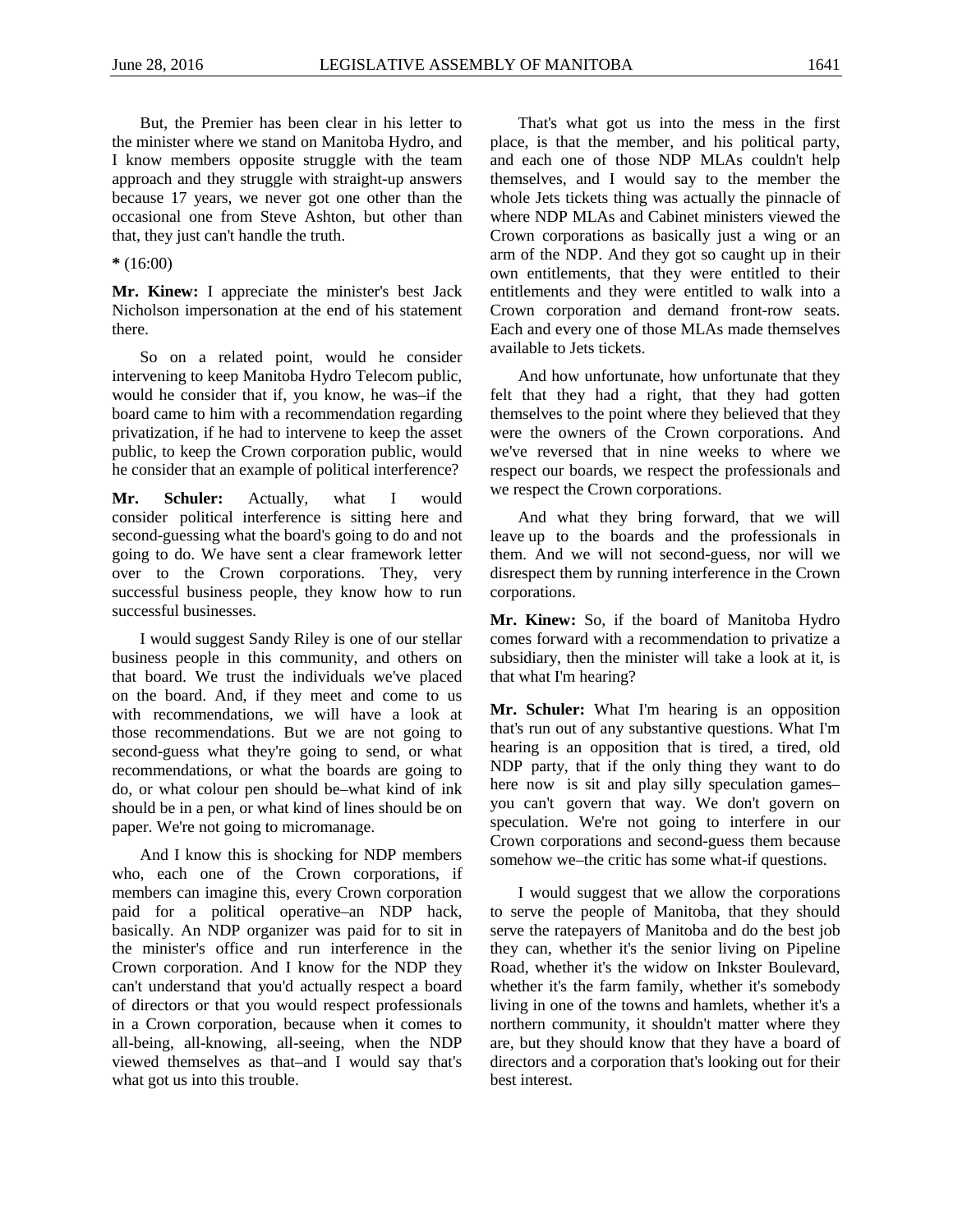And I'm not going to get into, well, what if, and 'speculatative' questions. I'm not going to get into those. The member can ask them all he wants, it's–this isn't a child's game where we–this isn't a board game where you play these games at a party. This is Estimates. We will deal with the concrete here and now. And I think we've done that, and we've provided the members opposite with straightup, straightforward answers.

**Mr. Kinew:** Well, the minister still hasn't provided an answer as to why there's the discrepancy between his clear position on keeping Manitoba Hydro Telecom public and the Premier's (Mr. Pallister).

So I would like him to answer that question, and specifically, to say whether or not intervening to keep Hydro Telecom public would amount to political interference in his view.

**Mr. Schuler:** Mr. Chair, these are silly questions, and I would like to wait and see if the member could actually start asking substantive questions on the Crown corporations, on Crown services, on the finances of Manitoba, on how we're going to deal with \$1-billion deficit that the member opposite and the rest of his colleagues left us.

#### *Mr. Dennis Smook, Acting Chairperson, in the Chair*

The Crown corporations, which are in financial difficulty–we saw at MPI, because of their mismanagement, lost money the last quarter, and we know there's issues. And, you know, those are issues we should be dealing with. They–the concocted and grassy-knoll kind of conspiracy theory kind of stuff, I would suggest to the member he should move on. I think he's proven that he's become tired. Maybe it's time he reconnect with his community. Take the summer and listen to Manitobans and what issues are important to them, what issues are important to their families and where they are in life.

And the kind of grassy-knoll questions that members are asking is unfortunate, but we're not going to engage in that kind of discussion. And I'd suggest the member get onto the real things that impact Manitobans, that Manitobans are concerned about.

**Mr. Kinew:** Sure, can the minister table his itinerary for the past week, and let the committee know what he's been up to?

**Mr. Schuler:** I believe there's a very healthy process that the member can 'invail' himself. It's called the freedom of information. I understand there's a very good process. I would suggest that he do that, that he make himself available of it, and he should avail himself of all that. And there's nothing on there that I would be concerned about. He's absolutely entitled to ask for it, and I'd suggest he does that.

**Mr. Kinew:** If there's nothing in there of concern, why not table it?

**Mr. Schuler:** We have a very healthy and robust process, a process that we all live by, and I would suggest to the member that, seeing as I'm sitting in Estimates, I wouldn't even have a copy of it with me. He's got–he–any time he has any of those kinds of questions, it's called a freedom of information request. He can send it in and it will–within 30 days or whatever the time frame is, he will get a response back. And I suggest that he avail himself of that. And it's–certainly, in the years that I was a critic I used to.

The only thing is, I would say to the member, almost everything we got was redacted. You'd pick up the piece of paper and hold it up against the light and see if there was a little bit of non-redacted something on that piece of paper because it was basically all black ink.

And we've made it clear, and we've been the most open and transparent government in the last 17 years. We've already been more open and transparent on basically every file than the member when he was–his party was in government. And if he wants something he should go through the process. There's a very good and healthy process he should go through. And I would recommend he avail himself of that process like everybody else does, and just–I would strongly recommend he does that.

#### **\*** (16:10)

**Mr. Kinew:** I believe that Estimates and concurrence are actually one of the processes that we have to be able to solicit information like this from the government. And, again, it seems to me that there's a contradiction between voluntarily disclosing mandate letters and then turning around and saying that another piece of information, that we should go and FIPPA request that.

So I'd ask, again, the minister to table his itinerary for the past week. Let us see what he's been up to and all the, you know, hard work that he's been undertaking on behalf of this government.

**Mr. Schuler:** I'd like to thank the member for that question.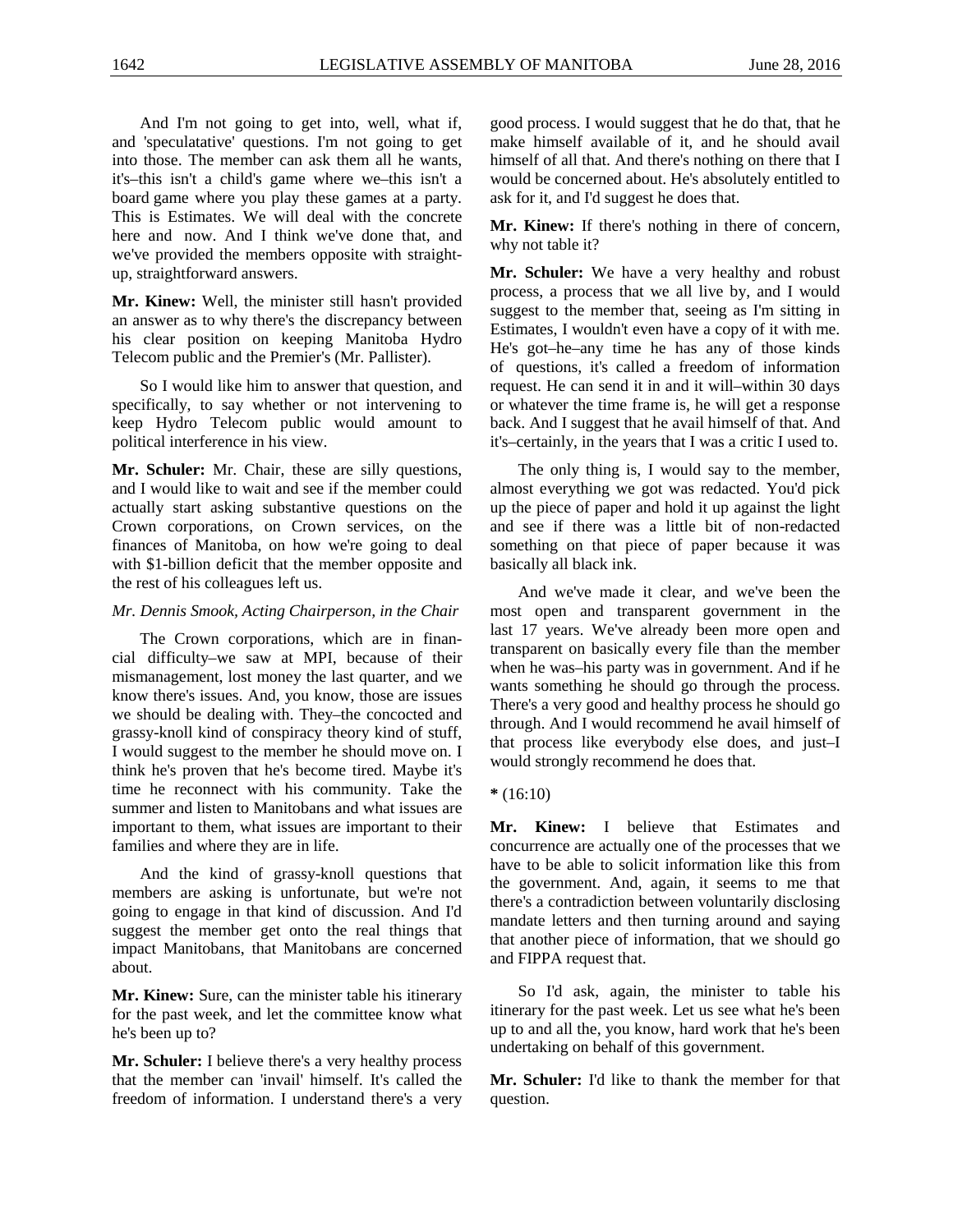First of all, I don't have my calendar in front of me. I don't have any–don't have it to table. And I think the member has gotten far more in the last six weeks–far more in the last six weeks–than he's ever gotten.

And, yes, there is a process for getting information. It's a process that everybody avails themselves of. I know the member's one of those who feels sometimes he might be above the process; he's not. He just has to go the right process. It will be made available to him. He has to go through freedom of information request, and, yes, that is part of open and transparency. In fact, I would suggest to him he'd be very careful how he chooses his words because I have a feeling there were a lot of his colleagues currently sitting on the benches with him who might have said far more about the freedom of information than the member who now seems to disparage the whole process of going to freedom of information requests.

And there is a process to getting information. We have gotten into self-disclosure of a lot of stuff. And if he feels that this is something that should be done, maybe he should, you know, suggest to himself and his colleagues that one of the things they're going to do is make all their calendars public. You know, he should–maybe he should lead by example. Leader of the Opposition and all NDP MLAs should make all of their calendars public. In fact, maybe they should use it–have one of those where the public can view it all the time, all of the places.

The thing is is that there is a process. And the member can avail himself of that process. It is part of an open and transparent government. There might be some constituents who might have come in and visited with me who, like the member opposite–and I know there–his colleague on the second bench who– there are people who come in who have serious personal issues. We would want to make sure that their names are removed, that their privacy is protected. I would say to the member that we get individuals into our offices who have sometimes very heartbreaking, gut-wrenching issues, and I would think that the member would want us to protect those individuals. I know the member who sits in the second row, she would also want us to protect those individuals. We get people coming in who have serious concerns, whether it being family related or whatever, and I think those individuals would appreciate it if we would protect their privacy. And that's why we have a process whereby we protect them. And I would suggest to the member that maybe he should look at that.

**Mr. Kinew:** It's interesting that I hear the minister citing some of the grounds for redaction under FIPPA–essentially, privacy concerns–just a short time after he's been, you know, sharing his harangue over all the redactions that he was forced to bear witness to under the previous government. So that's interesting to note.

So I'd return to my earlier question about keeping Manitoba Hydro Telecom public and share with the minister the following. I asked the First Minister, the Premier (Mr. Pallister) in Estimates on 15th the same question: Would he commit to keeping Manitoba Hydro Telecom public and, at that time, the First Minister said, and I quote: ". . . it would be a contradiction for me to give the member assurance of the type he's asking . . ." End quote.

So I'd like to know whether or not the minister feels that he's now boxed himself into a contradiction by assuring this committee that Manitoba Hydro Telecom will remain public.

**Mr. Schuler:** I'm concerned the member for Fort Rouge (Mr. Kinew), in his statement, in which he said, inferring that being open about a mandate letter, was never done before, a letter of–framework letter for Crown corporation is the same thing as releasing a calendar that could have someone's private name and phone number on it that might have come in with a family issue. And I'd like to know: Is the member for Fort Rouge in sync with the member for St. Johns (Ms. Fontaine)? Has he listened to the things that the member for St. Johns has spoken about in the last few weeks, some of the concerns she has?

Does the member actually ever listen to what goes on in this Chamber? Is he suggesting somehow that we should release private information when I've had women come into my office, talking to me about issues with Maintenance Enforcement, and somehow that should all be made public, that they're not entitled to any kind of privacy, that that should be equated to the same level as a mandate letter? I'm not too sure I heard the member correctly, and it'll be on Hansard. And I reject that one hundred per cent.

Yes, there are things in a calendar that all of us have in there that should be redacted, because people come in, and there's been issues of DUIs. There's been 'dissues' of violence. There have been all kinds of issues over the years, and never–never–would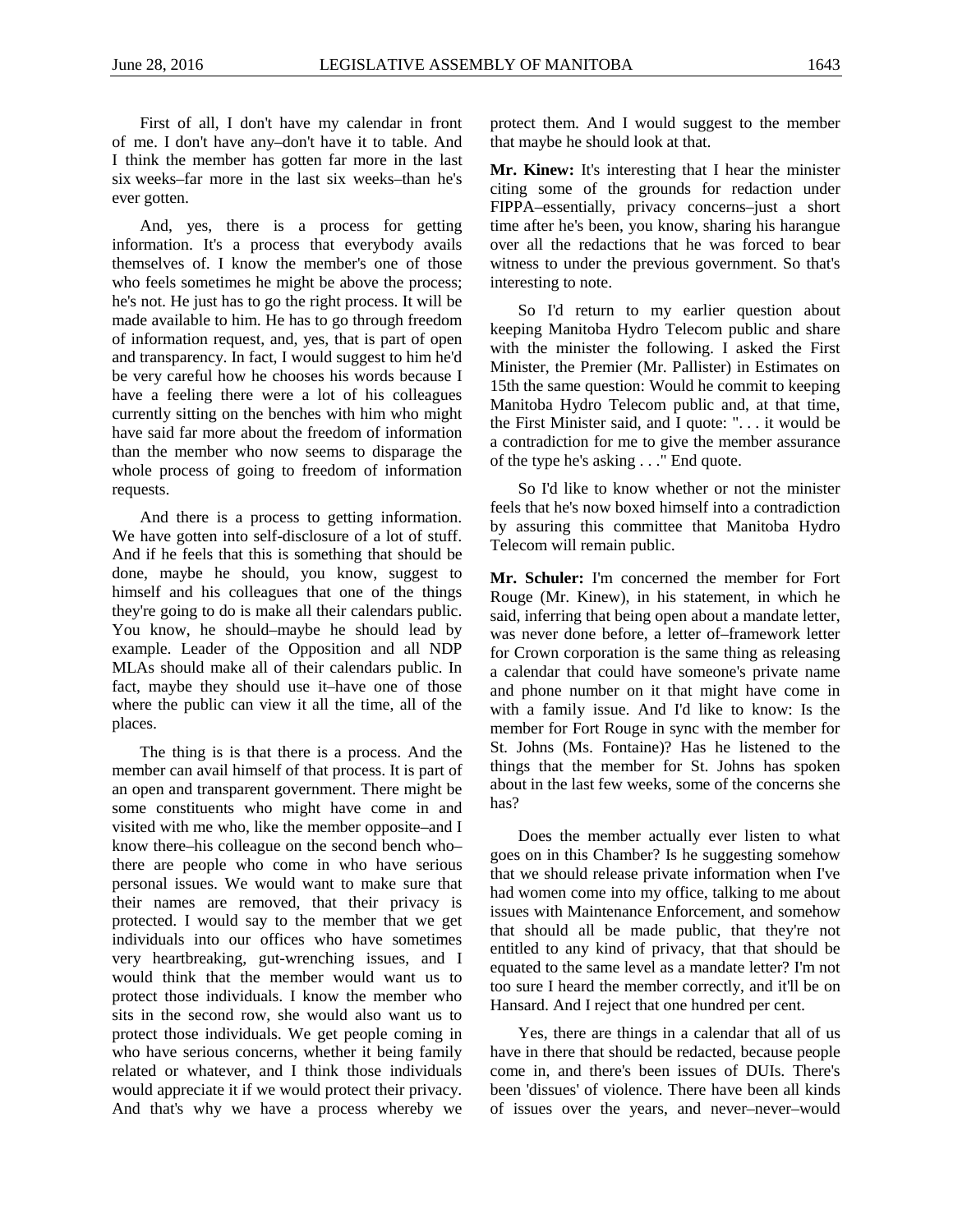I recommend that anybody would ever table something with that kind of information. And, yes, we put the names in, and we often put the person's personal phone number in it, that if I'm running late because sometimes we–they don't even want to meet us in our offices, because they're scared; they don't want to be seen going into an MLA's office. We meet them somewhere, and the phone number's in there that if I'm running late I can just click on it, and I can call them. And I wouldn't want that made public. Is that what the member is suggesting, that somehow we should be making all of that public, and criticizing myself as a minister that I wouldn't make that public? I would say to the member that maybe he should sit down and talk to the member for St. Johns (Ms. Fontaine) a little bit so that he would get some sensitivity training on what goes on in this place. I have had–I had a week or two, and I went home. I was heartbroken. I was crestfallen, because I was carrying my job home with me, the kinds of concerns that were coming into my office.

And the member should be careful what he asked for: just table it all, and, oh, you're going to redact stuff off a calendar. Yes, we should redact stuff off the calendars. We should redact stuff that protects individuals. In fact, they were–members of this Chamber who had family members come to me and talk to me about issues that were going on in their communities and that kind of stuff. I would protect each and every one of those individuals. In fact, there was–a lot of individuals, under the last few years of the NDP, who were worried about being seen in any kind of an MLA's office, whether it was in this building or a constituency office. And I would take them in–and we would meet in a café somewhere, very privately, so they–because they were scared. They were scared and feared the NDP. Yes, that's exactly what they told me: they were scared for their jobs. They were scared to be seen, because they wanted to tell us what was going on, the kind of nonsense and shenanigans that was going on in the NDP government. And I would never release that kind of stuff.

I would–never would I suggest a member of this House would release a calendar with not going through and protecting those individuals. And, for the member for Fort Rouge (Mr. Kinew) to even suggest that, clearly, means he's not thinking very straight with his questions. And, you know what, I would suggest to him that he stop trying to be a Columbo, the TV show and that kind of thing.

And let's get on with the serious business of Estimates. Let's talk about the great things that Manitoba Hydro is going to be doing, and the great things we have in this province, and some of the challenges we have in this province, and stop just trying to be so negative and so divisive.

I–you know, I think people voted against that on April the 19th. They've had it with this negativity and all of this division. Move on to something a little more positive.

**Mr. Kinew:** It's quite a feat to, you know–the type of torqueing that we witness when he attempts to say that I'm in some way against redacting private information. Quite the contrary, I'm in favour of upholding the freedom of information and, you know, privacy provisions, you know, in full accordance with Manitoba law. I was merely pointing out, Mr. Chair, that we have heard this minister a number of times this afternoon criticize some of my colleagues for redacting information and, yet, he also acknowledges that, as everyone in this House acknowledges, there is a need to redact information on occasion. So to hear him get up in arms, and to get his colleagues worked up as well, you know, it is quite a show to witness.

But I do appreciate the Columbo comparison. And, with that in mind, there is just one more thing. In his last answer, I noted the minister say that if he's running late for a meeting on his calendar, he can click on the phone number. Click on the phone number. Assuming that that means that his calendar is on his phone. Clicking on the calendar app within the phone would cause it to ring, putting him into touch with the person who he had the upcoming meeting with. However, a short time ago he told this committee that he did not have his calendar in the House with him today. I see an electronic device in his hands.

Is he contradicting himself? Can he tell the committee: Is his calendar on his phone?

**Mr. Schuler:** Actually, probably–this–to be very, very good for all members of the House, those who have been in Cabinet. First of all, you're provided with a Cabinet phone. It's a departmental phone. And, on that phone, you have access to a calendar. And I now am only allowed to run one calendar, and that's my departmental calendar. And that I have to access off of my departmental phone. I'm not allowed to run it off of my constituency phone. I have, in front of me, my constituency phone because I just came from a graduation where we take

**\*** (16:20)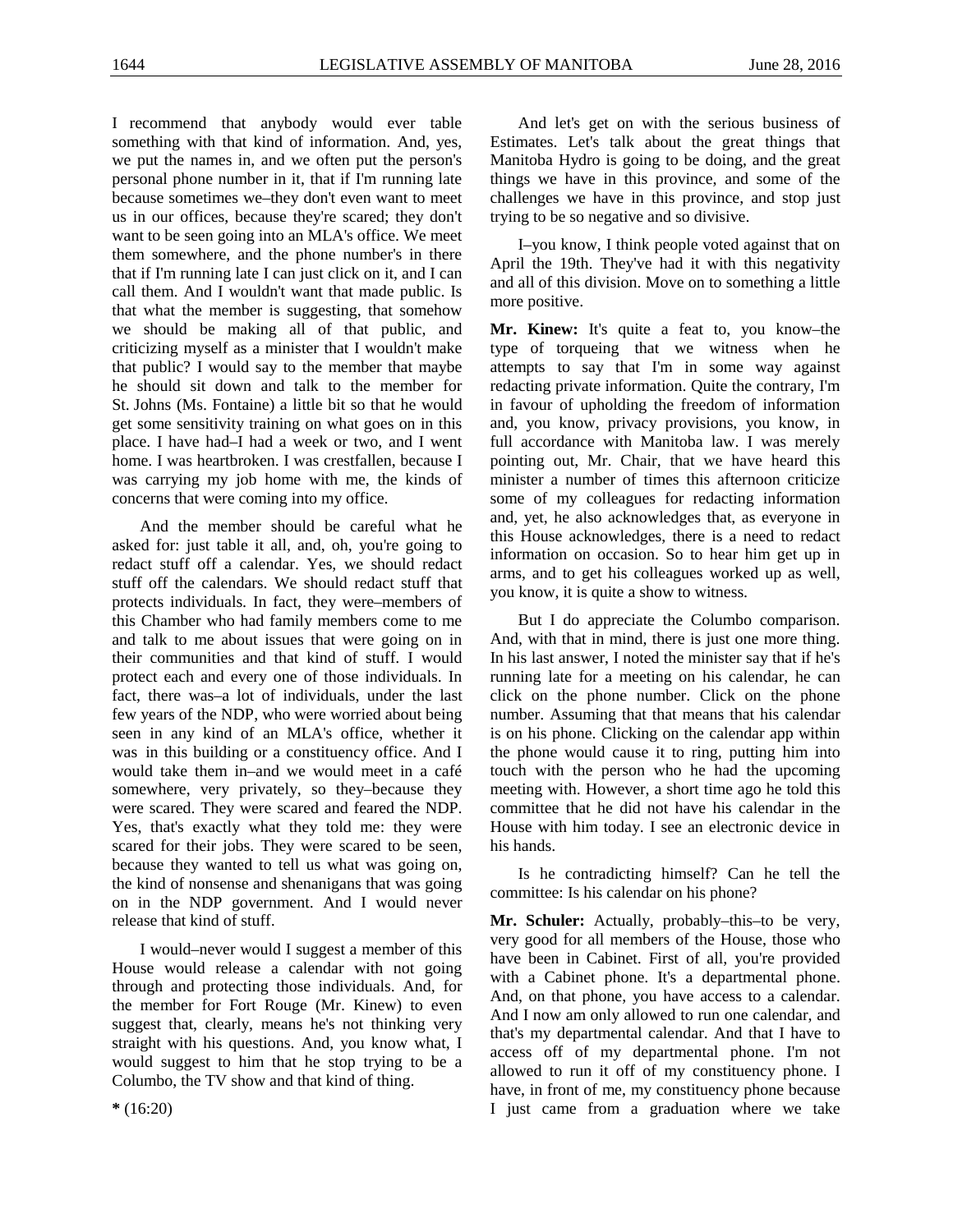pictures; where I was there as the MLA for St. Paul. So I have a different duty, that's MLA of St. Paul. And on that phone I can take pictures as the MLA for St. Paul, which I can't do with my departmental phone because that is ministerial work.

So there are actually–most ministers carry two phones, one is a constituency phone which I can take photos on for constituency-related work, and a departmental phone which I use to access the calendar, and I can access my departmental email. And I do not have that phone with me. I carried my constituency phone because I just came from Springfield Collegiate institute's graduation.

But I do want to put something on the record, and this is a concern I have with members opposite, because what they put on the record is usually not quite factual. I want to put on the record the Premier's (Mr. Pallister) full quote. And I'm quoting direct from the Premier from Hansard: "So it would be a contradiction for me to give the member assurances of the type he's asking because, in so doing, I would be saying these are politically motivated decisions and that I would be giving him guarantees which contradict the very guarantee that I have endeavoured to give him and other Manitobans in terms of the stronger operational futures of these Crown corporations without political influence".

That's actually the answer the Premier gave, and the Premier, again, wants to be very respectful to the Crowns that we not be seen as second-guessing, that we not seem to be seen as running interference in the Crown corporations, and the Premier laid it out very clearly to the member, which the member then misquoted because he wouldn't read the full quote.

The Premier made very clear the reason why he wasn't answering these questions is because he didn't want to, as Premier, to be seen as politically interfering in the Crown corporations. And I think that clarifies a lot of what the member across the way is trying to say.

And I would hasten to point out to members that they be very careful when they're quoting, that you quote accurately and you reflect best accurately what individuals say, because there is a public record, and it is called Hansard, and in the end you do get caught up in this kind of thing.

So, again, the Premier made it very clear: "I would be saying these are politically motivated decisions and that I would be giving him guarantees which contradict the very guarantee that I have endeavoured to give him and other Manitobans in terms of the stronger operational futures of these Crown corporations without political influence." That is the quote.

#### *Mr. Chairperson in the Chair*

**Mr. Kinew:** I presented the quote within an accurate context.

The minister has read a longer passage from the same exchange in Estimates, but the context is the same.

And so I would return to my initial question, which he evaded, when I first shared the quote, so reading the words of the Premier in front of you– sorry, I withdraw the last comment–with the words of the Premier in front of him, would the minister please explain to this committee whether he has put himself in a contradiction by answering the question: Will Manitoba Hydro Telecom remain public?

**Mr. Schuler:** Well, first of all, the member misquoted, and that's–that happens around this place from time to time. And the Premier answered the member very clearly that he wasn't going to answer his questions because he didn't want to be seen as politically interfering in the Crown corporation.

The same member asked me about keeping Manitoba Hydro public. And I pointed out to him it's very clear in my mandate letter that it is my duty to keep Manitoba Hydro a public corporation. And I know members opposite just can't handle the answer. They just can't stand the answer.

Because, in fact, even friends of mine, former MLAs who used to be on the NDP benches, they used to drink the Kool-Aid, and they would believe stuff that was so fictitious. It was started, in some respects, as a joke by NDP politicians, and it became folklore within the NDP. And it is simply not true. And, when they would find out that there was no truth to it, they'd say–like, in fact, one of the NDP colleagues who's not here anymore was at an event, and Gary Filmon spoke, and she leaned over to one of our colleagues and said, wow, he actually seems like he might have been a nice guy. And she was led to believe that he was just this horrible individual. And that's within the NDP. They love to do this kind of stuff.

And the NDP now have bought into this that somehow the Conservatives, who have created Manitoba Hydro, who have always built Manitoba Hydro, who have strengthened Manitoba Hydro–they were the ones, it was Gary Filmon who brought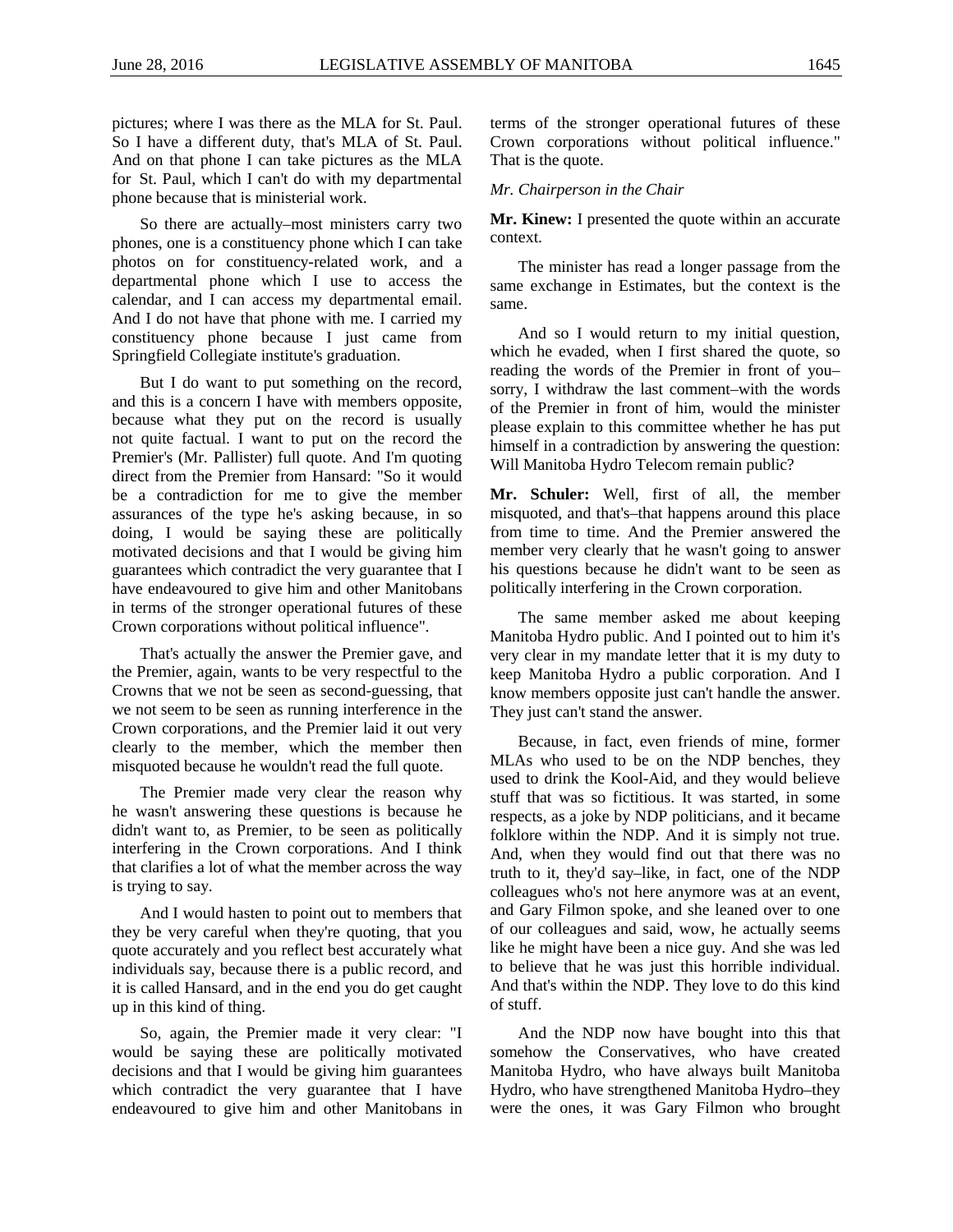Centra Gas into Manitoba Hydro; they're the ones who have developed this big corporation, have ensured that it, up until '99, that it was cash rich, our debt equity ratio was just doing great, like–unlike what's happened under the NDP, where it's in a freefall. And the NDP just can't handle this. They just can't believe that the Conservatives, you know, are going to keep it a public company.

And it's in writing. It's in the letter from the Premier (Mr. Pallister) to the minister. It's said in Hansard. It's said in question period. It's, basically, other than chiselled into stone tablets for them–they don't get it.

**\*** (16:30)

So, you know, and you could just see them around their caucus table: So, do you think they're going to, you know, sell Manitoba Hydro? Well, they did produce that mandate letter. Yes, but, oh and you could see the brain trust around the NDP caucus table, yes, but, you know, oh, but they've put it on the Internet; yes, but, no, but they said they, you know, they said it in question period–oh, but, it's got to be–no–it's–they did it in Estimates–and it's as if the 14 NDP MLAs can't get it. It's–we've been clear all the way through. We've been clear for 17 years in opposition. We were clear in the 12, 13 years of government before that and before that up until the moment where it was created. Manitoba Hydro is a Progressive Conservative government creation. It was created by the honourable Duff Roblin, one of the greatest premiers we've ever had, created Manitoba Hydro.

And yet somehow the 14 NDP MLAs that are left can't seem to grasp that it's in writing, it's on the Internet, it's in Hansard, it's been answered in question period, it's been answered in Estimates over and over again, it's been answered in the media, it's been answered publicly, and somehow they keep coming back, yes, but, like, are you going to keep it public? Like, for sure going to keep it public? Yes.

And we've just gone through hours of Estimates and we're still at the same point. Yes, the mandate letter given by the Premier, the member for Fort Whyte (Mr. Pallister), to the Minister for Crown Services, the member for St. Paul, states clearly that you are to keep Manitoba Hydro a public company.

Yes. I've answered it for the member for Tyndall Park (Mr. Marcelino). I've answered it for the member for Fort Rouge (Mr. Kinew). I've answered it now the–for the member for Point Douglas (Mr. Chief), member for St. Johns (Ms. Fontaine). I've answered the question over and over again. Yes.

**Mr. Kinew:** The minister errs in one respect. When he says that his party has consistently been clear on Hydro remaining public, that does–that is not true with respect to the Premier being asked directly in Estimates about keeping Manitoba Hydro Telecom public. When he was asked in Estimates whether he would commit to keeping Manitoba Hydro Telecom public, the Premier refused to answer and he provided the following quote, which again I will read into the record for, you know, the benefit of the minister.

Again, he said, it would be a contradiction for me to give the member assurances of the type he's asking, because in so doing I would be saying these are politically motivated decisions and that I would be giving him assurances which contradict the very guarantee that I have endeavoured to give him and other Manitobans in terms of the stronger operational futures of these Crown corporations without political influence. End quote.

So does the Minister of Crown Services believe that the Premier erred in saying that it was inappropriate to give an answer, or does he believe that he erred in giving an answer to the question of will Manitoba Hydro Telecom remain public? And, because this is a place where words are carefully parsed, I would invite the minister to use the specific words Manitoba Hydro Telecom in his answer rather than just the parent corporation Manitoba Hydro.

**Mr. Schuler:** Mr. Chair, the Premier of Manitoba, the member for Fort Whyte, crafted a letter. In it he says to the Minister for Crown Services, the member for St. Paul, that your duties are to keep Manitoba Hydro a public corporation. It's clear. We've also made it very clear we're not going to politically interfere, so when the member for Fort Rouge started his interrogation of the Premier about things that may or may not happen, the Premier was very clear. And I'll quote for the member the Premier's answer to his question.

When he–when the member for Fort Rouge asked him if he would want to get into the game of what if about getting into talking about things that are not real or imaginary, so and so forth.

The Premier made it very clear. And he says–in Hansard, he says: So it would be a contradiction for me to give the member assurances of this type he's asking because, in so doing, I would be saying these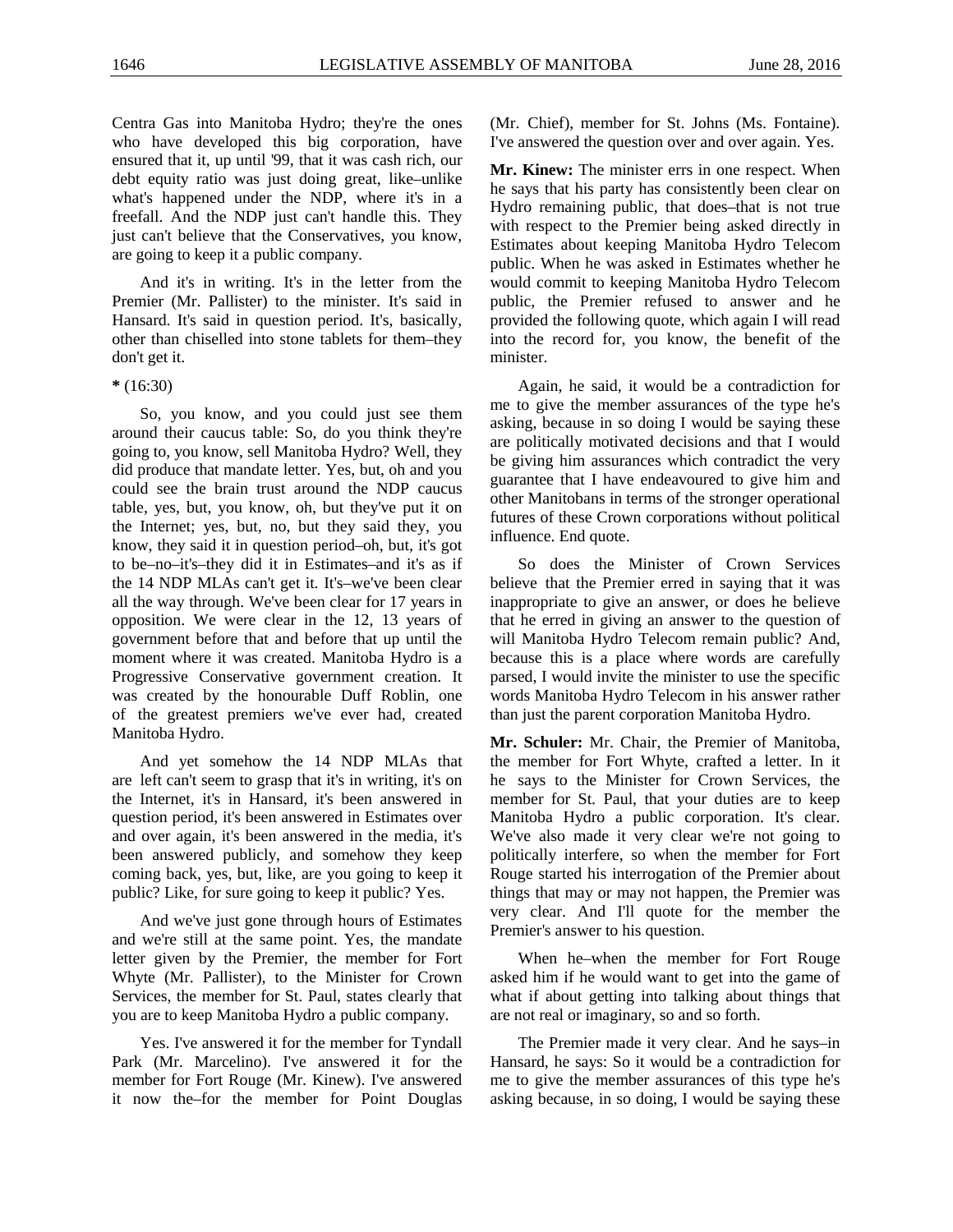are politically motivated decisions and that I would be giving him guarantees which contradict the very guarantee that I have endeavoured to give him and other Manitobans in terms of the stronger operational futures of these Crown corporations without political influence.

The Premier (Mr. Pallister) makes it very clear in his letter to the Minister for Crown Services that Manitoba Hydro is to be a public corporation, and he says to the member for Fort Rouge (Mr. Kinew) that he's not going to get into this what if kind of a game.

It's silly. I would suggest to the member for Fort Rouge to what if questions because I can remember being in Estimates with Ron Lemieux and Steve Ashton and Becky Barrett, the list goes on and on and on. And any time we got into what if questions, they shut it down because no government, no minister, is going to start getting into what if questions. That kind of stuff does us no good in Estimates. We have before us Estimates books. We have before us concrete numbers. We've tabled like no government before, not like the dark days of the last 17 NDP years where the member and his colleagues redacted everything. We've been open and transparent. We've given straightforward answers unlike ever before.

I mean, this kind of stuff would even make Steve Ashton blush, and Steve Ashton was the most forthcoming member on that side. I mean, he would have never, ever imagined that a government would give these kinds of straightforward answers. And, in fact, where are the answers for Tiger Dams? Why does the member for Fort Rouge not be open and transparent about the Tiger Dams situation, which still hasn't been clarified in this House?

So back to the original answer. The question is about Manitoba Hydro. We've been very clear and transparent that Manitoba Hydro is to stay publicly owned. We've put in a board of directors and we've given a framework letter where we're very clear in the framework letter that we would like to see a company that is run in the best interest of all Manitobans, best interest of the ratepayers, that we keep in mind that there are individuals who struggle in their daily lives, and they shouldn't have to be making decisions between food or keeping their apartment or their house warm. Those aren't decisions that should be made in–on the kitchen tables in people's kitchens.

And under the NDP, under this member, the member for Fort Rouge, the kind of political interference and mismanagement basically has brought the corporation to the point where it is now struggling with heavy debt load. And each of the Crown corporations has serious decisions to make. And we want to get back to where the companies are run in the best interests of the ratepayers and the taxpayers of Manitoba.

**Mr. Kinew:** I'd remind the minister that I've only been in this House for some seven or eight weeks, and as a result, the only government ineptitude that I've seen during my political career were examples perpetrated by a Progressive Conservative government. So I'd just put that on the record.

With respect to the question and the answer that the minister just provided, there's a logical inconsistency between saying that–promising that Manitoba Hydro remains public is fair game and then saying that promising that Manitoba Hydro Telecom will remain public is the realm of the imaginary, is the realm of what ifs, is the realm of conjecture. And yet that is the two self-contradicting positions that the minister has shared.

And it's even more puzzling because in his most recent answer, Mr. Chair, the minister says that answering the question about whether or not Manitoba Hydro Telecom will remain public is imaginary, is the realm of what ifs, and yet he himself just a short time ago answered that very question. So it can't be, at least to, you know, my eyes, that the minister believes both of those things. Rather, I suspect perhaps the minister, having read the words of his First Minister and seeing that he's been caught in sort of a contradictory position between those words which he shared to this committee earlier this afternoon and the words which were shared in the Executive Council Estimates committee a few weeks ago, that he's now trying to double back and provide himself with some cover.

So I'd ask again: Can the minister just tell this House explicitly that Manitoba Hydro Telecom will remain public while his government is in office?

**Mr. Schuler:** First of all, I love to see the member for Fort Rouge backpedalling from his government's record–great to see. You know what? There's a smart politician; take absolutely no–no–responsibility for the last 17 years; take–oh, you know what? He woke up on April the 19th and he broke open that egg and

**<sup>\*</sup>** (16:40)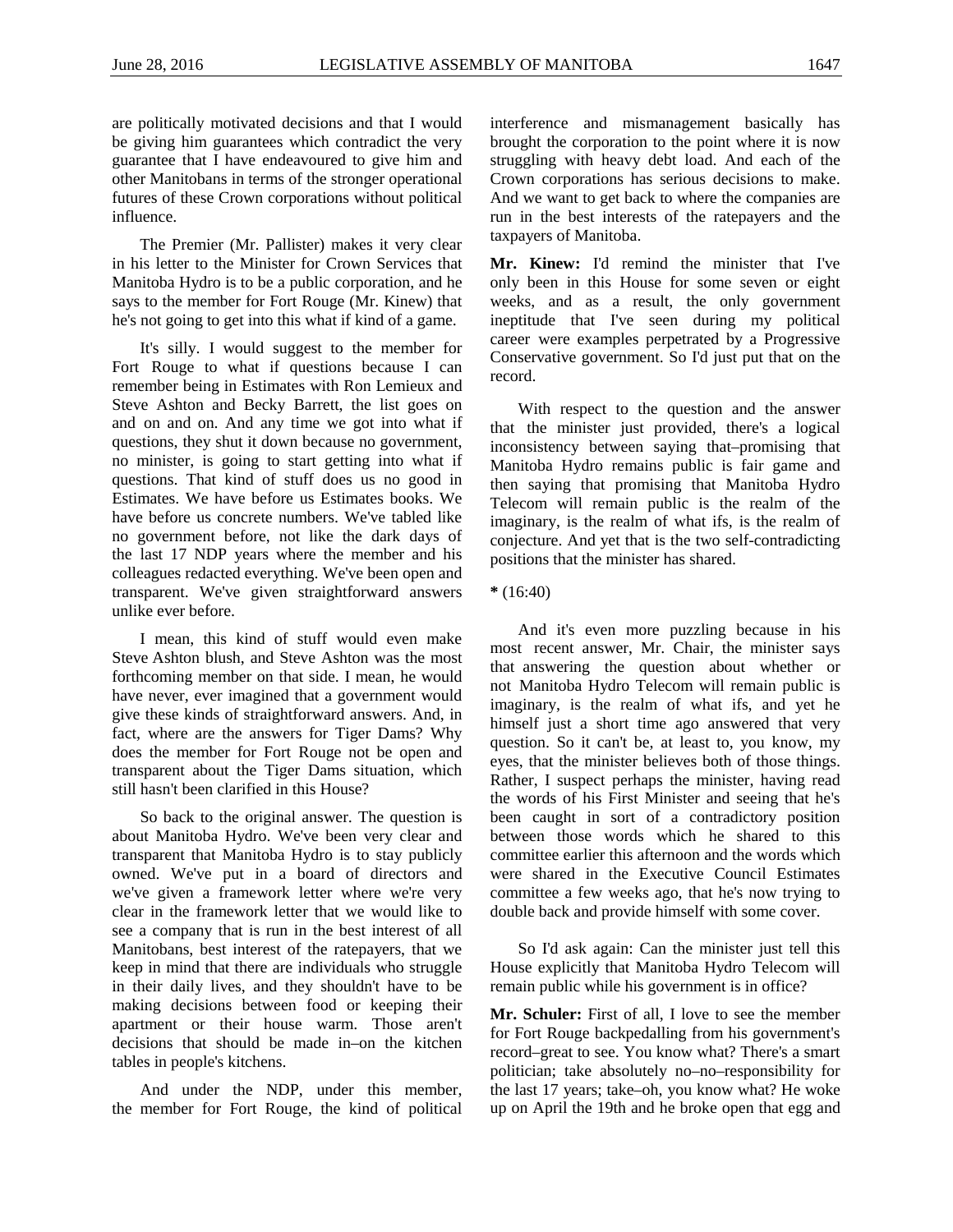came out and–oh, that's the only world he recognizes because the last 17 years they don't exist somehow.

But, you know, the fact that there was this– this Tiger Dams fiasco that, you know, contracts went untendered to buddies of the NDP. Oh, no, he knows nothing of that, no; way before his time. He ran under the NDP banner while they were still in government. In fact, it was the premier, the member for St. Boniface (Mr. Selinger) who stood next to him at his nomination meeting and defended him for his less-than-stellar record on Twitter field, and, oh, but he doesn't remember–doesn't remember ever meeting, you know, the former premier, the member for St. Boniface. He's completely walked out on his party's record, and, you know, we can understand why; it's an appalling record.

You know, given the same circumstance, I could see where a lot of other members of this Chamber would also run from the NDP record and run fast because it is an appalling record what the NDP have done. We've spent so much–so much money in the Crown corporations, and it just seems to be a never-ending disaster. The Bipole III, which was supposed to be \$1.2 billion–that was the original estimate, and now I know the member finds that, you know, oh, was it back then? I don't remember back then.

Yes, it was supposed to be \$1.2 billion. It's now broaching \$4 billion. And, the better part, I'd like to say to the member for Fort Rouge (Mr. Kinew), the best part about that whole announcement–and it was supposed to pay for itself. If you haven't heard anything so ludicrous in your life. We just had a rate increase the beginning of June, a 3.6 per cent rate increase which, you know, the members opposite probably would have seen on their bill. And was that rate increase to go for Manitoba Hydro? No, no; that rate increase goes to pay for Bipole III costs because it has so spiralled out of control that the Public Utilities Board actually put in this rate increase that has to go to pay for Bipole III, and the member obviously wants to run away from that record.

Who wouldn't run away from that record? And I understand. You know, I'm an elected official and I can understand why he'd want to run away from all the different things that went on. I mean, the PST increase. I suspect he probably hasn't heard of that either or maybe he has. There's this PST thing that happened. See, the NDP, last 2011 election, went door to door and said to everybody: We're going to spends billions of dollars. You're not going to have to pay for it; someone else will, and no, no tax increases.

In fact the member for St. Boniface got caught walking out of the debate, and the media cornered him and said, well, aren't you going to have to raise the PST? Oh, he said, read my lips: No new taxes. Nonsense. Inconceivable that we'd have tax increases. They had talked about it at Cabinet before the election about raising the PST, so they really knew before the election that they were going to have to do it after the election. Anyway, there was that little thing. I understand, and I think we all have great empathy for the member for Fort Rouge that he would want to run away from that record.

The first thing they did is increase the PST to apply to a lot of other things, like, for instance, home insurance. You know, that luxury which some people, you know, feel they have to have on their houses, you know, in case their house burns down you actually have something left for your family. Well, of course, they had to tax that luxury too.

And then, if that wasn't bad enough, the next year they didn't just leave it at 7 per cent, they moved it to 8 per cent PST. So they hit all those homeowners who might be struggling, they hit them twice: (1) they hit their home insurance with a 7 per cent PST increase, and then went and moved it up to 8 per cent. I understand fully why the member for Fort Rouge would want to backpedal and run away from his party's record of the last 17 years.

**Mr. Kinew:** I thank the honourable minister for his gracious compliment calling me a smart politician. I do believe those heartfelt words, you know, were probably a sincere gesture on his part, so I do thank him for that.

You know, I–he seems to be outraged–you know, he seems to feign outrage, rather, over the PST increase in the past, but the reality is that his government is committed to continuing to collect those revenues, likely about \$1.2 billion over the course of a mandate.

So, you know, if he was genuine in his, you know, admonishments and hand wavings that we see in the committee here, perhaps he would commit to waving his hands in a similar fashion around the Cabinet table and demanding an immediate rollback of that PST increase.

I–you know, I recall, you know, he making some remarks about, you know, my position on the matter, but actually the First Minister read some of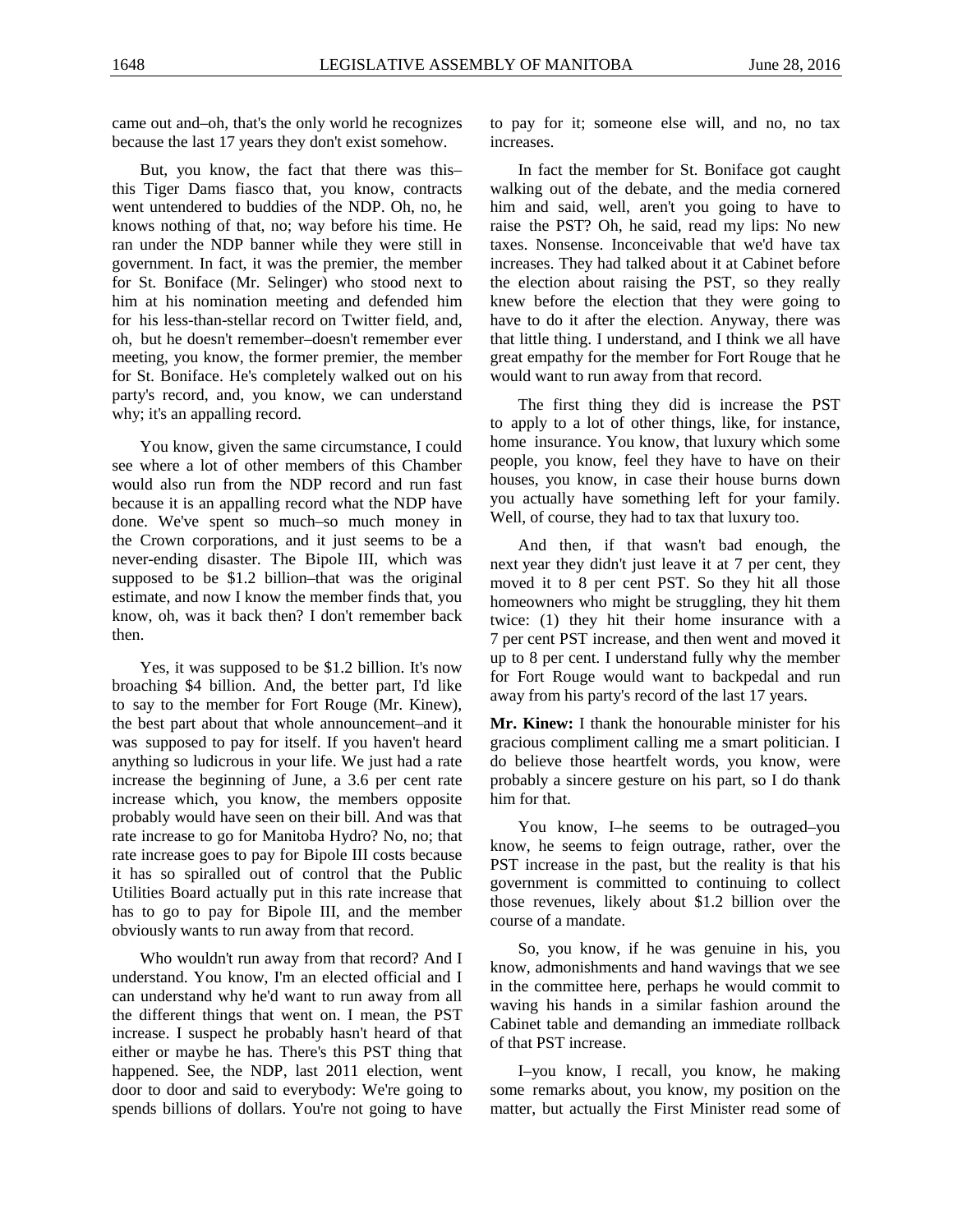my remarks on the PST in committee, and so it was interesting to see that the Premier (Mr. Pallister) has been paying close attention, though perhaps the Premier did not share that information with this minister who is now answering.

By a similar token, I don't believe that the Premier shared his position on Manitoba Hydro Telecom with this minister, and so again I would ask this minister can he say explicitly on the record the words Manitoba Hydro Telecom will remain public under this government.

**Mr. Schuler:** Well, and we as politicians obviously have to do a lot to get here, so–to have survived the onslaught of bad decisions that his party made in the last 17 years, culminating with the last four which were just disastrous. And, yes, you know, 57 individuals walked out of the last election as successful MLAs, and I guess that would make 57 smart politicians. Somehow they figured out how to get themselves elected.

And I would say that the 29 new members– I think I might have mentioned this before–are a healthy, healthy addition to this Chamber. The Chamber needed renewal. This Chamber needed some new dynamic individuals. I don't particularly like the fact that the member for Fort Rouge (Mr. Kinew) is–doesn't understand when the question is answered over and over and over and over again that that's actually the answer, but you know what? It's still great having some new blood in the Chamber, and I–it was long time in coming.

I knew his predecessor and his predecessor before that, that was Tim Sale before him and then it was Jennifer Howard came in. And, in fact, I was roles reversed with Tim Sale and we sat in a lot of Estimates. I was his critic when he was the minister responsible for the whole Kyoto Accord environment, and we spent a lot of time talking about environment and those kinds of issues. And one thing about his predecessor Tim Sale, Minister Sale was very passionate and really believed in a lot of things, and it's interesting Minister Sale ended up taking a contrary view on the NDP and the way they were dealing with Manitoba Hydro.

And I would say to the member for Fort Rouge maybe he'd like to sit down with former Minister Tim Sale and ask him, you know, why he disagreed with the way the NDP were doing things with Manitoba Hydro. He and I certainly did not agree on everything, but we worked together on a lot of different files and I got to know him a little bit better

and he finally decided he'd had enough and wanted to move on.

# **\*** (16:50)

So, anyway, I would say to the member we've answered all these questions. The Premier has answered all these questions. He's gotten more answers than any critic has ever gotten at any time, and I know he's–he just wants to go in circles and he wants to keep asking same question and, I guess, at some point in time, he thinks he might end up getting a different answer, and he keeps getting the same answer. The Premier wrote a letter, a mandate letter: Manitoba Hydro is to stay public. I've answered all the questions and we're going to keep our Crown corporations public. We're going to ensure that they are run in the best interest of the ratepayers and the taxpayers of Manitoba, something that the member for Fort Rouge and his party should have done. And, although he may not have been exactly a member in this Chamber, I'm sure he was one of their big advisers. He probably had a lot of sway in this building, and he should take some responsibility for some of the poor decisions that were made.

In fact, I was at a reception for the Bavarian delegation that came in last week, and the Honourable Ed Schreyer, the Right Honourable Ed Schreyer, came in and I was able, as the emcee, to recognize him. It was great to see him, and there's another individual who really had passion for Manitoba Hydro and for what it does. And, if the member would google Ed Schreyer Manitoba Hydro, he'd find out that Ed Schreyer took direct contrary positions to the way the NDP were managing Manitoba Hydro.

And I'd say to the member that, you know, maybe he should, you know, come on over. You know, this is the party that represents, you know, the views of a Tim Sale and of an Ed Schreyer and the kinds of positions that they believe. They would be exactly here with us, saying, absolutely, Manitoba Hydro should be run as an effective corporation to represent the ratepayers and the taxpayers of Manitoba, and that's exactly the way–when both of those individuals–and there were others there. I think it was Len Evans was another one who took a absolute contrary view to the NDP.

**Mr. Kinew:** I share the minister's admiration for Mr. Sale. He was a, you know, great source of advice and, you know, somebody who introduced me to many people in his network. And so, you know, maybe not quite a mentor, but definitely somebody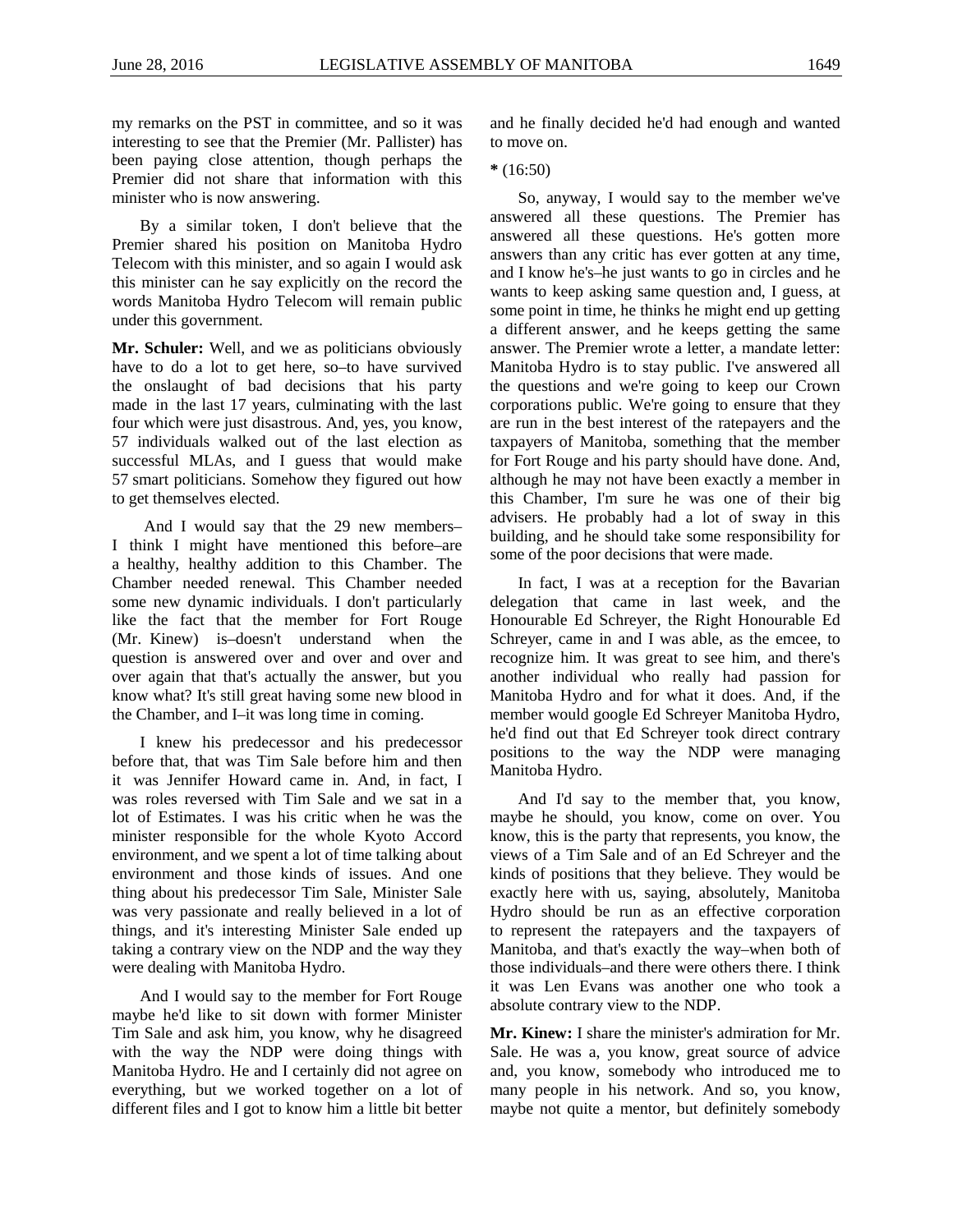who's, you know, a person who I look up to with admiration and respect. Leave those words on the record.

To use the minister's words, we keep asking the question because we have received a different answer. We heard an unequivocal, yes, Manitoba Hydro Telecom will remain public from the minister this afternoon, and we heard no answer from the Premier (Mr. Pallister) a few weeks ago.

So I'd like the minister to clarify for us who is right and who represents the position of this government. Is it the answer that the Minister for Crown Services provided today, or is it the obfuscation and equivocating answer that we heard from the Premier?

**Mr. Schuler:** And I would say to the member for Fort Rouge (Mr. Kinew), if he happens to bump into former Minister Sale, make sure he tells him I send my regards.

Like I mentioned to the House, I've spent a lot of years in committee with Minister Sale and had an opportunity to talk to him about a lot of different issues. I, you know, should maybe one day take the opportunity to call him. There were different initiatives that he had undertaken, and the thing is is I don't–not too sure all of them were as successful or went as he thought they were going to go, and be interesting to get his feedback now and his views on some of those. And he–yes, he certainly served here for many years.

And back to the member's comments, I don't think the member knows quite how to handle the truth. He can't handle the truth. He asks the question over and over again. He can't handle the–a truthful answer. He asked a straight-up question. The member for appoint–the member for Tyndall Park (Mr. Marcelino), you know, asked: You know, do you intend on, you know, do I intend on selling, and he went through the whole list Crown corporations, and the answer is no.

And insofar as Manitoba Hydro goes, Manitoba Hydro is mentioned explicitly in the mandate letter for a good reason. And, if the member for Fort Rouge would have maybe paid attention, I mean, I laid out for the member why it was that we mentioned Manitoba Hydro explicitly in the letter. It was because of the kind of misinformation, the kind of bad politics–dirty politics that was played in the 2011 election campaign. And it was unfortunate what the NDP did during that election campaign.

And it's–the NDP goes through and they try to frighten people, they try to scare people. And they did that in this election campaign, too. And it's this negative, American-style campaigning; this terrible, negative US politics that the NDP have brought to Manitoba. And I would make the argument that there probably isn't a provincial party that has more affected the negativity of politicking in the country than the NDP provincially here in Manitoba.

Now, eventually, people do grow tired of it. I think people do get disgusted with it. And they tried it in last election, you know, just trying to scare people about–they were going to lose their jobs, they were going to lose–no more–they were going to lose their jobs, they were going to lose their cancer treatment, they were going to lose all kinds of stuff. It was just terrible, terrible campaigning. And we see the questions continuing with this member. And this member's continuing that kind of negative scare tactics, scaring people that somehow they're going to lose their livelihood, they're going to lose their homes, and they're–I think Manitobans rejected that, and I believe that Manitobans have had enough of that kind of politics.

And we've made it very clear, we made it clear for the last 17 years we were not going to privatize Manitoba Hydro. We got into office, the first thing the Premier did is wrote a letter to the minister responsible, we're not going to privatize Manitoba Hydro. The member went into committee, and the Premier–very clear that, you know, we're not going to get into second-guessing, we're not going to politicize the Crown corporations, we're going to respect our Crown corporations. And yet members opposite, they have all of it there. It's all in front of them and, yet, somehow they can't seem to understand that we've made it very clear Manitoba Hydro is going to stay a public corporation. It's going to be strengthened under our government.

The Premier's been very clear that Manitoba is going to be the most improved province in the country, and I would suggest to the member for Fort Rouge that the Crown corporations are going to be the most improved corporations in the province by the end of this term. We are going to ensure that those corporations are run efficiently, are run effectively, are run in the best interest of the ratepayers and the taxpayers of Manitoba, and we're on that path already. We believe that the Crown corporations are instrumental and important to Manitobans, and we're going to run them accordingly.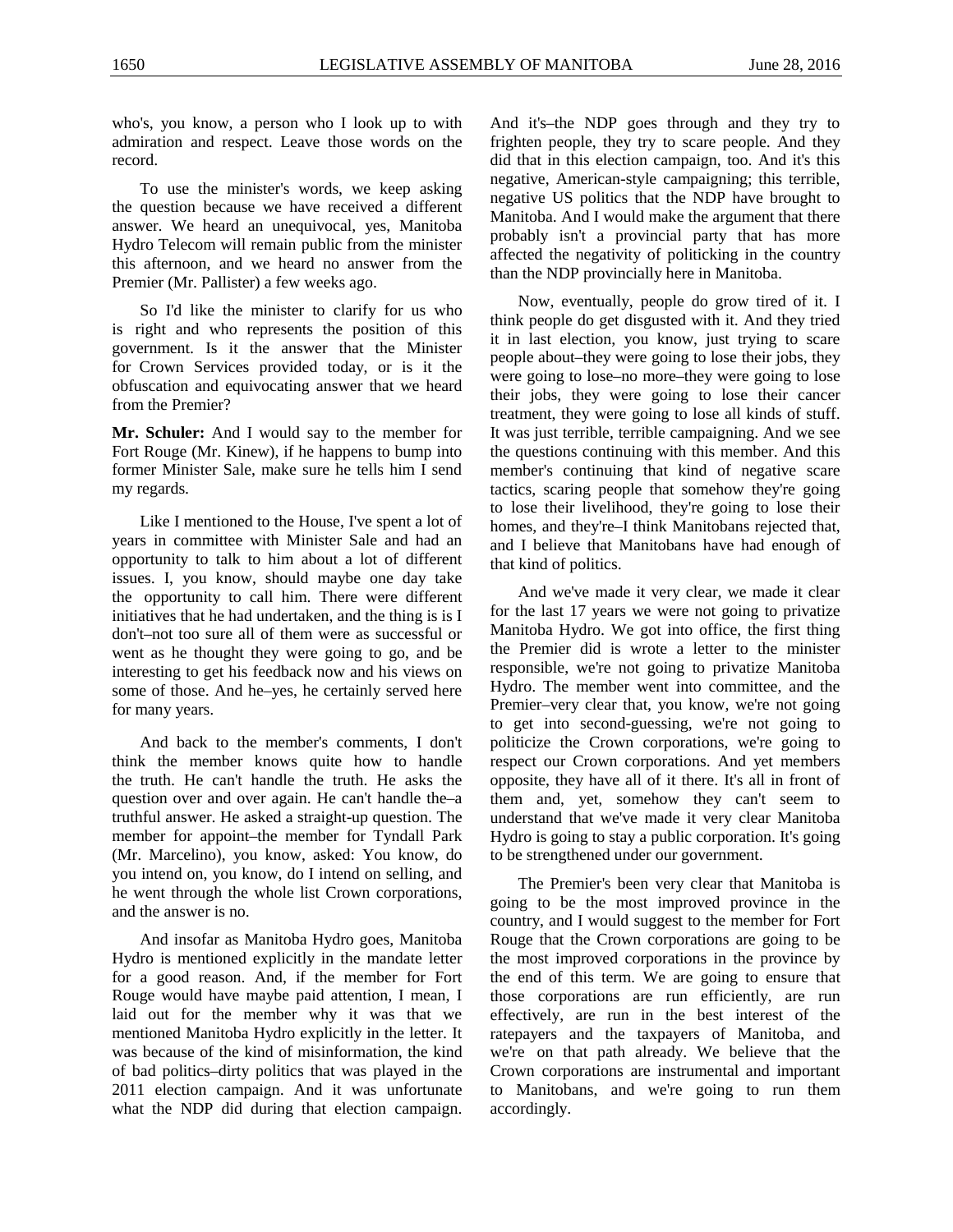<span id="page-38-0"></span>**Ms. Judy Klassen (Kewatinook):** The Forks Market is a favourite Winnipeg tourist attraction. I went in there recently to escape from the rain, only to find it was raining on the inside as well. There were literally buckets everywhere filling up.

Some background information: I have already asked Minister of Indigenous and Municipal Relations (Ms. Clarke), and she was the one who was referred me to yourself as the Minister of Crown Services (Mr. Schuler) for the answer. Her initial response was that it was from condensation, and if–I would encourage the member to go to The Forks and see for himself it is not condensation.

I want to know: Is there commitment to fix the roof of–at The Forks Market?

**Mr. Schuler:** Well, I'd like to thank the member for the question. And, unfortunately, the members for Fort Rouge (Mr. Kinew) and Point Douglas (Mr. Chief) so–and Tyndall Park (Mr. Marcelino), pardon me–so dominated the time that I believe I've got 30 seconds to answer the question.

I'd like to tell the member The Forks has a very soft spot for me. That's where I started my business career. *[interjection]* We seem to have an hour and 30 seconds left to answer that question. We are– *[interjection]*–with leave, if the member wants to give me an hour, I could answer her question.

#### **\*** (17:00)

I'd like to say to the member that The Forks has a very soft spot. That's where I started my business career. I opened up a–well, partially–I'd gotten into business a little earlier than that, but insofar as a retail business, I opened up a retail operation–I think it was '92 or '93–at The Forks in the Johnston Terminal. I was very, very involved in the whole market and what was going on there and how that's being run. And so it–I remember when it was just a mud patch. It was just a disgraceful, ugly place. And the first building that was redeveloped–the first building that was developed was the market and then the Johnston Terminal, and then after that came the Children's Museum and then the power house which is now, I think, a TV station.

And, in fact, outside of the market there had been a discussion of ripping down all the buildings. And I'm glad they preserved them because when you go into the Johnston Terminal, that–the market was where they stored the horses. The Johnston Terminal is where the freight was held. And then there's the Children's Museum, that's where the locomotives would go through, be repaired and then they went out and there was, like, a round, circular thing where they would turn the trains around and then they would–they'd face them the other direction and they would head back out, collect their trains and leave.

So I will look into this for the member. I'm surprised to hear that because The Forks Market is, of course, a great place, and we will endeavour to find out what's taking place there. I understand there was a–quite a renovation taking place at The Forks Market. They were looking at doing a lot of different changes insofar as the businesses and the look of the building. So I will get back to the member and get her an answer on that.

**Ms. Klassen:** I appreciate the promise of an answer to come.

My next question has to do with dual meters. On some communities that I've gone to, I noticed that Manitoba Hydro employees are privy to getting a– *[interjection]*

**Mr. Chairperson:** The honourable member for–the honourable minister.

**Mr. Schuler:** I hate to interrupt the member. I have been sitting here for a lengthy period of time. Would it be–would the committee allow me to take about two, three minutes and go freshen up?

**Mr. Chairperson:** Well, we'll take a break for three–leave for three minutes? Is–there's–agree with the recess? *[Agreed]*

The committee is in recess.

*The committee recessed at 5:03 p.m.*

*The committee resumed at 5:09 p.m.*

**Mr. Chairperson:** Okay, the honourable minister still has four minutes and 40 seconds to answer his question. Or–is there–oh, you already answered the question. *[interjection]* Oh, you're still doing it. Okay.

*\_\_\_\_\_\_\_\_\_\_\_\_*

**Ms. Klassen:** So, my question was: In many northern communities, you see on houses dual meters, one for Manitoba Hydro employees. What is the process for me finding out why these employees pay the same rate as somebody from down south and our northern residents pay the higher bills from Manitoba Hydro?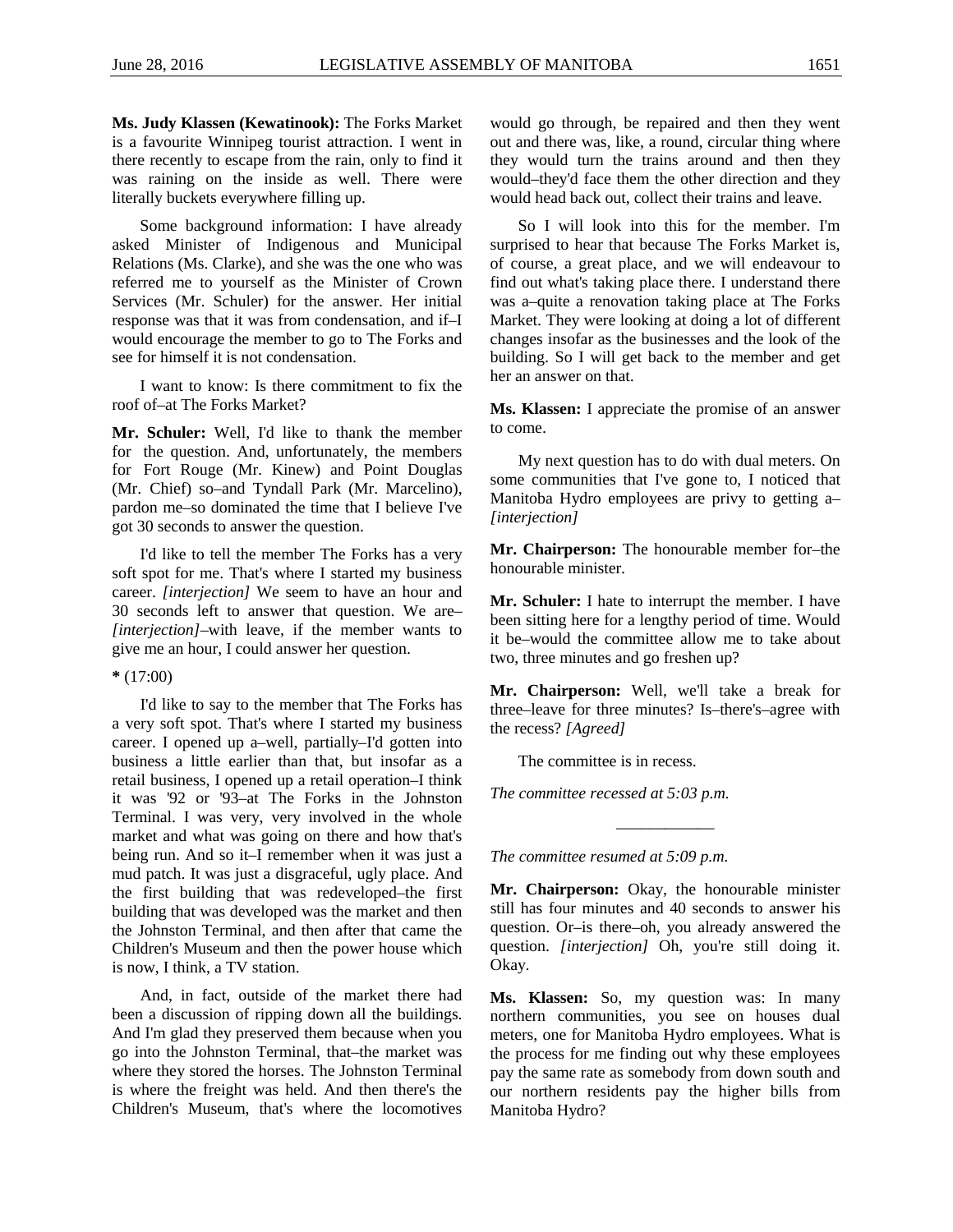**Mr. Schuler:** Before I answer the question, I'm going to defer to the Minister of Agriculture who wants to table something for the House.

<span id="page-39-0"></span>**Hon. Ralph Eichler (Minister of Agriculture):** I do have a response to a question rose yesterday by my critic, the member for The Maples (Mr. Saran). I'd like to table that answer.

**Mr. Chairperson:** Tabled. Thank you.

**\*** (17:10)

**Mr. Schuler:** I appreciate the member's question and, before I get into her very serious question, I just wanted to make it very clear I no longer have an interest in any business at The Forks, just to be very clear.

I used to be partner in the cappuccino bar and the Christmas store and sold out all my interests there, a very exciting time. Maybe another day we could sit and I–just the developing of a business and creating a business and how family was all involved. We used to have the Christmas store, and I'd bring my oldest, who's now–she's probably appalled that I'm telling any of these stories–she was maybe six months old, nine months old. And she was just sitting–I used to sit her on a tissue paper and– because I used to, when her mother was working half time, I always had the kids the other half time. And so I would take the babies with to work, and that's what we did, and my oldest would sit on the tissue paper and just loved the crinkling feeling; it would just be so enthralled with it all, and we could have meetings and work in the business and just give her a piece of tissue paper. If life was only so simple now.

But The Forks is a very important place and I appreciate the member raising that issue.

I do want to say to the member that with the dual-meter issue, if she would put that into a letter and send it to my office, I would be more than willing to get her an answer for that, and we'll send that right into the corporation and get an answer back from–and I would suggest to all members, and we're trying to work through this as an office. We're trying to bring MLAs in, and we're going to make the same offer to the Liberal caucus. I've already to spoken to the member for River Heights (Mr. Gerrard) and I've spoken to some on the NDP benches. We'd like to do the same thing as have the MLAs come in, in groups, and then explain how we take care of constituency case work because a lot of our work as MLAs does involve Crown corporations and more so the kinds of stuff, you know, my licence, my insurance, Manitoba Hydro, that kind of thing.

And we'll endeavour to bring all the MLAs in over the next few months and sit down, explain how we do it and because it's important for every MLA to understand that we're being very careful that no politics is played with this and–but to this issue, that's, again, not even a constituency case issue; that's even bigger than just that. If the member would send that in a letter, we would be, you know, more than willing to get an appropriate answer for the member.

**Ms. Klassen:** I just wanted to say thank you for that answer.

<span id="page-39-1"></span>**Mr. Tom Lindsey (Flin Flon):** Just want to get the minister's opinion on public-private partnerships as they relate to Crown corporations.

**Mr. Schuler:** As far as Manitoba Hydro's concerned, it's a public corporation. As far as Manitoba Public Insurance Corporation's concerned, it's a public corporation. Far as Manitoba Liquor & Lotteries is concerned, it's a public corporation.

I don't see any public-private partnership in the Crown corporations.

**Mr. Lindsey:** I guess maybe the minister didn't quite hear the question correctly or perhaps I didn't word it correctly. But what is the minister's opinion about public-private financing when it comes to Crown corporation projects?

**Mr. Schuler:** Well, I'd have to say to the member that I think we've been really clear. The corporations are public. When we go to the market–for instance, Manitoba Hydro, when they're going to build a dam, they go to the market and they get private capital. It's not government capital; they go to the markets, and they get bonds or, you know, wherever they go to get their finances, whether it's from a mutual fund or whoever, but they borrow money, and it's considered private money, but it–the corporations are public.

**Mr. Lindsey:** I appreciate the member's answer. However, I understand that if Manitoba Hydro, for example, goes to build a dam, they borrow money. They don't necessarily borrow it from the government; they borrow it from a lending institution, which isn't the same as a private-public partnership where a private entity would, perhaps–if you're building a highway, for example, the private entity would want to have a toll road at the end of the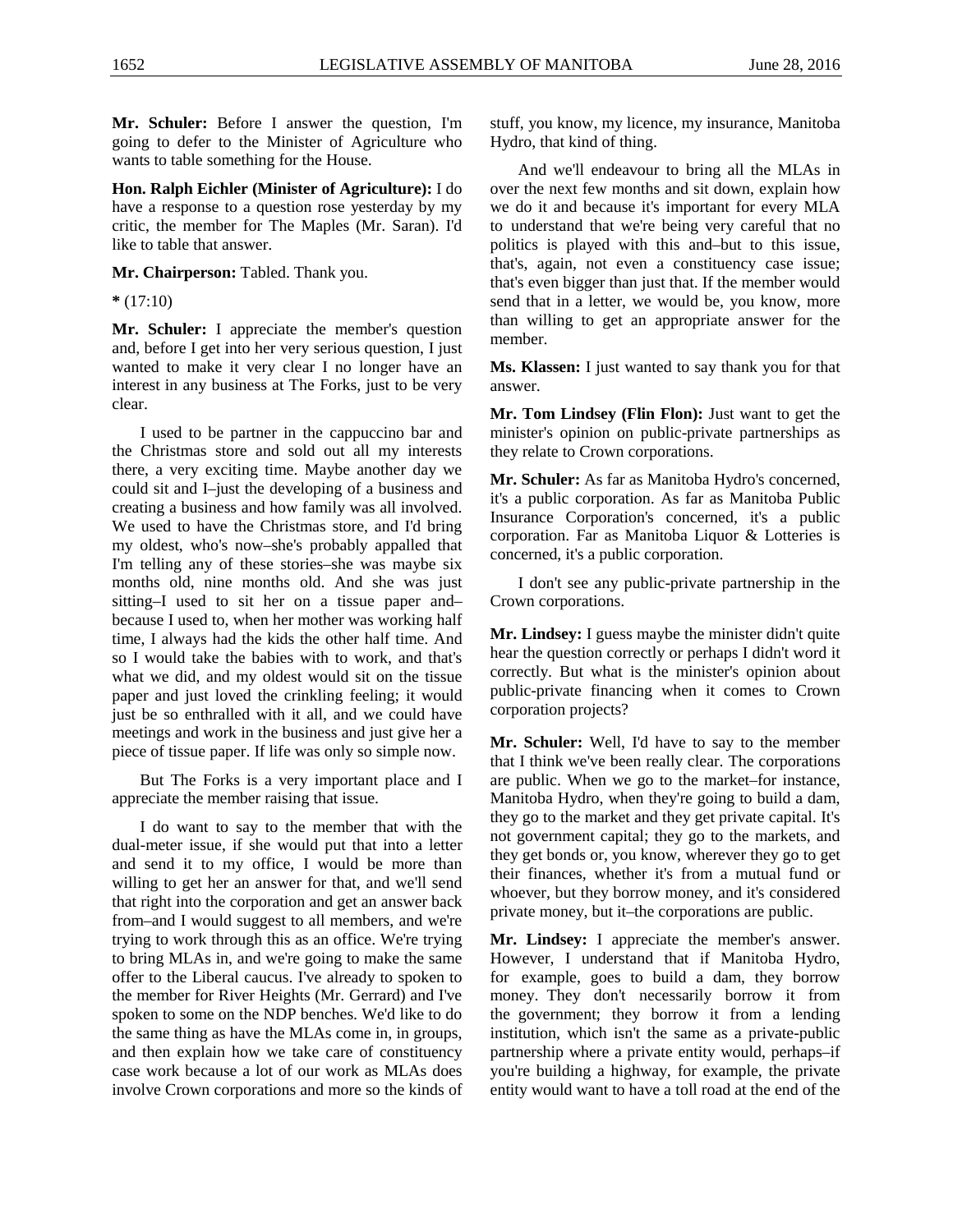day to potentially not just recoup their investment, but to make a profit on the investment.

Does the minister have any concept of any type of public-private partnership for any construction projects within the Crown corporations that he's responsible for in that light?

**Mr. Schuler:** I've never heard of this before, and I don't know if the member is referencing, maybe, the– *[interjection]*–Yes, that we've got First Nations partnerships with Manitoba Hydro. I guess that could be public-private partnership. I don't know if the members would view that as privatization. I don't think that's the way it's being viewed. The other thing is we've got Manitoba Liquor & Lotteries going into some grocery stores and having kiosks. I don't know if that's what the member's referencing, but I've never heard of private-public partnerships in the Crown corporations, certainly not as it relates to our Crown corporations here in Manitoba. I've never heard that reference before. That's news.

**Mr. Lindsey:** I appreciate the minister's answer, and I guess we'll have to explore clarity on those particular issues with someone else on another day, perhaps. The minister's been in the chair for a long time and even though he's had a little break, it's probably wearing on him at this point in time. So, having said that, I don't believe I necessarily have any other questions for this minister. If anyone else does, they're free to–welcome to ask them. If not, we'll move on to the next minister, and that would be Infrastructure.

Mr. Chairperson: Okay, so, we're going to go on to–is it agreed by the opposition to change ministers– a different–Infrastructure, you said?

**Mr. Lindsey:** Just one minute, please.

**Mr. Chairperson:** One minute, please? Okay. Have a break here.

So, we're going to go on to Infrastructure, and if–*[interjection]* One of the members have a question. *[interjection]*

Okay, sorry. One second here.

**Mr. Ted Marcelino (Deputy Official Opposition House Leader):** The honourable minister for Crown Services will be called back tomorrow.

**Mr. Chairperson:** Okay–*[interjection]* He's on the list already for tomorrow, yes, so he–we already have him down.

**Mr. Marcelino:** We will proceed with Infrastructure for now.

**Mr. Chairperson:** Okay. Thank you.

**Mr. Lindsey:** I welcome the honourable Minister of Infrastructure (Mr. Pedersen) back into the chair again, and, hopefully, he's had a nice break from questioning and got his head clear and ready to go again.

This morning, the minister had said something about, he didn't believe that PLAs were forced unionization and yet, in his opening statement on June 21st, he did, in fact, say that he believed that. So, I'll just quote from what he said from Hansard. Give me a minute.

**\*** (17:20)

Also, in that letter, as Minister of Infrastructure, I will work to open up government tendering by eliminating the old forced-unionization approach by ending project labour agreements.

So, does the minister stand by his statements this morning or the statement he made the other day that PLAs were a form of forced unionization, whereas this morning he said they weren't? Is the minister just confused? Perhaps he could clarify his stance on that statement.

<span id="page-40-0"></span>**Hon. Blaine Pedersen (Minister of Infrastructure):** To the member for Flin Flon (Mr. Lindsey), project labour agreement–under a project labour agreement, all workers are forced to pay union dues even if they belong to a union or not. In fact, and my colleague from Flin Flon will correct me if I'm wrong, but even–you may have to pay union dues to a different union than what you belong to is–and I believe that's what happened in the Floodway project.

So there is union dues being forced upon workers whether they belong to a union or not. So, you know, the member can play with his words, whether that's forced unionization or not. If I am forced to pay union dues, I am paying those against my will because it's being forced upon me.

And I will just go back to the meeting that the Premier (Mr. Pallister) and I held with the Heavy Construction Association and some other stakeholders that were at that meeting back in, I think–May 11th that meeting was held. And, as a result–and this is reading right out of the Manitoba Heavy Construction Association's The Heavy News Weekly, dated May 12th–I don't need to table it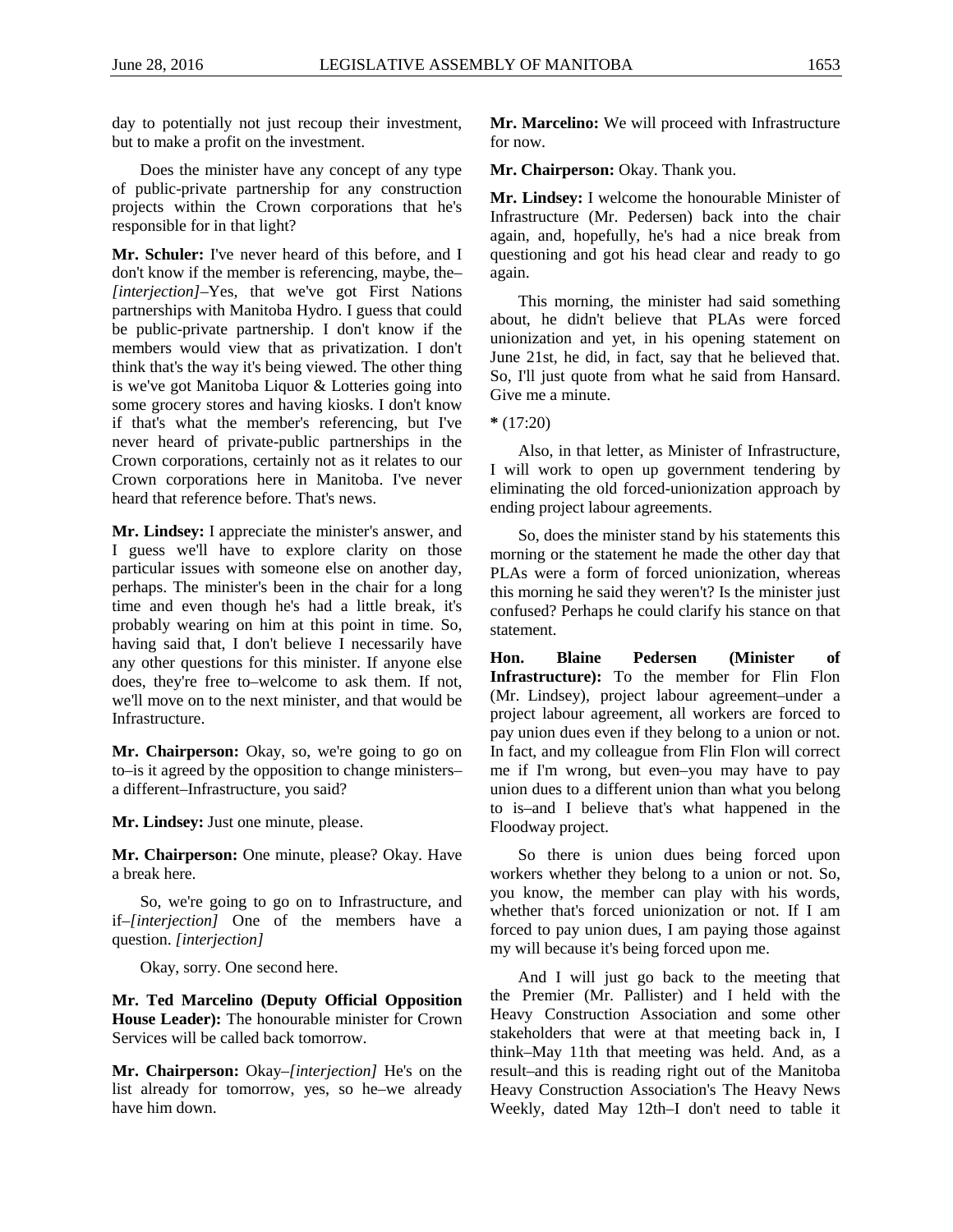because it's online and you can get it–if you haven't– you probably got it in your mailbox in the Leg. And, amongst the general discussion that was held there, points made by the attendees included a request that project labour agreements, PLAs, to the extent used, not require any form of forced unionization provision. They should also respect the right of workers to choose for themselves how they wish to organize or be represented in the workplace. Moreover, where used, they should support competition to the–benefit project costs through open, competitive bidding.

So I don't know what the member–why he would have concerns with having open, competitive bidding, why he would not support competition to benefit project costs and those–by benefiting project costs that would be lower cost to the taxpayer, better return on investment for the taxpayer.

And perhaps the member is not interested in that, but it–we got a clear mandate on April 19th that the taxpaying public in Manitoba were sick and tired of the NDP using their savings, their tax dollars like it was their personal cash machine to spend however they want to whomever they want, including their friends, including non-tendered contracts to friends, payments to friends and non-disclosed payments– severance payments to staff from the former premier's office if, through the April 'eleventeenth' election that–April 19th election–that came very clear that Manitobans were tired of that. They want better value for their tax dollars.

And, if the member from Flin Flon is opposed to that, perhaps he needs to go back and talk to his own constituents and ask them if they really do enjoy having the NDP waste their money, or whether they really do want better value for their tax dollars in terms of whether it's infrastructure or health care or education or you pick your place, wherever the tax dollars is. They–Manitobans told us that they were tired of commitments and false promises. They wanted real value for their tax dollar, and that's what we will deliver in the–in this mandate, in order to make Manitoba the most improved province of all of Canada.

**Mr. Lindsey:** I thank the minister for his non-answer to the question.

The question was: Earlier, on June 21st, he said that his mandate was to end forced unionization by ending project labour agreements. This morning he said something completely different.

So which side of the coin is the minister on? Does he believe that project labour agreements caused forced unionization, or does he accept the reality of the fact that nobody in a project labour agreement was forced to join a union?

**Mr. Pedersen:** Well, I'm on the side of the taxpayer in Manitoba, because the tax-paying public is sick and tired of the NDP's wasteful spending, the billiondollar deficit that we now find ourselves in because of the complete lack of respect for the taxpaying public in Manitoba. And so I am on the side of the taxpayer in Manitoba, and I will remain on the side of the taxpayer in Manitoba to bring fair value and to get the best return on their tax dollars. And, in order to help us help Manitoba move forward and become the most improved province in Canada, and given where the NDP have left this province, they've set the bar fairly low, so we will be–we will keep raising that bar to improve Manitoba to make it a better place for all Manitobans so that we can keep our kids at home here instead of having them look to other provinces to move to find job opportunities, further education, whatever the case may be. We need to make Manitoba the place to be, and that's what this government is all about. And we will continue to work on that.

**Mr. Lindsey:** So the minister doesn't know where he stands on the issue of forced unionization, because, clearly, he hasn't answered the question, because, clearly, he doesn't understand the concept involved. So he stands on the side of Manitoba taxpayers.

Does the minister admit that construction workers are Manitoba taxpayers? Does he stand on their side as well?

**Mr. Pedersen:** Well, of course, union members are taxpaying Manitobans. Why wouldn't they be? We're not segregating our population here, as much as the member from Flin Flon wants to. There is every right in this province to form a union. There is every right in this province–however, we want to see secret ballots for those, not the card signing, which this member likes to promote and somehow says it's not democratic, to have a secret ballot. But we're in favour of secret ballots and democracy within this.

But every Manitoban, whether they belong to a union, whether they don't, whether they work for someone, whether they are an employer, whether they're a child, whether they're an adult, whether they're a senior, they're all Manitobans. And every Manitoban wants to see better value for their tax dollars. That's why they voted as they did on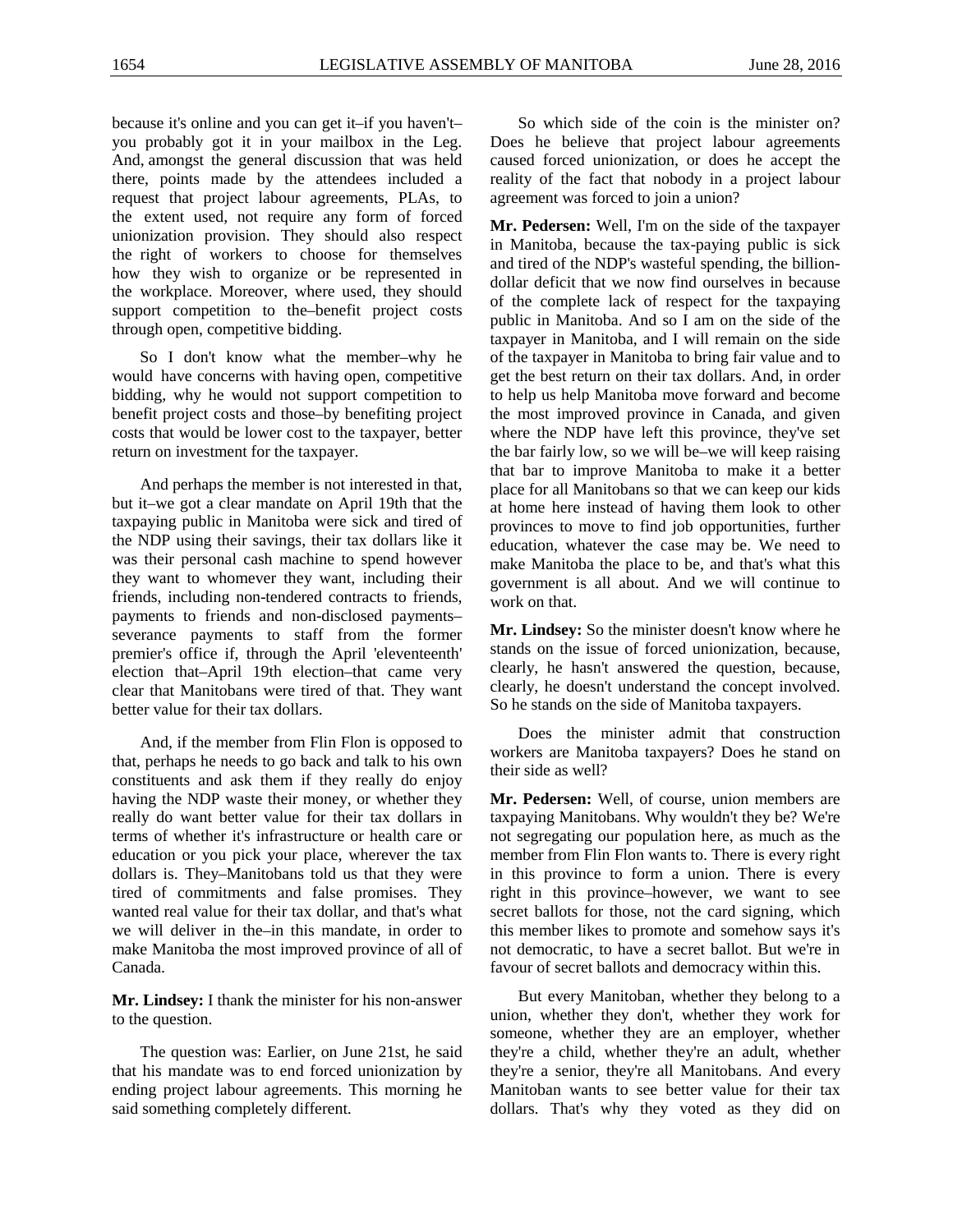April 19th, because they were tired of the waste and mismanagement of this former government.

And the member from Flin Flon can either decide he wants to get value for the taxpayer, or else he can stick with his party's mandate of working against the taxpayer, then against the incredible opportunities that we have in this province by being more competitive, by opening up business–and so that either people can work for businesses or they can open their own business, because that's how Manitoba will grow. It will not grow by an NDP government that considers it's the only one out there who can create jobs.

**\*** (17:30)

**Mr. Lindsey:** Thank you for that, I guess.

Before we leave that project labour agreement, how does the minister believe the Conservative government's stated intention to join the new west trade partnership plays out against project labour agreements that were specific in Manitoba that provided protections for Manitoba workers? Does the New West Partnership–is it against those kind of protections for Manitoba workers?

**Mr. Pedersen:** That's an intriguing question because if we listen to the member for Fort Garry-Riverview (Mr. Allum), during the campaign, he said there was no such thing as the New West Partnership. He said it was our imagination. So I'm not sure whether the member from Flin Flon has talked to the member for Fort Garry-Riverview so that maybe–you know, I– it's really difficult to keep up with the various positions within the NDP caucus because one–the member for Flin Flon (Mr. Lindsey) now says there is a New West Partnership. The member for Fort Garry-Riverview still says, from his seat, there is no such thing as a New West Partnership. So, you know, maybe they–I can understand they don't have caucus meetings because they just don't get along, and, by golly, I just came from a meeting where I saw that evident again, but I'll leave that one.

But, you know, the New West Partnership offers advantages to Manitoba, and we are certainly pursuing that as a government. It remains to be seen what happens there, and we will–we believe that fair and open competition is good for Manitoba. We believe that Manitoba really can compete. This government really does believe Manitoba can compete. The former NDP government was trying to–it's a bit like a turtle. They were trying to pull Manitoba inside the shell and keep everyone away from Manitoba. And that was not good for our province. We saw that in how taxes were hiked. We saw that on how they opposed everything when it came to trade. And, you know, the free trade agreement from many years ago, the NDP came out opposed to that and then all of a sudden saw the light and thought it was a good thing. So, you know, I–in some ways, I kind of understand why the NDP can't seem to get their act together on this.

We certainly are excited about the potential of joining the New West Partnership, and we will continue to pursue that. Perhaps the member for Fort Garry-Riverview can maybe pick up the phone and ask Rachel Notley, Premier Rachel Notley in Alberta, about the New West Partnership. I'm sure she's aware of it and the advantages of it.

So we'll just keep working on this. Despite the statements made by the member for Fort-Garry Riverview about the so-called non-existence of a New West Partnership, we know that it's there. We will continue to work towards it. It will be good for Manitoba. It's good for western Canada. And it will help increase our trade and help increase our competitiveness around the world. We can't live inside a shell. We must trade. We are a trading nation; we're a trading province. And this is just the beginning of it by joining the New West Partnership. And we will continue to build on that going forward.

**Mr. Lindsey:** I guess you and the other member could have your debate about whether there is or there isn't a new west trade partnership.

Having said that, do you believe that having project labour agreements is contrary to what would be contained in your signing onto a new west trade partnership? Do you believe that protecting Manitoba workers would be against what you would sign onto with the new west trade partnership?

**Mr. Pedersen:** We would be protecting workers by signing onto the New West Partnership. Contrary to this former government, who wanted to live in their shell and stay away from everyone, joining the New West Partnership would, in fact, help workers across this province. It will enable them to be able to move freely, to be able to compete in order to bid on jobs that right now are being shut out from us because we are not in that partnership. Any time we can bid on jobs and gain a contract means that we will also be competitive, and when you get a contract, you will have employees working.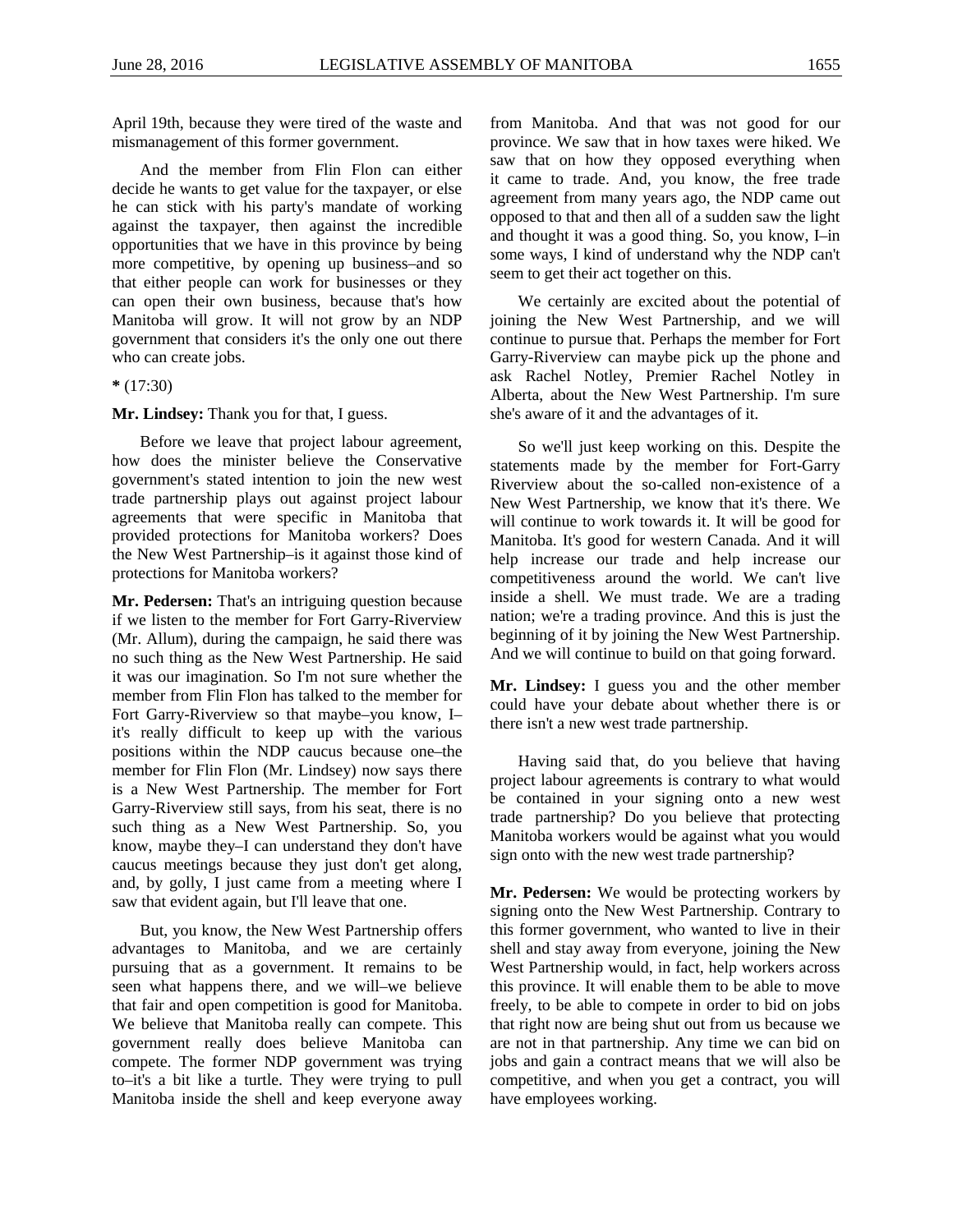So how the member figures out that joining the New West Partnership is not going to be good for workers is something the NDP caucus can maybe, you know, like, have a meeting and see if you can agree on at least one position, you know; get the member from Fort Garry-Riverview to convince you that it really doesn't exist, and then it, you know, it becomes a moot point for the member from Flin Flon.

We believe it's a good move. It's going to help workers, and what we need to do–and that's workers whether they're unionized, whether they're not unionized; whether it's a unionized company that operates within the union or without; it doesn't matter. It's good for workers no matter what their job position is.

And we will work forward to that because that's what helps build the economy of Manitoba, unlike this previous government who thought they were the only ones who could employ people and they did everything they could to dissuade business from expanding in Manitoba.

**Mr. Lindsey:** Well, I guess the minister can have his opinion. Various other people expressed opinions about Manitoba's growth, Manitoba's economy, Manitoba's job growth, that are contrary to what the minister's statements or beliefs–or maybe he doesn't read other people's opinions; he just runs with his own. I don't know.

Clearly, these trade agreements, and the New West Partnership being one of them, are not always good for working people, as evidenced by recent reports in the Regina Leader-Post that talked about Saskatchewan contractors being cut out of bidding on projects in Saskatchewan, specifically because contractors from other locations–labour costs were so dramatically less because they brought in unskilled, low-wage workers.

Is that the kind of worker that this minister believes will build Manitoba to be the best province ever, is low-skilled, low-paying workers?

**Mr. Pedersen:** Perhaps the Minister of Growth, Enterprise and Trade (Mr. Cullen) will–can bring the member from Flin Flon up to speed on his announcement yesterday, but as the minister was telling me today, that there are a good number of very high-paying jobs potentially coming to Manitoba by attracting this business here to Manitoba.

That's how you will build up the economy. That's how you will encourage growth because those–that business will continue to grow. It will attract other businesses. And we need to have a competitive tax regime in order to attract businesses. We are–our sales tax is much higher than Saskatchewan, and I know the member from Flin Flon will know that because he just has to wander across town to Creighton to pay less sales tax on his–on any items that he's buying.

And, of course, in Manitoba the NDP expanded the sales tax which, again, makes us uncompetitive with other jurisdictions. The Canadian dollar– with the drop in the Canadian dollar, then the US market–or marketplace is not quite as attractive to Manitobans now, given the dollar difference. But, certainly, the taxes, sales taxes are still lower in North Dakota.

And so we face a real dilemma here in Manitoba because of the position that the NDP never saw a tax they didn't like and increased taxes across the board and made it much more difficult for Manitobans to be competitive, you know, just to have those businesses be able to compete here at home in order to attract the customers into their stores rather than going to a neighbouring jurisdiction.

The member from Flin Flon will be very familiar with the people that trek out of his community to go to communities such as Yorkton and other communities, larger communities in Saskatchewan, to do their shopping. And what's happened is that when a community empties out to go to a neighbouring jurisdiction, they don't just go buy a few convenience items. They buy their groceries. They buy their major items and they treat the stores at home within the borders–and this happens all along the border with Saskatchewan and to a certain extent with the southern border with North Dakota right now. It's that people will buy their major amounts of items from a neighbouring jurisdiction and treat the stores at home as convenience stores, and that's hurting our business.

We need to be able to have that competitive place here in Manitoba, and if the member from Flin Flon wants to subscribe to that NDP turtle-shell idea, well, that's unfortunate. But Manitobans decided otherwise on April 19th, and that's our mandate, is to make Manitoba more competitive and that's, you know, just one of those–how–one of those things that we'll do in order to make Manitoba the most improved province in the next few years.

**\*** (17:40)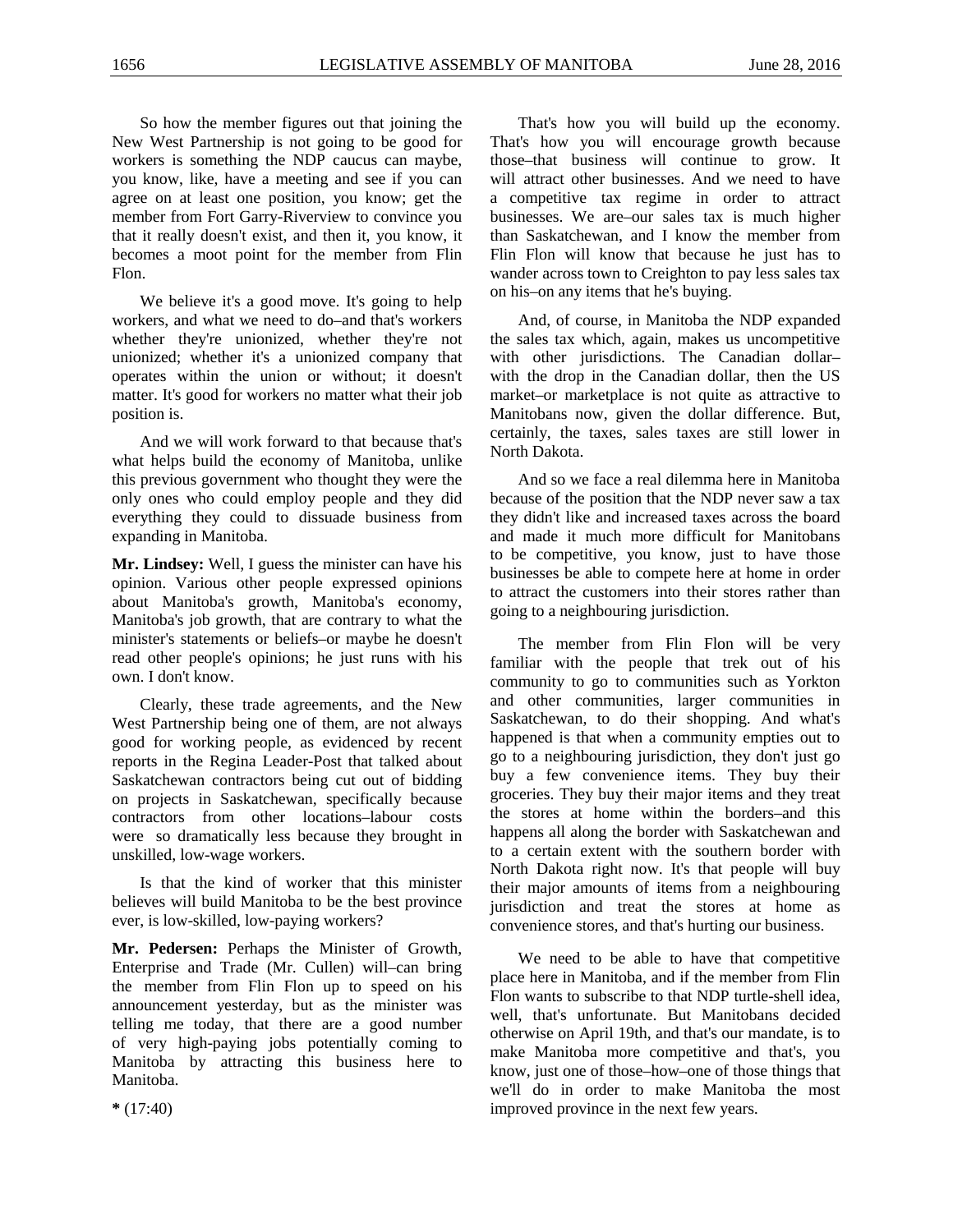**Mr. Lindsey:** I thank the minister for that.

I guess it's strictly ideologically driven, the desire that–and I'm sure it's not every member of the government caucus that's of the same opinion, but it seems to be the driving force that ideologically they need to make sure that protections that have been put in place for workers, through things like project labour agreements, seem to be in conflict with their desire to move the province into a New West Partnership and possibly a Trans-Pacific Partnership. It's most unfortunate, I guess, that that appears to be– at least to me–the direction that ministers are taking. So let's leave that for now. I'm sure we'll get ample opportunity to discuss New West Partnerships and TPP again in the future.

Let's go back to our favourite, well, our next favourite topic of road construction that the minister's responsible for, as well. And, correct me if I'm wrong, but I believe yesterday the minister said that the budget for northern road construction was at 25 per cent of the total construction budget and the minister felt that it should be 10 per cent, based on the population or the density; I can't remember just what it was. Is that a fair recollection of what the minister said yesterday?

**Mr. Pedersen:** No, he's wrong.

**Mr. Lindsey:** Well, that's certainly the shortest answer this minister's ever given, and I appreciate that. That's why I asked him to clarify.

So, then, the statement about–that the NDP government had committed 25 per cent of total road construction budget to northern roads that's going to remain in place?

**Mr. Pedersen:** The member's wrong again. So let me explain this one more time, and that's the great thing about Estimates and the great thing about concurrence is that we get to repeat the message, repeat the message and maybe, eventually, the message will get through.

When the NDP came to power, in 1999, the then-premier of the day and the ministers directed the Department of Infrastructure to dedicate 25 per cent of the road budget to northern Manitoba. Just to be clear, the total number of roads in Manitoba is approximately 19,000 kilometres; northern Manitoba, by districts, has about 10 per cent of the total road network.

Now, in the last number of years, the NDP–in the last five years or so, the former NDP government did ratchet the capital back to approximately 10 per cent of the total road capital budget to northern Manitoba, which makes sense. If they have 10 per cent of the roads, they would get 10 per cent of the capital budget. However, the problem with this is that the–while they reduced the capital budget in northern Manitoba, they also reduced, province-wide, the maintenance and preservation budget of the Department of Infrastructure.

When you reduce maintenance, when you reduce preservation on roads, the roads deteriorate faster. And, in fact, the road's deterioration compounds, as each year goes by, when you spend less. So they budgeted less on maintenance, and then I'm–I hope this is not too complicated for the member, but to compound upon compound is that they cut the budget by 27 per cent average over the last number of years on the infrastructure budget. They underspent the infrastructure budget by 27 per cent.

So first they reduced the maintenance and preservation, then they underspend the budget, and then the members, including the member for Flin Flon, the member for The Pas, the–you pick your member, they all stand up: Why won't you fix our road our roads? Our road's in terrible shape. Well, if you'd looked after the roads in the last 17 years, you wouldn't be in this position.

So I hope I've explained this now, slowly and rationally, so that the member understands the damage that the NDP government did to our road system throughout all of Manitoba, because we now have a road system which has been neglected. And that we will–as a new government, we have dedicated a billion dollars per year, not this raiding, raiding and then, suddenly, trying to vote, by the year of an election, increasing the budget.

#### **\*** (17:50)

So that we hope that I've been able to explain this in a way that the member understands. Don't blame us for the condition of the roads that you, your government, created over the last 17 years. Manitobans elected a Conservative government to fix up the mess that the NDP left in government, and that includes the road system. And we will work very hard to repair the road system all across Manitoba, no matter where you live, because accessibility to communities is important. That's what drives our economy, that's–everything from driving the economy to safety. That's paramount. And we will work on that in a sustainable, strategic manner.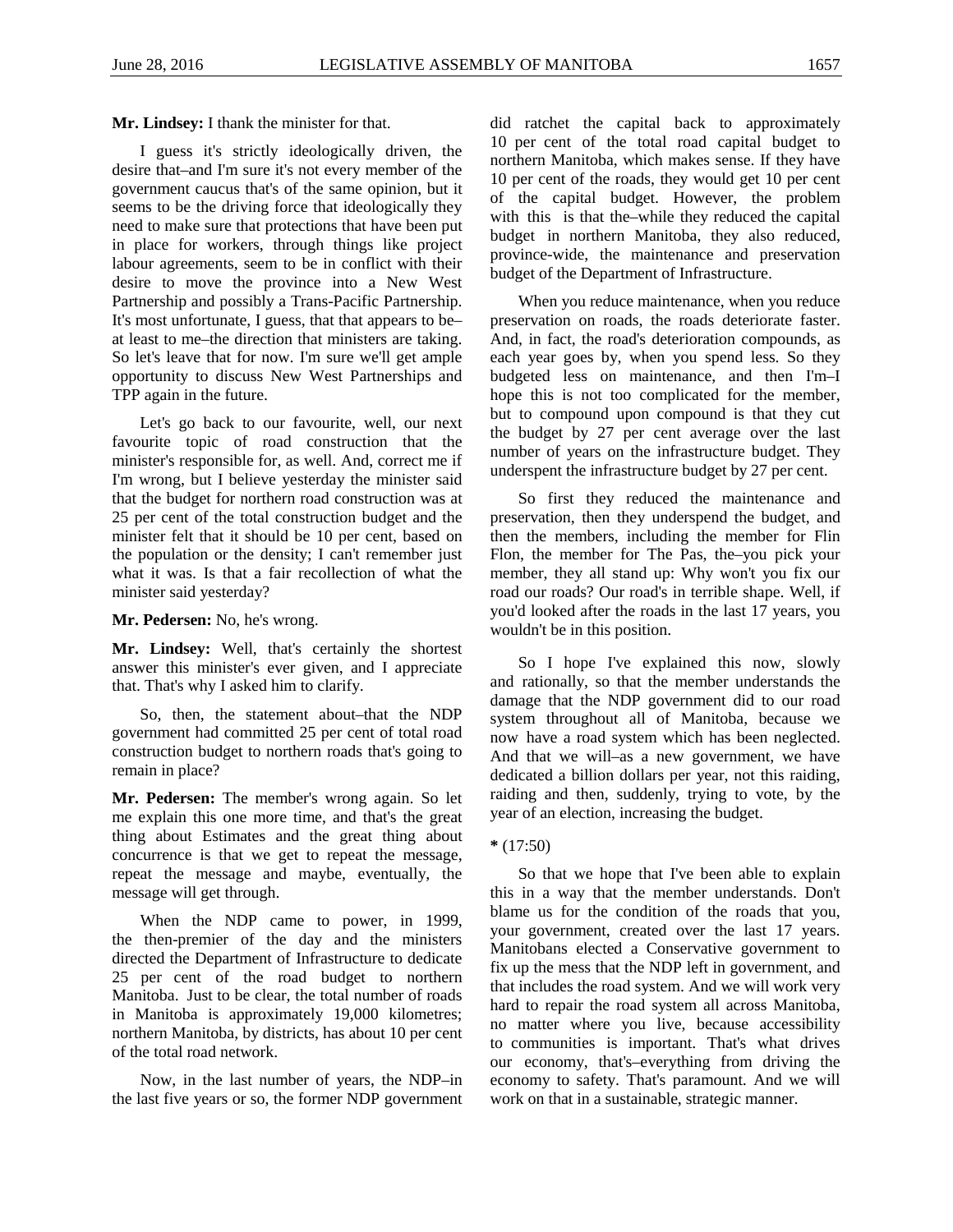**Mr. Lindsey:** Thank you for so patiently explaining something to me yet again. I'm sure we'll go back and ask more questions about that again.

So let me see if I understand. I'm not interested in playing a blame game either, either with the previous government or the present one. What I want to know is what this government's plan is for fixing roads, specifically in northern Manitoba, but also, I'm told that there's many roads in southern Manitoba that are in need of attention. Some of the ones that I know personally that I drive on certainly need some attention. So I'm interested to hear this minister's plan going forward–not going backwards but going forwards–of what the government plans for capital on those roads as well as the maintenance budget, because if you buy in to his theory about the cuts to the maintenance budget, then it would stand to reason that the maintenance budget would now have to grow in order to maintain these roads, and I don't believe that's the case. At least not in this budget; the maintenance budget hasn't grown, I don't believe.

So I'd be interested to hear the minister's plan going forward for road maintenance and construction.

**Mr. Pedersen:** Well, I'm glad the member understands the damage that was created in the last 17 years. That's a good start. We now understand where we're at.

And this is the balance that we will have to find because, again, I would urge the member not to talk about just the North, not to just to talk about the south or the east or the west or whatever. We're here for all of Manitoba. It doesn't matter where you live in Manitoba. You need to have a road access to be able to–no matter whether you're talking about safety, health, education, transportation of goods or whatever. So that's where we're faced–what we're faced with right now.

So we will look forward in the years to come is to figure out, first of all–sorry, I'm going to back up just a minute. First of all, that's why we've committed to, and in my mandate letter, is \$1 billion per year in roads and bridges infrastructure. Not the cut the budget, cut the budget and then the year of an election, try to outspend everyone on it. That's not how you build strategic infrastructure. The balance will come in–is how do we address the lack of maintenance and preservation and keep the capital budget up. This will be a balance. And I don't have

an answer for you right now how we're going to balance that out because we still need to look at all our roads throughout the province. The department has an excellent record on all the roads, all 19,000 kilometres and all 3,000 bridges and large culverts that's in our department. So we will have to figure out how to do this.

Now, 10 weeks into government, I don't have an answer how we're going to address this infrastructure deficit that is–that's been handed to us. And it's–and, you know, to be fair, the City of Winnipeg faces an infrastructure deficit. Every province faces some sort of infrastructure deficit, and we haven't even talked about water and sewer infrastructure deficit. I'm just talking roads and bridges. So this is something that we'll need too. But you don't do it–you don't address this problem by cutting funding or underspending your department and then trying to make up for it in a year of an election.

So we will be very strategic about this and make sure that we get the best bang for our buck. That includes open and fair tendering. That includes making sure that we get these contracts out in front of the construction season.

And, as mentioned by the member, we're talking about the current contracts out for this year. I'll remind him again that those were out–the advertisements were out in the fall; the tenders went out in January-February and awarded shortly after. So this season is set in stone right now for where it's at. We do need some co-operation from Mother Nature, because it hasn't been real good with the wet weather we've been having in terms of getting that far. But we've got a long summer ahead of us. Hope for good weather this summer, that we can actually get this work done and perhaps even, you know, we'll look to see where we're going later this year and, certainly, we'll be start–into planning for the coming years over the summer here and into the fall.

**Mr. Marcelino:** On House business, we are almost done with the list for today, and we will proceed with the list that was previously submitted by the Opposition House Leader.

That being understood, thank you.

**Mr. Chairperson:** Okay. Well, thank you.

**Mr. Lindsey:** Now my train of thought has jumped the tracks. Good thing it wasn't on a highway; I'd be in trouble.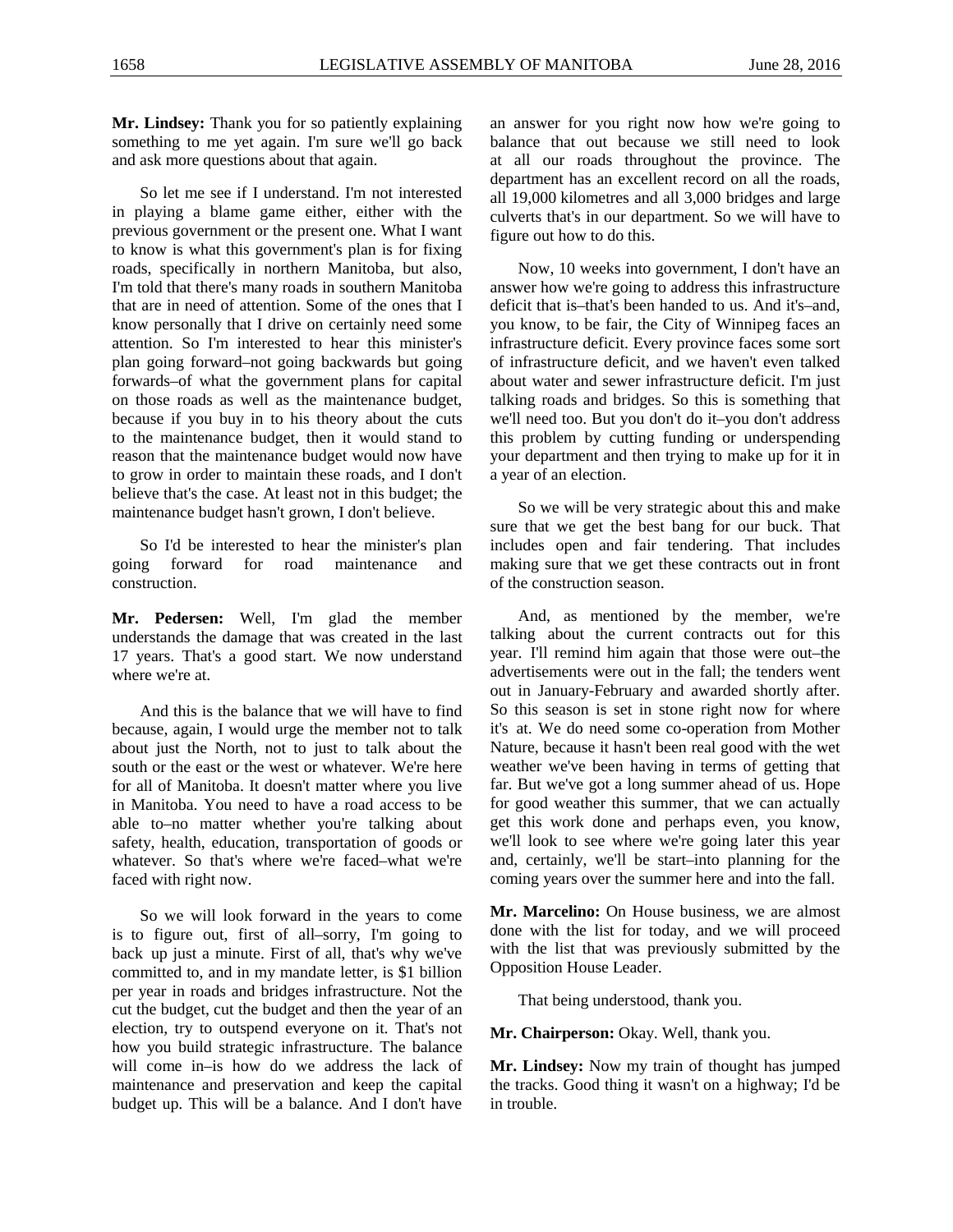How does the minister reconcile the reported \$48-million cut in infrastructure spending with his statements about the need to do more maintenance, to do more construction? How do those two concepts go together?

**Mr. Pedersen:** I'll try again. I guess if I speak slower, maybe it will come in. Maybe it will sink in.

The highway tenders that the capital budget is advertised in November and December, so that all the contractors know what business is out there. The tenders are then put out on MERX, I believe it's called, M-E-R-X, for all the contractors to be able to bid on. The specifications of the tenders, the time frames for the tenders is all built into the tenders. If I remind the member that it was a former government that was in when those 2016 advertisements were sent out–or were put out in November and December, then the tenders were awarded after January and February, after they were

put out for tender. They were awarded by the former government for the construction season of 2016.

So where I–you know, the members are quite adamant about this, but it was actually their budget that they're talking about on here, that they have–the tenders have been awarded, and so we're honouring those tenders that were awarded. And yet the government somehow–or the former government–maybe it's just NDP math; I don't know. I–you know, tomorrow I'll bring a calendar–

**Mr. Chairperson:** The hour being 5–6 p.m., committee rise.

Call in the Speaker.

# **IN SESSION**

**Madam Speaker:** The hour being 5 p.m., the House is now adjourned–the hour now being 6 p.m., the House is now adjourned and stands adjourned until 1:30 tomorrow.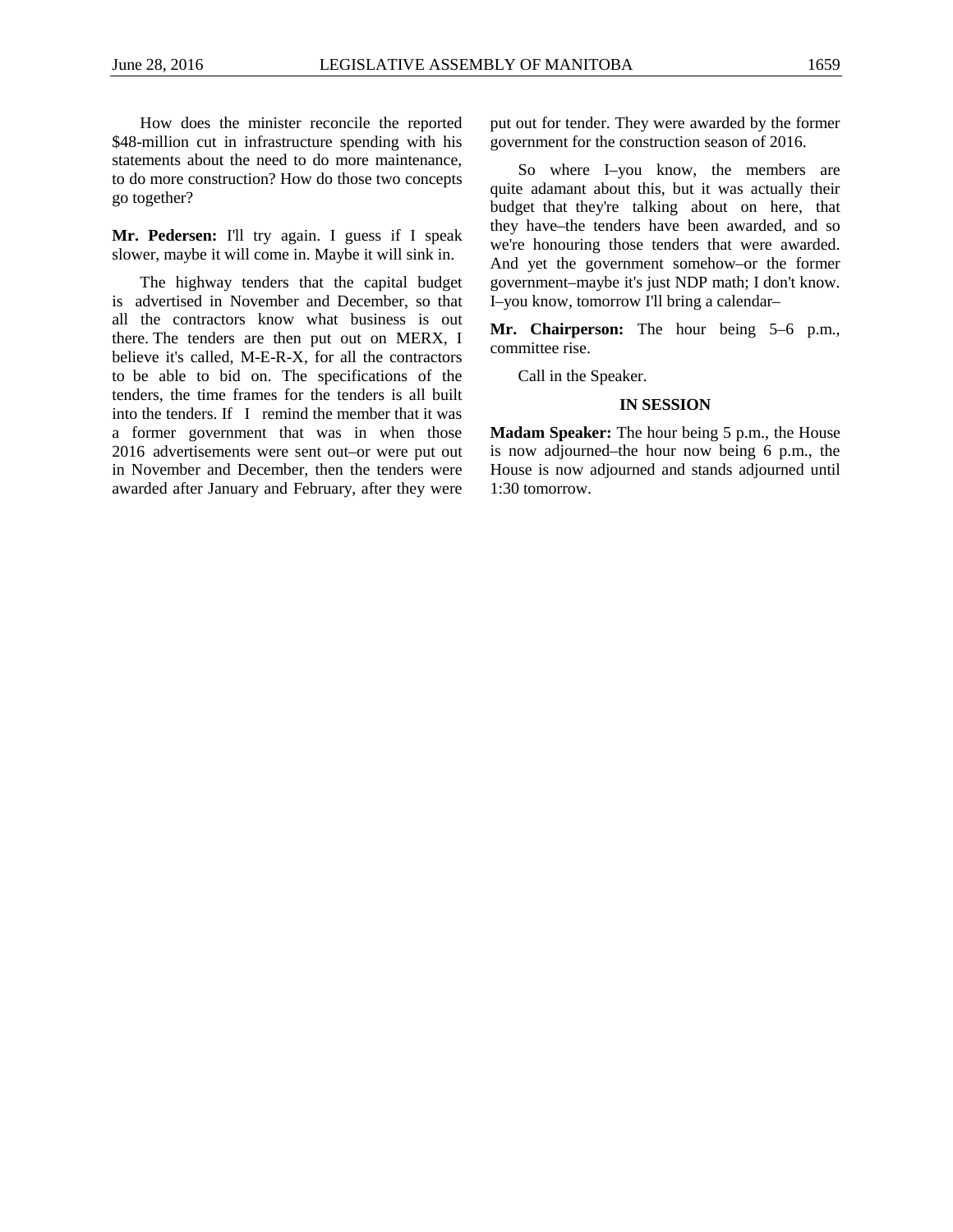# **LEGISLATIVE ASSEMBLY OF MANITOBA**

# **Tuesday, June 28, 2016**

# **CONTENTS**

| <b>ROUTINE PROCEEDINGS</b>                                        |                      | Children and Youth in Care                                   |                      |
|-------------------------------------------------------------------|----------------------|--------------------------------------------------------------|----------------------|
| <b>Committee Reports</b>                                          |                      | Klassen<br>Wishart                                           | 1624<br>1624         |
| <b>Standing Committee on Public Accounts</b>                      |                      | Digital Media Industry                                       |                      |
| <b>First Report</b><br>Helwer                                     | 1615                 | Reyes<br>Cullen                                              | 1625<br>1625         |
| <b>Ministerial Statements</b>                                     |                      | Canada Pension Plan Reform                                   |                      |
| Motor Vehicle Industry of Manitoba<br>Schuler<br>Chief<br>Klassen | 1615<br>1616<br>1616 | Allum<br>Stefanson<br><b>WCB Review Committee</b><br>Lindsey | 1625<br>1626<br>1626 |
| <b>Members' Statements</b>                                        |                      | Cullen                                                       | 1626                 |
| Kinsman Club of All Saints<br>Squires                             | 1617                 | <b>Secondary Suites Program</b><br>Saran<br>Wishart          | 1627<br>1627         |
| <b>Emergency Measures Organization</b><br>Lindsey                 | 1617                 | <b>Petitions</b>                                             |                      |
| <b>Brandon Environment Committee</b><br>Isleifson                 | 1618                 | <b>Bell's Purchase of MTS</b><br>Maloway                     | 1628                 |
| <b>Constable Kevin Drane</b><br><b>Bindle</b>                     | 1618                 | <b>Union Certification</b><br>Lindsey                        | 1628                 |
| <b>Burrows Graduates</b><br>Lamoureux                             | 1619                 | <b>ORDERS OF THE DAY</b>                                     |                      |
| <b>Oral Questions</b>                                             |                      | (Continued)                                                  |                      |
| <b>Heavy Construction Industry</b><br>F. Marcelino                | 1619                 | <b>GOVERNMENT BUSINESS</b><br>(Continued)                    |                      |
| Pedersen<br>Heavy Construction Industry                           | 1619                 | <b>Committee of Supply</b><br>(Continued)                    |                      |
| Chief<br>Pedersen                                                 | 1620<br>1620         | <b>Concurrence Motion</b><br>(Continued)                     |                      |
| Northern Manitoba Communities                                     | 1621                 | T. Marcelino                                                 | 1629                 |
| Lathlin<br>Pedersen                                               | 1621                 | Schuler                                                      | 1629                 |
| Midwifery Program                                                 |                      | Kinew                                                        | 1637                 |
| Kinew<br>Wishart                                                  | 1622<br>1622         | Klassen                                                      | 1651                 |
|                                                                   |                      | Eichler                                                      | 1652                 |
| Midwifery Program<br>Fontaine                                     | 1623                 | Lindsey                                                      | 1652                 |
| Wishart                                                           | 1623                 | Pedersen                                                     | 1653                 |